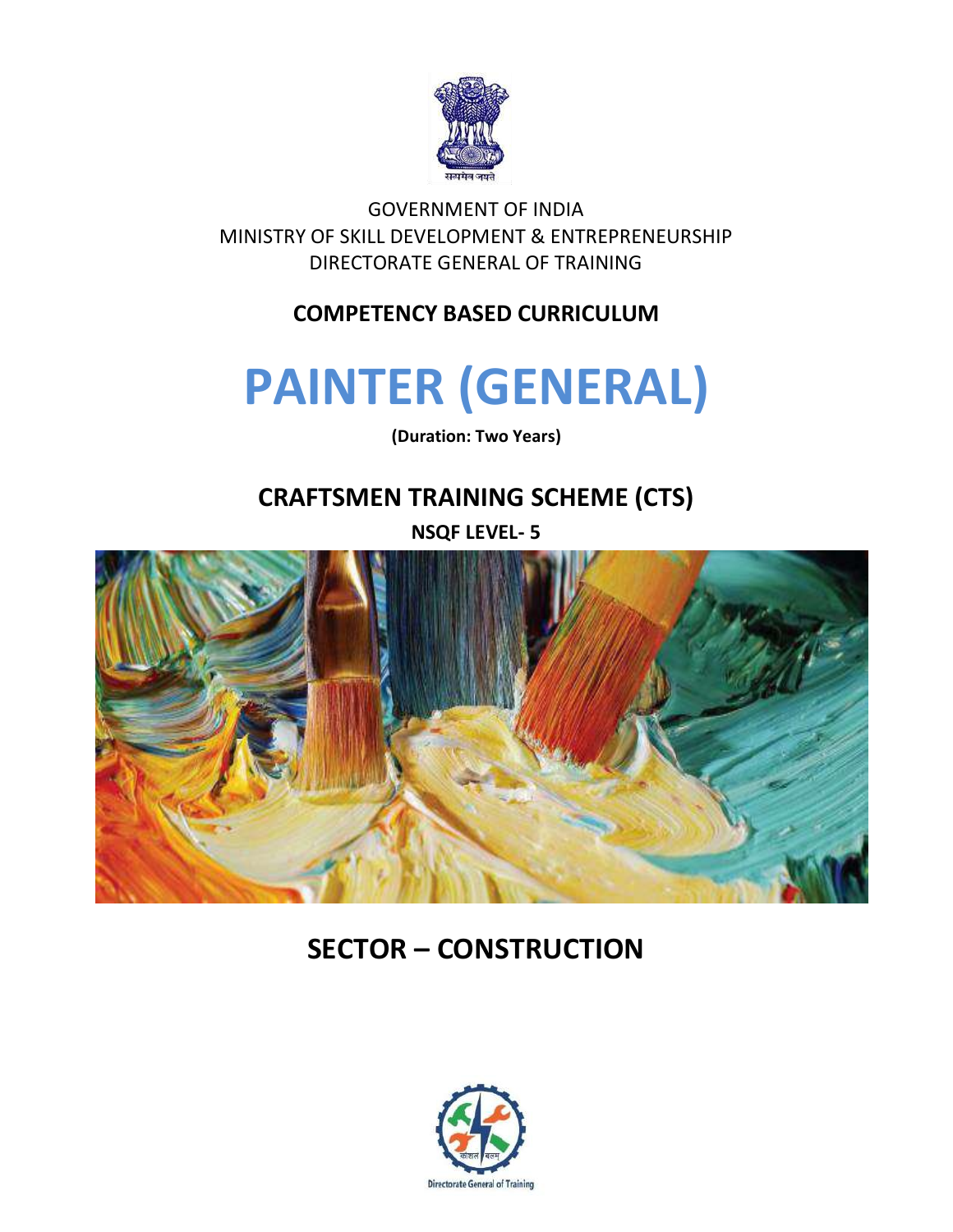# **PAINTER (GENERAL)**

**(Engineering Trade)**

**(Revised in 2019)**

**Version: 1.2**

## **CRAFTSMEN TRAINING SCHEME (CTS)**

## **NSQF LEVEL- 5**

Developed By

Ministry of Skill Development and Entrepreneurship

Directorate General of Training **CENTRAL STAFF TRAINING AND RESEARCH INSTITUTE** EN-81, Sector-V, Salt Lake City, Kolkata – 700 091 www.cstaricalcutta.gov.in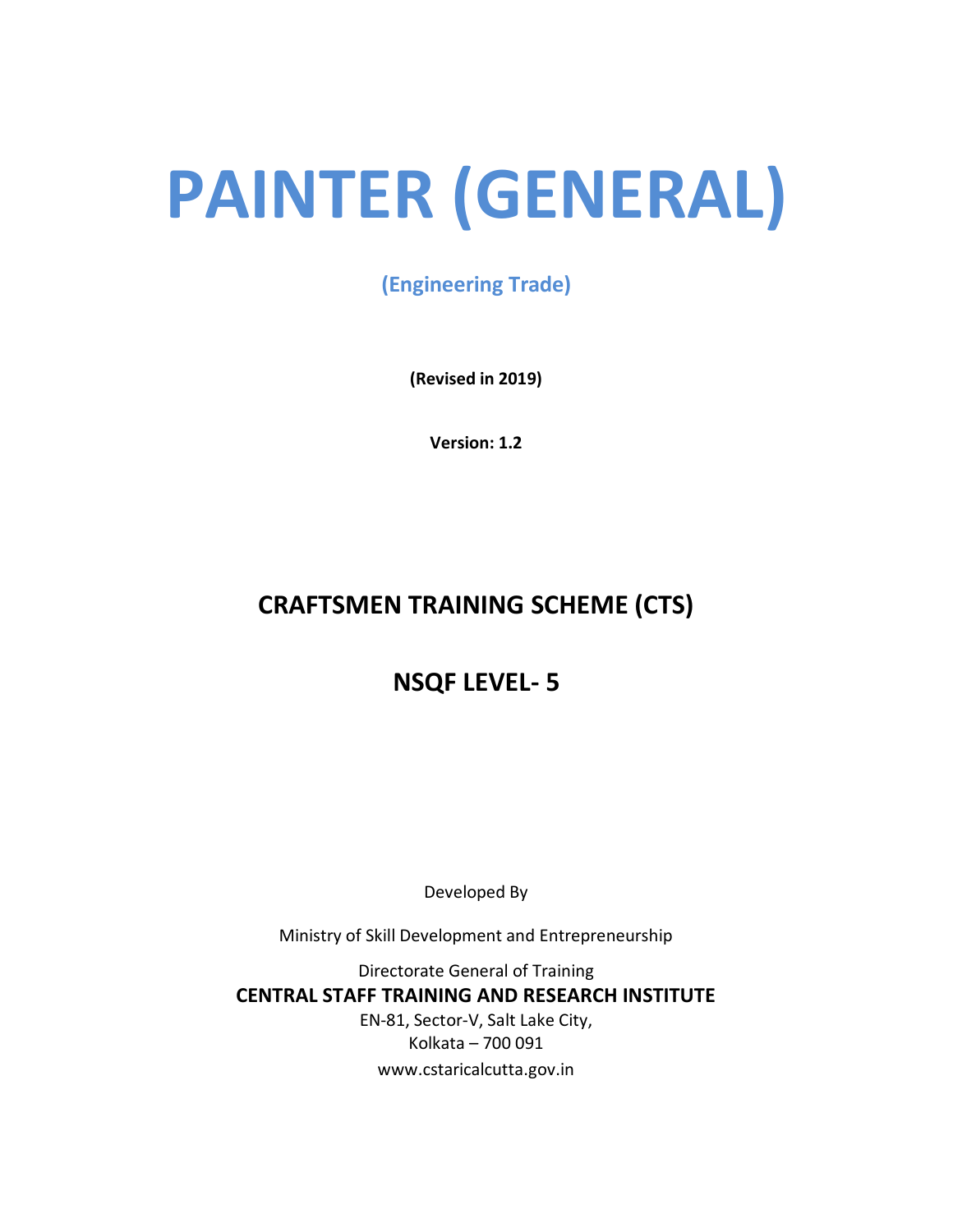## **CONTENTS**

| SNo. | <b>Topics</b>                               | Page No.       |
|------|---------------------------------------------|----------------|
| 1.   | <b>Course Information</b>                   | $\mathbf{1}$   |
| 2.   | <b>Training System</b>                      | $\overline{2}$ |
| 3.   | Job Role                                    | 6              |
| 4.   | <b>General Information</b>                  | $\overline{7}$ |
| 5.   | <b>Learning Outcome</b>                     | 9              |
| 6.   | <b>Assessment Criteria</b>                  | 11             |
| 7.   | <b>Trade Syllabus</b>                       | 20             |
|      | Annexure I(List of Trade Tools & Equipment) | 42             |
|      | Annexure II (List of Trade experts)         | 46             |

Ξ

<u> - Frans</u>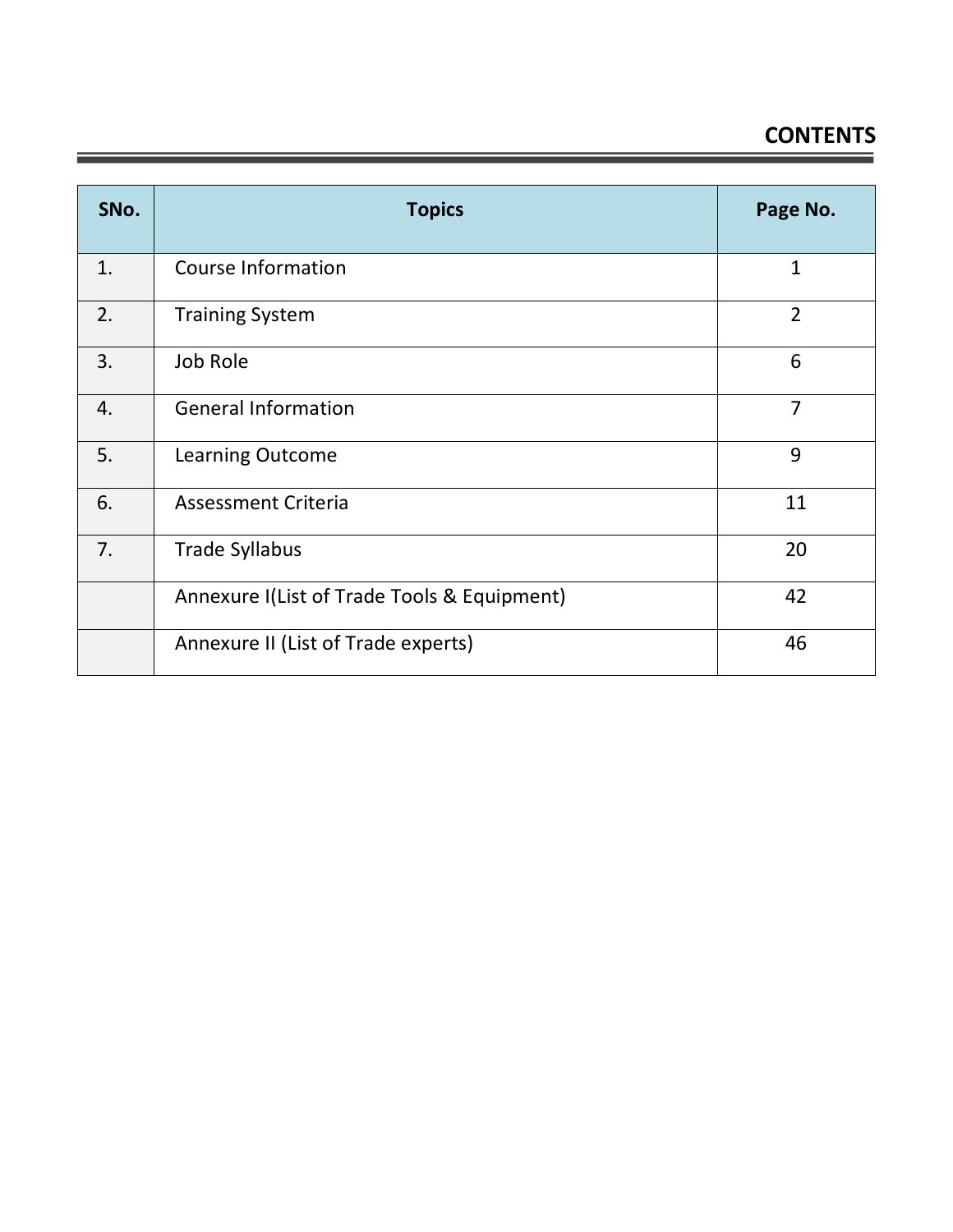

#### **1. COURSE INFORMATION**

During the two years duration of Painter (General) trade, a candidate is trained on Professional Skill, Professional Knowledge, Engineering Drawing, Workshop Calculation & Science and Employability Skill related to job role. In addition to this, a candidate is entrusted to undertake project work and extracurricular activities to build up confidence. The broad components covered under Professional Skill subject are as below:-

**FIRST YEAR-**The practical part starts with practice different types of sketching, ability to synthesize of free hand sketching of different objects etc. Identifying the paper, colour schemes and compose different types of colour shade expertise in 2D design. He will also practice sketches of different types of letters with colour shades. The safety aspect covers components like PPE, Fire extinguisher, First Aid.

The trainees undergo allied trade training viz. basic fitting, marking, chiseling, filing, drilling and pipe fitting etc. He will practice for manufacturing of simple sheet metal items as per drawing and join them by riveting. Execute different types of operating system and explore the working on DTP, corel draw, photo shop etc. Involved to making of different shapes in ornamental design, text, symbols etc. Produce sign board, name plate and preparing back ground painting, screen printing.

**Second Year –**In this year the trainees covers to development of craft work and artistic work on radium/vinyl/thermocol etc. He will also learn the techniques of decorative painting on wooden surface. Practice on internal and external building painting by using different decorative press. He will also learn painting of windows, grill, doors and different metal surface and pipes.

The trainees will practice the process of cleaning and painting on metal surface for preventive coating. Maintenance of different pneumatic components of paint gun, compressor, filter, pressure gauge, regulator, valve etc. Practicing of spray painting technique and also work on spray booths. Finding out the aspect ratio of missing of paint, hardener and solvent. Identify and apply of spray painting in home appliances, agricultural equipments and automotive bodies after removing of dents and recover the damaged parts. Identifying different types of power coating and apply the power coating technique in appropriate place. He will also integrate quality testing for various paints and painted films.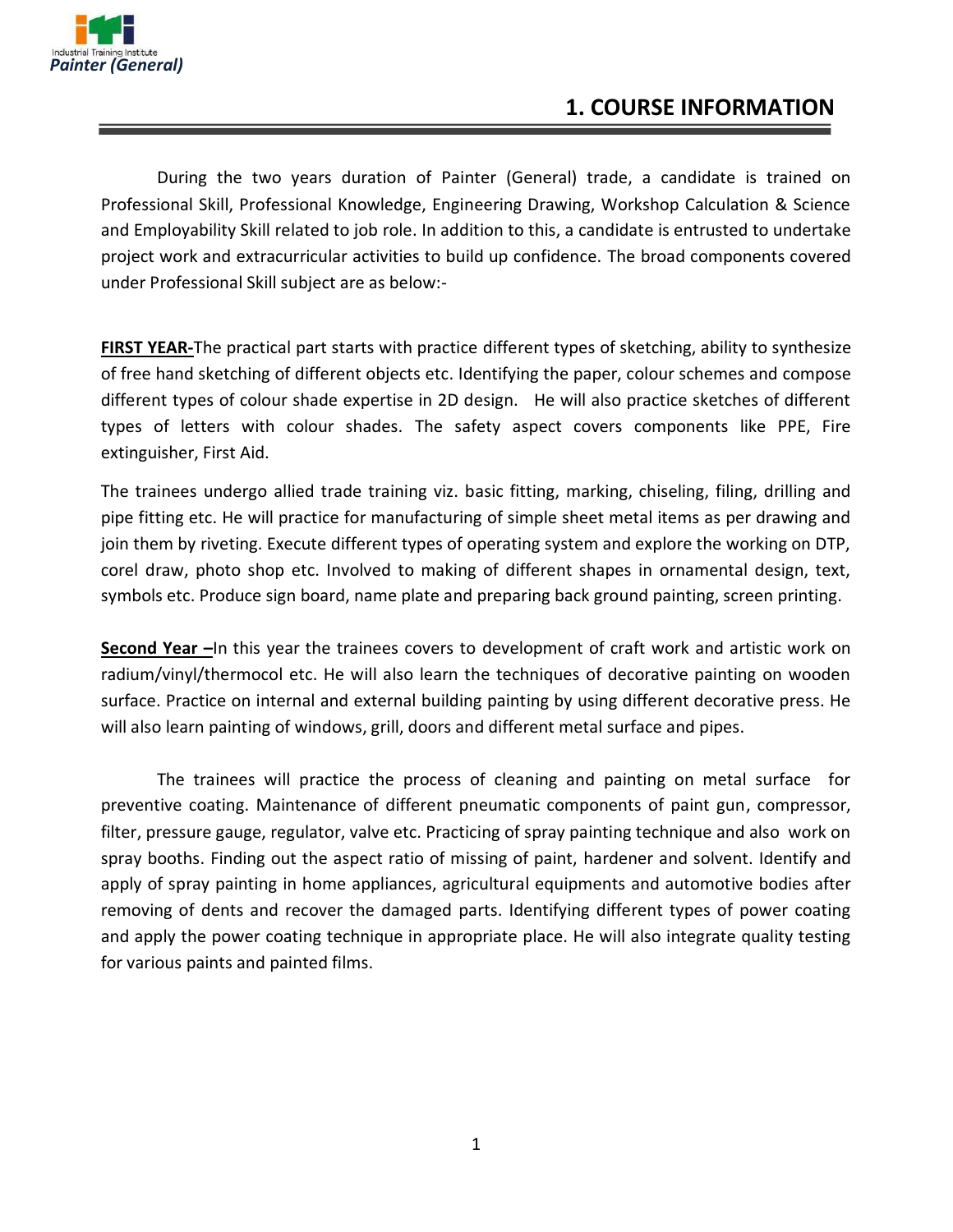

#### **2. TRAINING SYSTEM**

#### **2.1 GENERAL**

The Directorate General of Training (DGT) under Ministry of Skill Development & Entrepreneurship offers a range of vocational training courses catering to the need of different sectors of economy/ Labour market. The vocational training programmes are delivered under the aegis of Directorate General of Training (DGT). Craftsman Training Scheme (CTS) with variants and Apprenticeship Training Scheme (ATS) are two pioneer schemes of DGT for strengthening vocational training.

The 'Painter (General)' trade under CTS is one of the popular newly designed courses. The course is of two years duration. It mainly consists of Domain area and Core area. The Domain area (Trade Theory & Practical) impart professional skills and knowledge, while Core area (Workshop Calculation & science, Engineering Drawing and Employability Skills) impart requisite core skill, knowledge and life skills. After passing out the training program, the trainee is awarded National Trade Certificate (NTC) by DGT which is recognized worldwide.

#### **Trainee broadly needs to demonstrate that they are able to:**

- Read & interpret technical parameters/documentation, plan and organize work processes, identify necessary materials and tools;
- Perform tasks with due consideration to safety rules, accident prevention regulations and environmental protection stipulations;
- Apply professional knowledge, core skills & employability skills while performing the job, and repair & maintenance work.
- Document the technical parameters in tabulation sheet related to the task undertaken.

#### **2.2 PROGRESSION PATHWAYS**:

- Can join industry as Technician and will progress further as Senior Technician, Supervisor and can rise up to the level of Manager.
- Can become Entrepreneur in the related field.
- Can join Apprenticeship programs in different types of industries leading to a National Apprenticeship certificate (NAC).
- Can join Crafts Instructor Training Scheme (CITS) in the trade for becoming an instructor in ITIs.
- Can join Advanced diploma (Vocational) courses under DGT as applicable.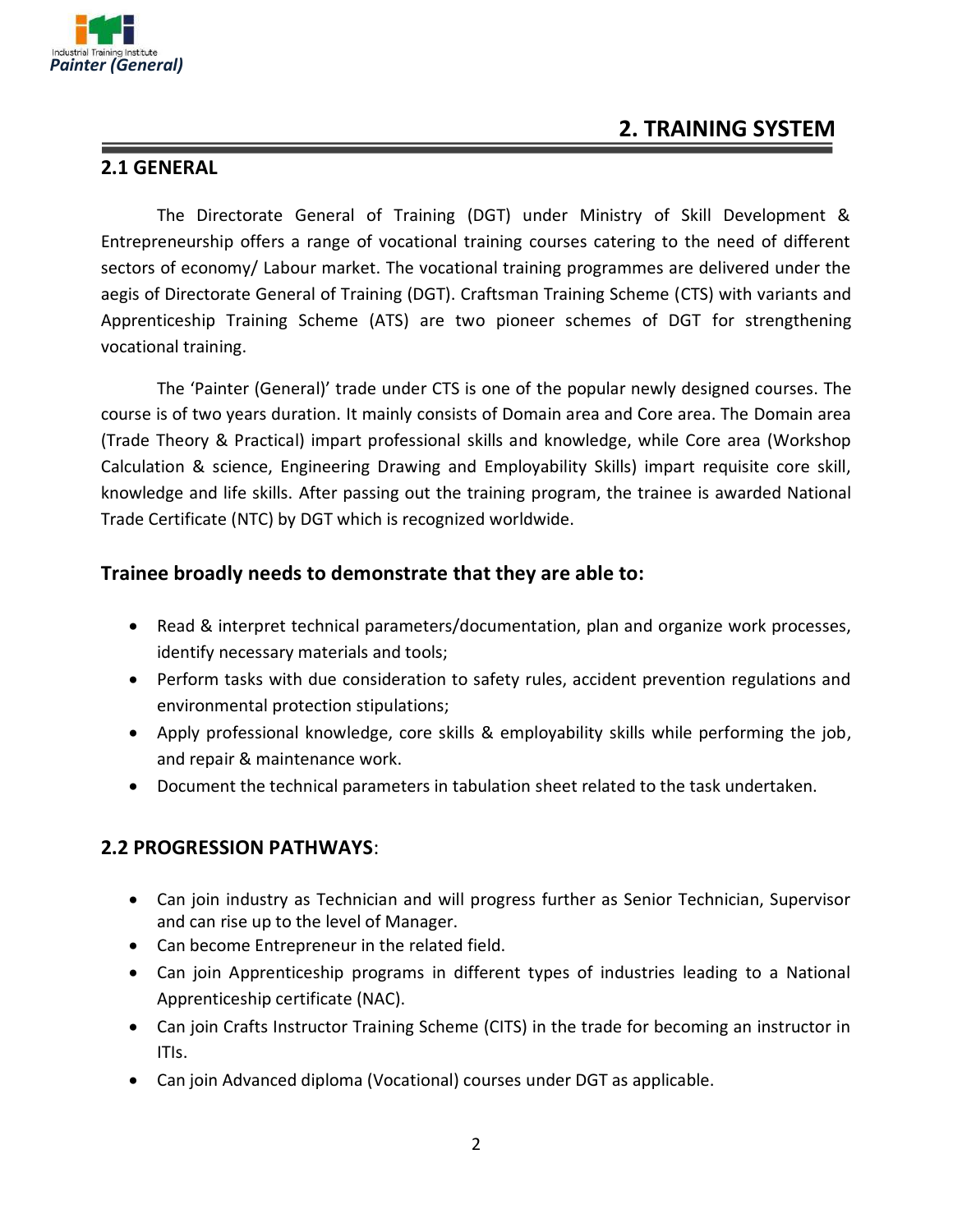

#### **2.3 COURSE STRUCTURE:**

Table below depicts the distribution of training hours across various course elements during a period of two-years: -

| S No.        | <b>Course Element</b>                     |                      | <b>Notional Training Hours</b> |
|--------------|-------------------------------------------|----------------------|--------------------------------|
|              |                                           | 1 <sup>st</sup> Year | 2 <sup>nd</sup> Year           |
| $\mathbf{1}$ | Professional Skill (Trade Practical)      | 1000                 | 1000                           |
| 2            | Professional Knowledge (Trade Theory)     | 280                  | 360                            |
| 3            | <b>Workshop Calculation &amp; Science</b> | 80                   | 80                             |
| 4            | <b>Engineering Drawing</b>                | 80                   | 80                             |
| 5            | <b>Employability Skills</b>               | 160                  | 80                             |
|              | Total                                     | 1600                 | 1600                           |

#### **2.4 ASSESSMENT & CERTIFICATION**

The trainee will be tested for his skill, knowledge and attitude during the period of course through formative assessment and at the end of the training programme through summative assessment as notified by the DGT from time to time.

a) The Continuous Assessment (Internal) during the period of training will be done by **Formative Assessment Method** by testing for assessment criteria listed against learning outcomes. The training institute has to maintain individual *trainee portfolio* as detailed in assessment guideline. The marks of internal assessment will be as per the formative assessment template provided on [www.bharatskills.gov.in.](http://www.bharatskills.gov.in/)

b) The final assessment will be in the form of summative assessment. The All India Trade Test for awarding NTC will be conducted by Controller of examinations, DGT as per the guidelines. The pattern and marking structure is being notified by DGT from time to time. **The learning outcome and assessment criteria will be basis for setting question papers for final assessment. The examiner during final examination will also check** individual trainee's profile as detailed in assessment guideline before giving marks for practical examination.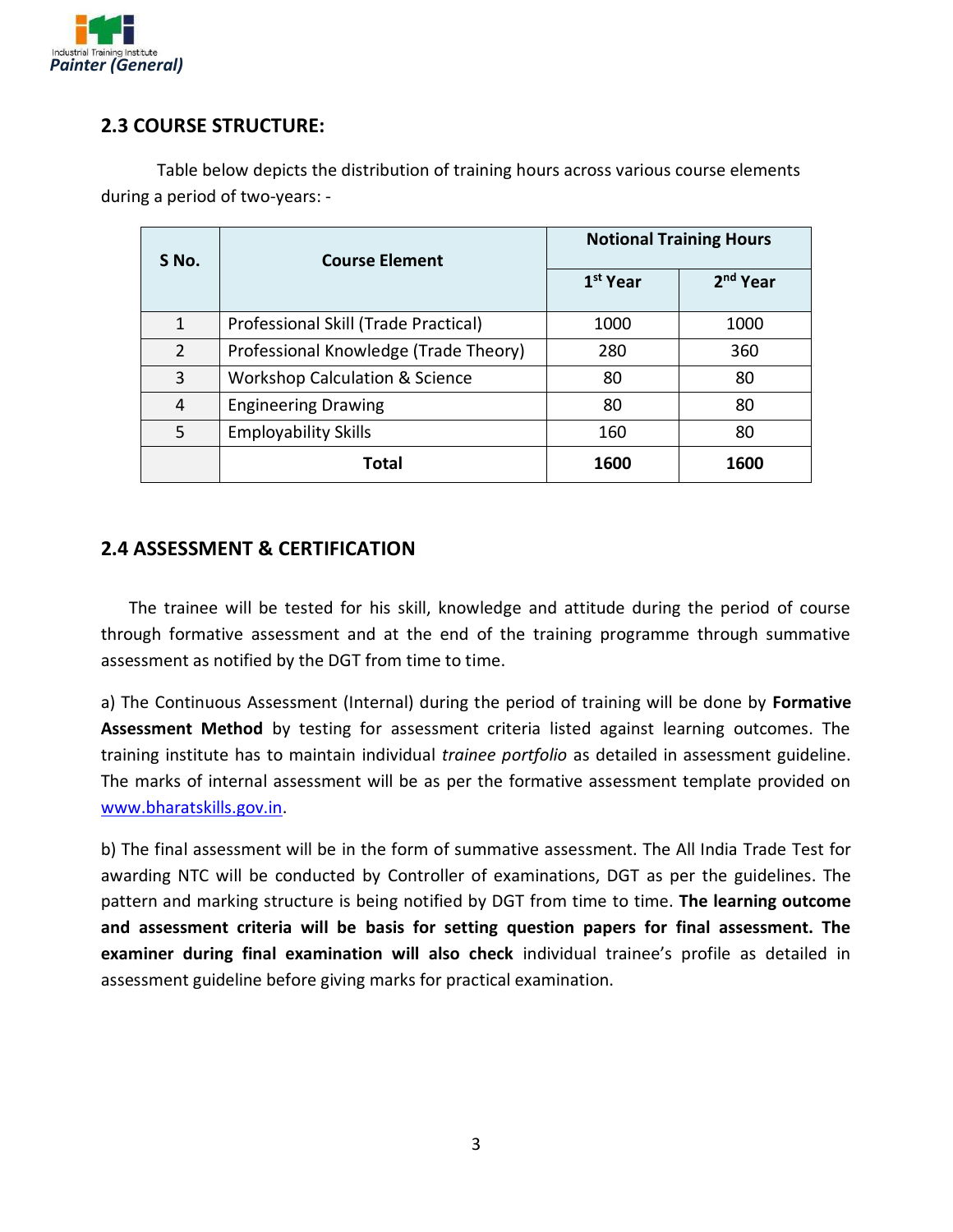

#### **2.4.1 PASS REGULATION**

For the purposes of determining the overall result, weightage of 100% is applied for six months and one year duration courses and 50% weightage is applied to each examination for two years courses. The minimum pass percent for Trade Practical and Formative assessment is 60% & for all other subjects is 33%. There will be no Grace marks.

#### **2.4.2 ASSESSMENT GUIDELINE**

Appropriate arrangements should be made to ensure that there will be no artificial barriers to assessment. The nature of special needs should be taken into account while undertaking the assessment. Due consideration should be given while assessing for teamwork, avoidance/ reduction of scrap / wastage and disposal of scrap/waste as per procedure, behavioral attitude, sensitivity to the environment and regularity in training. The sensitivity towards OSHE and selflearning attitude are to be considered while assessing competency.

Assessment will be evidence based comprising the following:

- Job carried out in labs/workshop
- Record book/ daily diary
- Answer sheet of assessment
- Viva-voce
- Progress chart
- Attendance and punctuality
- Assignment
- Project work

Evidences and records of internal (Formative) assessments are to be preserved until forthcoming examination for audit and verification by examining body. The following marking pattern to be adopted while assessing:

| <b>Performance Level</b>                                               | <b>Evidence</b>                                   |
|------------------------------------------------------------------------|---------------------------------------------------|
| (a) Weightage in the range of 60%-75% to be allotted during assessment |                                                   |
| For performance in this grade, the candidate                           | • Demonstration of good skill in the use of       |
| should produce work which demonstrates                                 | hand tools, machine tools and workshop            |
| attainment of an acceptable standard of                                | equipment.                                        |
| craftsmanship with occasional guidance, and                            | Below 70% accuracy achieved<br>while<br>$\bullet$ |
| regard for safety procedures and<br>due                                | undertaking different work with those             |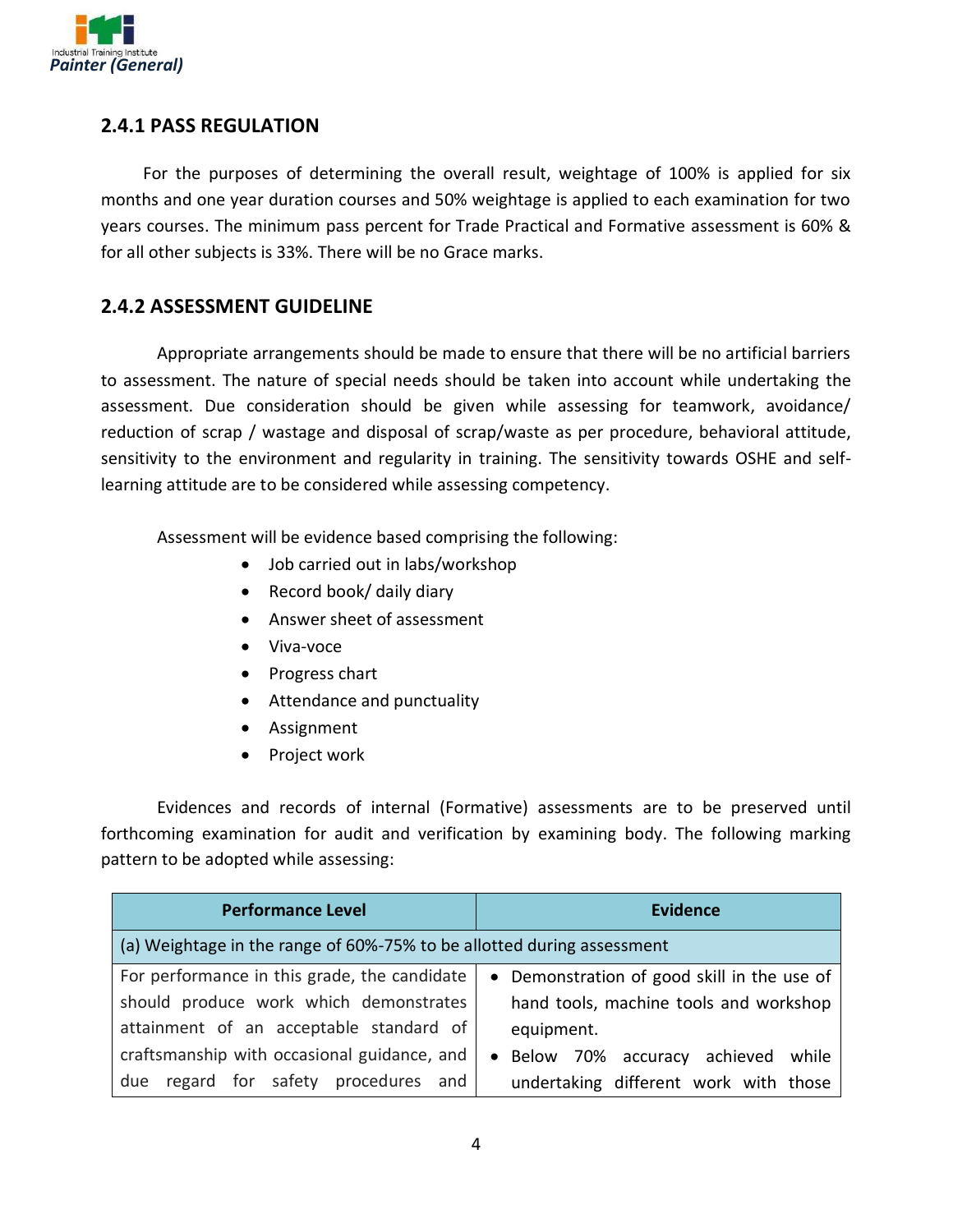

| demanded by the component/job.                                               |
|------------------------------------------------------------------------------|
| A fairly good level of neatness and                                          |
| consistency in the finish.                                                   |
| Occasional support in completing the                                         |
| project/job.                                                                 |
| (b) Weightage in the range of 75%-90% to be allotted during assessment       |
| Good skill levels in the use of hand tools,<br>$\bullet$                     |
| machine tools and workshop equipment.                                        |
| $• 70-80%$<br>achieved<br>while<br>accuracy                                  |
| undertaking different work with those                                        |
| demanded by the component/job.                                               |
| A good level of neatness and consistency                                     |
| in the finish.                                                               |
| Little<br>support<br>completing<br>in<br>the                                 |
| project/job.                                                                 |
| (c) Weightage in the range of more than 90% to be allotted during assessment |
| High skill levels in the use of hand tools,<br>$\bullet$                     |
| machine tools and workshop equipment.                                        |
| • Above 80% accuracy achieved while                                          |
| undertaking different work with those                                        |
| demanded by the component/job.                                               |
| A high level of neatness and consistency                                     |
| in the finish.                                                               |
| Minimal or no support in completing the                                      |
| project.                                                                     |
|                                                                              |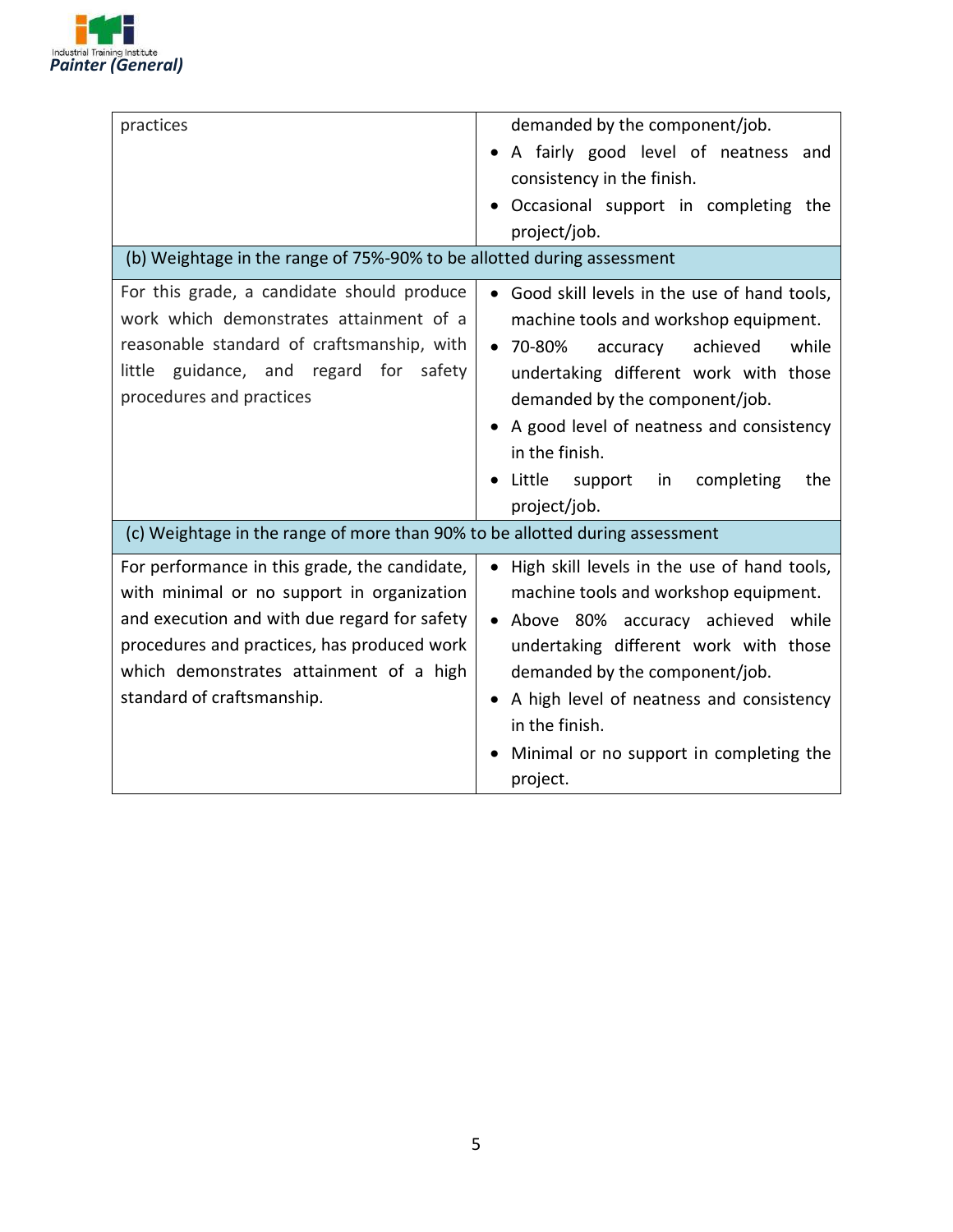

Painter, General applies decorative or protective coats of paint, varnish, shellac, enamel, lacquer or other materials on exterior or interior surfaces, trimming and fixtures of glass, metal, wood, plaster concrete brick, building boards or other objects using brush, spray gun, roller, stencils etc. Receives work order and selects correct type of paint materials with the consideration to suitability, durability, ease of application and estimated cost. Mixes pigments, oils and other ingredients to material where required by manual or mechanical mixing device using paddle or electric mixer to obtain desired colour, shade and consistency. Removes dirt, grease or rough spots and irregularities by scrapers, chemicals and abrasives and patches cracks and holes with putty or other filler. Covers surface with appropriate prime coat or sealer to have suitable surface or base for paint. Brushes, sprays or stencils one or more coats of material on surfaces. May finish or decorate surfaces by gilding, silvering or painting over stencils. May be designated according to object coated or material used. May mix paint with linseed oil, colouring matter of materials, labour, etc. May erect scaffolds to facilitate work.

Plan and organize assigned work and detect & resolve issues during execution. Demonstrate possible solutions and agree tasks within the team. Communicate with required clarity and understand technical English. Sensitive to environment, self-learning and productivity.

#### **Reference NCO-2015:**

7132.0100 – Painter, General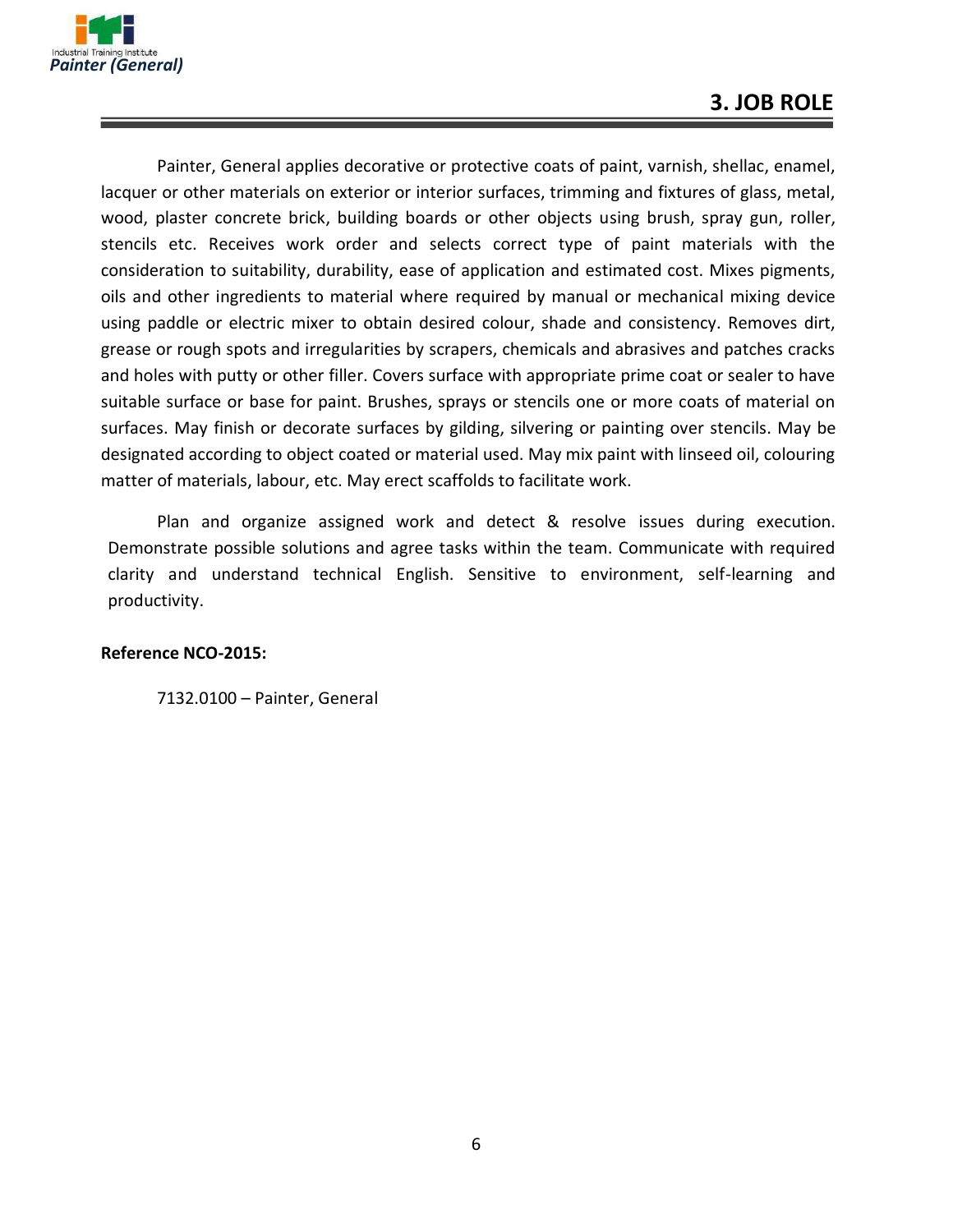

## **4. GENERAL INFORMATION**

| <b>Name of the Trade</b>                        | <b>PAINTER (GENERAL)</b>                                                                                                                                                                                                                                                                                                                                                                                                                                                                                                                                                                                                                                                                                                                                                                                                                                                               |
|-------------------------------------------------|----------------------------------------------------------------------------------------------------------------------------------------------------------------------------------------------------------------------------------------------------------------------------------------------------------------------------------------------------------------------------------------------------------------------------------------------------------------------------------------------------------------------------------------------------------------------------------------------------------------------------------------------------------------------------------------------------------------------------------------------------------------------------------------------------------------------------------------------------------------------------------------|
| <b>Trade Code</b>                               | DGT/1030                                                                                                                                                                                                                                                                                                                                                                                                                                                                                                                                                                                                                                                                                                                                                                                                                                                                               |
| <b>NCO - 2015</b>                               | 7132.0100                                                                                                                                                                                                                                                                                                                                                                                                                                                                                                                                                                                                                                                                                                                                                                                                                                                                              |
| <b>NSQF Level</b>                               | Level-5                                                                                                                                                                                                                                                                                                                                                                                                                                                                                                                                                                                                                                                                                                                                                                                                                                                                                |
| <b>Duration of Craftsmen</b><br><b>Training</b> | 2 Years (3200 Hours)                                                                                                                                                                                                                                                                                                                                                                                                                                                                                                                                                                                                                                                                                                                                                                                                                                                                   |
| <b>Entry Qualification</b>                      | Passed 10 <sup>th</sup> class examination.                                                                                                                                                                                                                                                                                                                                                                                                                                                                                                                                                                                                                                                                                                                                                                                                                                             |
| <b>Minimum Age</b>                              | 14 years as on first day of academic session.                                                                                                                                                                                                                                                                                                                                                                                                                                                                                                                                                                                                                                                                                                                                                                                                                                          |
| <b>Eligibility for PwD</b>                      | LD, CP, LC, DW, AA, LV, DEAF, HH, AUTISM, ID, SLD, MI                                                                                                                                                                                                                                                                                                                                                                                                                                                                                                                                                                                                                                                                                                                                                                                                                                  |
| Unit Strength (No. Of<br>Students)              | 20 (There is no separate provision of supernumerary seats)                                                                                                                                                                                                                                                                                                                                                                                                                                                                                                                                                                                                                                                                                                                                                                                                                             |
| <b>Space Norms</b>                              | 104 Sq. m                                                                                                                                                                                                                                                                                                                                                                                                                                                                                                                                                                                                                                                                                                                                                                                                                                                                              |
| <b>Power Norms</b>                              | 5 KW                                                                                                                                                                                                                                                                                                                                                                                                                                                                                                                                                                                                                                                                                                                                                                                                                                                                                   |
| <b>Instructors Qualification for:</b>           |                                                                                                                                                                                                                                                                                                                                                                                                                                                                                                                                                                                                                                                                                                                                                                                                                                                                                        |
| 1. Painter (General)<br><b>Trade</b>            | B.Voc/Degree in Paint Technology/ Bachelor of fine arts from<br>AICTE/UGC recognized Engineering College/ university with one-year<br>experience in the relevant field.<br><b>OR</b><br>03 years Diploma in Paint Technology/Painting from AICTE recognized<br>of technical education or relevant Advanced<br>Diploma<br>board<br>(Vocational) from DGT with two years' experience in the relevant field.<br><b>OR</b><br>NTC/NAC passed in the Trade of "Painter (General)" With three years'<br>experience in the relevant field.<br><b>Essential Qualification:</b><br>Relevant National Craft Instructor Certificate (NCIC) in any of the<br>variants under DGT.<br>Note: Out of two Instructors required for the unit of $2(1+1)$ , one must<br>have Degree/Diploma and other must have NTC/NAC qualifications.<br>However both of them must possess NCIC in any of its variants. |
| 2. Workshop<br><b>Calculation &amp; Science</b> | B.Voc/Degree in Engineering from AICTE/UGC recognized Engineering<br>College/ university with one-year experience in the relevant field.<br>OR<br>03 years Diploma in Engineering from AICTE recognized board of<br>technical education or relevant Advanced Diploma (Vocational) from<br>DGT with two years' experience in the relevant field.<br><b>OR</b>                                                                                                                                                                                                                                                                                                                                                                                                                                                                                                                           |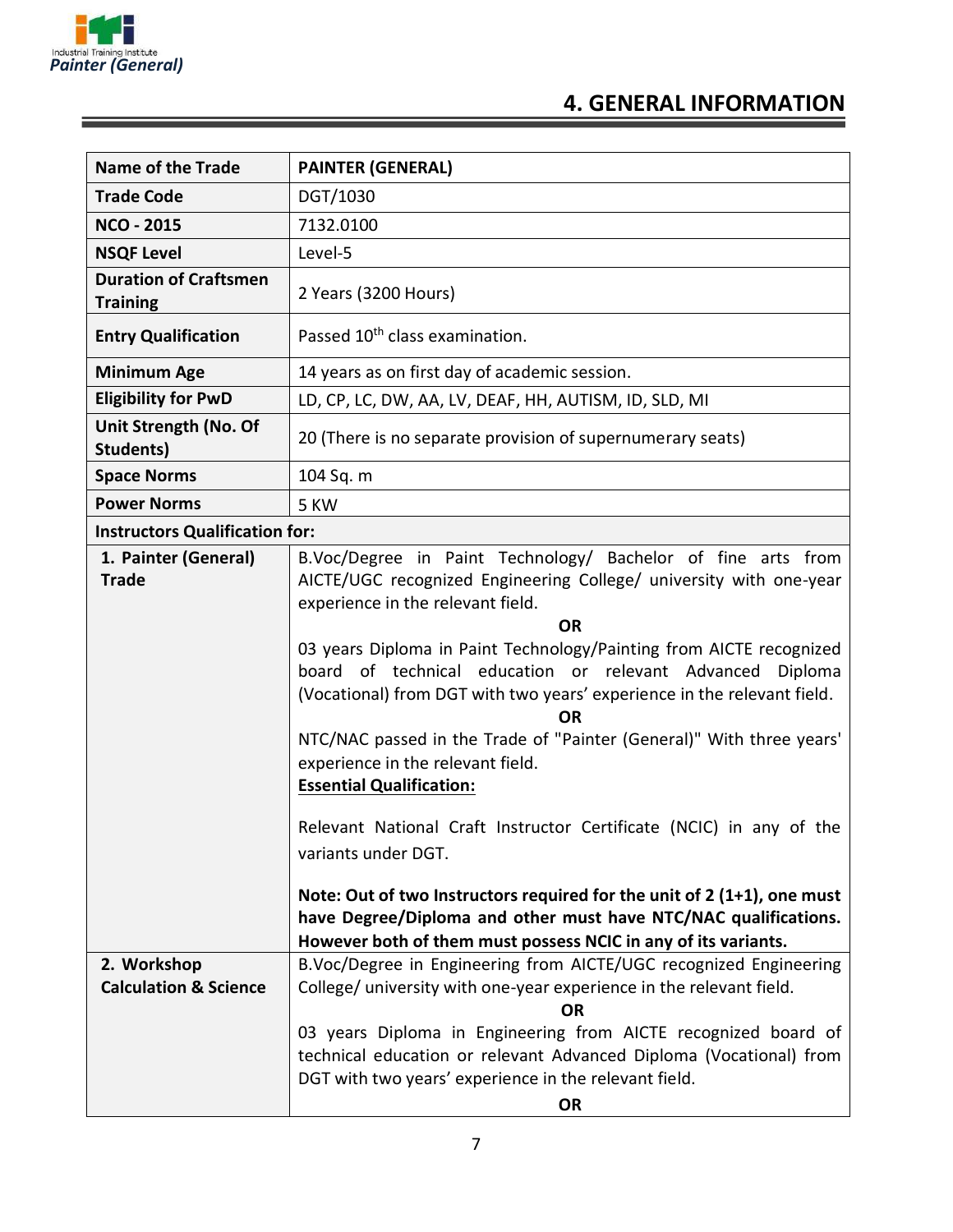

|                                  |                                                             |                     | NTC/ NAC in any one of the engineering trades with three years'                                                                                                                               |                                                                 |                |                                                                                                                                          |
|----------------------------------|-------------------------------------------------------------|---------------------|-----------------------------------------------------------------------------------------------------------------------------------------------------------------------------------------------|-----------------------------------------------------------------|----------------|------------------------------------------------------------------------------------------------------------------------------------------|
|                                  |                                                             |                     | experience.                                                                                                                                                                                   |                                                                 |                |                                                                                                                                          |
|                                  |                                                             |                     | <b>Essential Qualification:</b>                                                                                                                                                               |                                                                 |                |                                                                                                                                          |
|                                  |                                                             |                     |                                                                                                                                                                                               | National Craft Instructor Certificate (NCIC) in relevant trade. |                |                                                                                                                                          |
|                                  |                                                             |                     | <b>OR</b>                                                                                                                                                                                     |                                                                 |                |                                                                                                                                          |
|                                  |                                                             |                     |                                                                                                                                                                                               | NCIC in RoDA or any of its variants under DGT.                  |                |                                                                                                                                          |
| 3. Engineering<br><b>Drawing</b> |                                                             |                     | B.Voc/Degree in Engineering from AICTE/UGC recognized Engineering<br>College/ university with one-year experience in the relevant field.<br>ΟR                                                |                                                                 |                |                                                                                                                                          |
|                                  |                                                             |                     | 03 years Diploma in Engineering from AICTE recognized board of<br>technical education or relevant Advanced Diploma (Vocational) from<br>DGT with two years' experience in the relevant field. |                                                                 |                |                                                                                                                                          |
|                                  |                                                             | years experience.   |                                                                                                                                                                                               |                                                                 |                | NTC/ NAC in any one of the Mechanical group (Gr-I) trades categorized<br>under Engg. Drawing / D'man Mechanical / D'man Civil with three |
|                                  |                                                             |                     | <b>Essential Qualification:</b>                                                                                                                                                               |                                                                 |                |                                                                                                                                          |
|                                  |                                                             |                     | National Craft Instructor Certificate (NCIC) in relevant trade.                                                                                                                               |                                                                 |                |                                                                                                                                          |
|                                  |                                                             |                     | OR                                                                                                                                                                                            |                                                                 |                |                                                                                                                                          |
|                                  |                                                             |                     | NCIC in RoDA / D'man (Mech / civil) or any of its variants under DGT.                                                                                                                         |                                                                 |                |                                                                                                                                          |
| 4. Employability Skill           |                                                             |                     | MBA/ BBA / Any Graduate/ Diploma in any discipline with Two years'                                                                                                                            |                                                                 |                |                                                                                                                                          |
|                                  |                                                             |                     | experience with short term ToT Course in Employability Skills from DGT                                                                                                                        |                                                                 |                |                                                                                                                                          |
|                                  |                                                             | institutes.         |                                                                                                                                                                                               |                                                                 |                |                                                                                                                                          |
|                                  |                                                             |                     | (Must have studied English/ Communication Skills and Basic Computer<br>at 12th / Diploma level and above)                                                                                     |                                                                 |                |                                                                                                                                          |
|                                  |                                                             |                     | OR                                                                                                                                                                                            |                                                                 |                |                                                                                                                                          |
|                                  |                                                             |                     | Existing Social Studies Instructors in ITIs with short term ToT Course in<br>Employability Skills from DGT institutes.                                                                        |                                                                 |                |                                                                                                                                          |
|                                  | 5. Minimum Age for                                          | 21 Years            |                                                                                                                                                                                               |                                                                 |                |                                                                                                                                          |
| Instructor                       |                                                             |                     |                                                                                                                                                                                               |                                                                 |                |                                                                                                                                          |
| <b>List of Tools and</b>         |                                                             |                     |                                                                                                                                                                                               |                                                                 |                |                                                                                                                                          |
| <b>Equipment</b>                 |                                                             | As per Annexure - I |                                                                                                                                                                                               |                                                                 |                |                                                                                                                                          |
|                                  | Distribution of training on hourly basis: (Indicative only) |                     |                                                                                                                                                                                               |                                                                 |                |                                                                                                                                          |
| Year                             | <b>Total Hrs</b>                                            | <b>Trade</b>        | <b>Trade</b>                                                                                                                                                                                  | Workshop                                                        | Engg.          | Employability                                                                                                                            |
|                                  | /week                                                       | <b>Practical</b>    | <b>Theory</b>                                                                                                                                                                                 | Cal. & Sc.                                                      | <b>Drawing</b> | <b>Skills</b>                                                                                                                            |
| 1 <sup>st</sup>                  | 40 Hours                                                    | 25 Hours            | 7 Hours                                                                                                                                                                                       | 2 Hours                                                         | 2 Hours        | 4 Hours                                                                                                                                  |
| 2 <sub>nd</sub>                  | 40 Hours                                                    | 25 Hours            | 9 Hours                                                                                                                                                                                       | 2 Hours                                                         | 2 Hours        | 2 Hours                                                                                                                                  |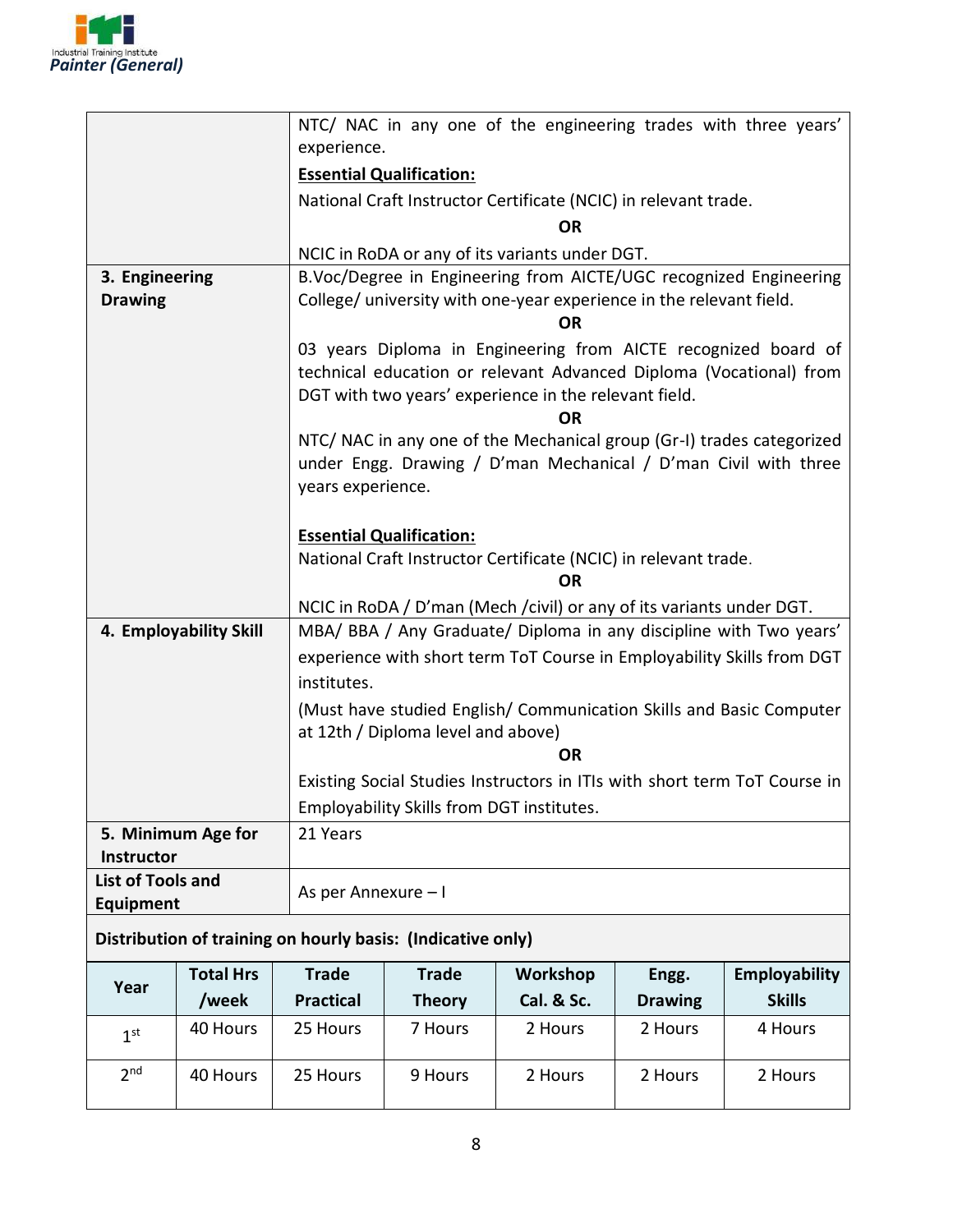

#### **5. LEARNING OUTCOME**

*Learning outcomes are a reflection of total competencies of a trainee and assessment will be carried out as per the assessment criteria.*

#### **5.1 LEARNING OUTCOMES (TRADE SPECIFIC)**

#### **FIRST YEAR**

- 1. Make different types of sketching viz., free Hand sketching of different objects, designing of different shapes, size, geometrical shapes of different objects following safety precaution.
- 2. Ability to synthesize of free Hand sketching of Human figures, Shading, Use graph & figure enlargement.
- 3. Identify of paper, colour schemes and compose different types of colour shade Expertise in 2D design.
- 4. Create different types of realistic objects viz., bird, animals, realistic human figure with application of colour shades.
- 5. Demonstrate with colour shades different types letters (Devanagari, roman, gothic, Text writing/ lettering) and apply them in appropriate place.
- 6. Plan and organize the work to make job as per specification applying different types of basic operation. *[Basic fitting operation – marking, Chiseling, Filing, Drilling, Pipe fitting]*
- 7. Manufacture simple sheet metal items as per drawing and join them by riveting. (like-Screen frame, sign board, & hanging Paintings frame)
- 8. Execute different types of Operating System and explore the working on DTP, Corel Draw, Photo shop etc.
- 9. Produce stencils involving different shapes in ornamental design, text, symbols etc. operations for different medium like papers, cards, tin, foam board, observing procedure and check for accuracy.
- 10. Produce Sign board, Name plate. prepare back ground painting, screen printing, Observe finishing, lettering proportion & evenness

#### **SECOND YEAR**

- 11. Develop a craft work and artistic work on radium/ vinyl/ thermocol etc.
- 12. Identity different types of Plywood, MDF & low-quality wood and make wooden surface used various techniques, decorate, paint& make an attractive wooden article.
- 13. Develop internal and external Building painting by using different decorative press.
- 14. Choose different pipes as per safety aspect and apply line painting with colour code.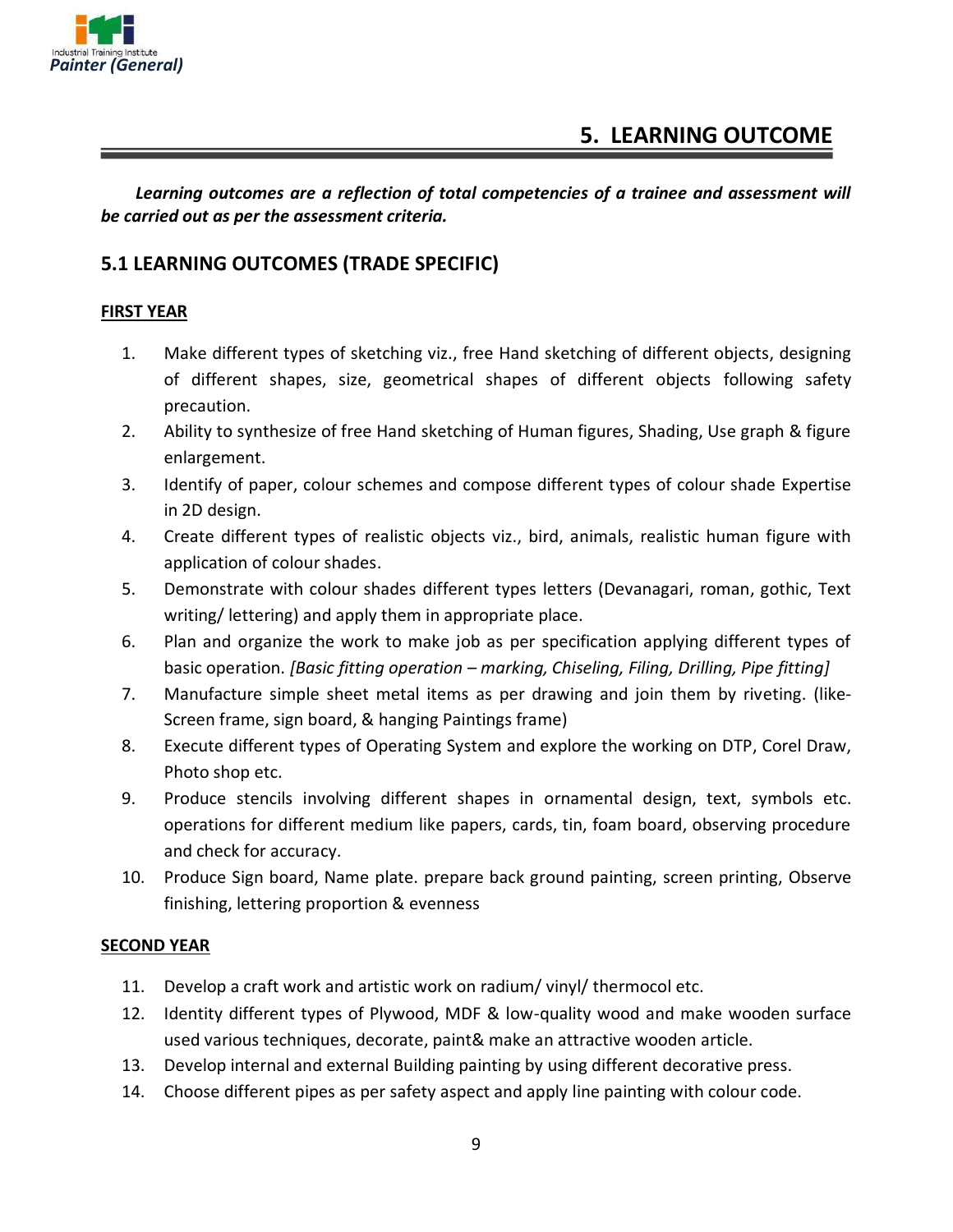

- 15. Process of cleaning and painting on metal surface for preventive coat.
- 16. Identify, replace and assemble different pneumatics and paint gun. [Different components– Compressor, Pressure Gauge, Filter Regulator, Valve for hose]
- 17. Perform Spray Painting technique. (Spray Gun / hose handling, air & paint pressure controlling,)
- 18. Operate the system of spray booths, Oven, cleaning & their maintenance, application of sealant component on metallic joints.
- 19. Perform aspect ratio mixing of paint, hardener & solvent. Measure Viscosity of paint. Operate the Spray-painting system.
- 20. Identify and apply of spray-painting in-Home appliances, Agricultural equipment's, Machines, Automotive Bodies etc.
- 21. Removal of dents & recover the damaged accidental area. Repaint & recovering damaged area.
- 22. Finish special effects for Modern furniture.
- 23. Identify different types of powder coating and apply the Powder coating technique in appropriate place.
- 24. Integrate quality testing for various Paints & Painted films.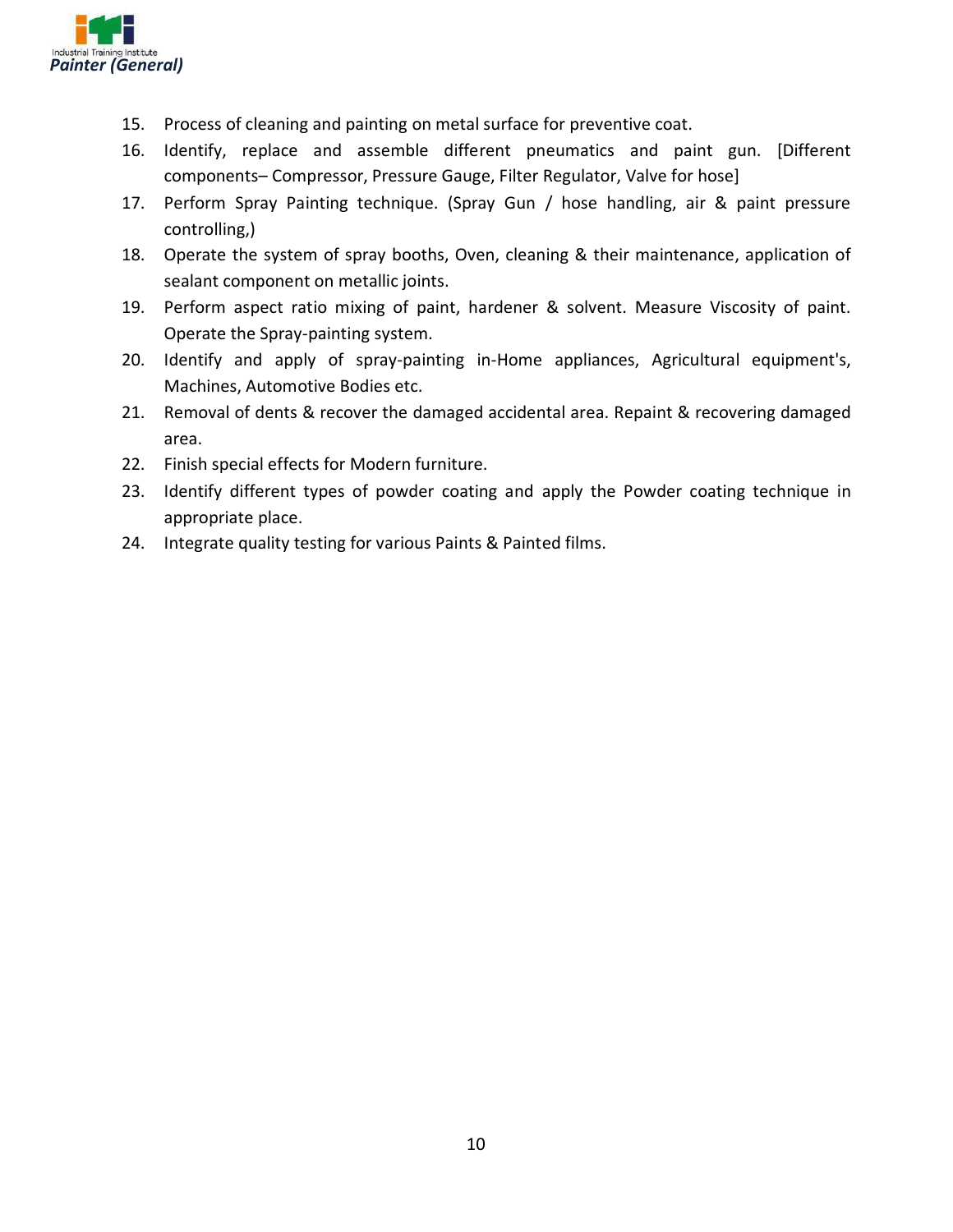

| <b>LEARNING OUTCOMES</b> |                                                                                 | <b>ASSESSMENT CRITERIA</b>                                                                                                                             |  |  |
|--------------------------|---------------------------------------------------------------------------------|--------------------------------------------------------------------------------------------------------------------------------------------------------|--|--|
|                          | <b>FIRST YEAR</b>                                                               |                                                                                                                                                        |  |  |
| 1.                       | Make different types of<br>sketching viz., free Hand                            | Make a practice of different lines and strokes, nature forms<br>like- flowers, leaves, trees, birds and animals                                        |  |  |
|                          | sketching of different<br>objects, designing of                                 | Explain most useful for improving hand force and object<br>proportion optically by free hands sketching practice.                                      |  |  |
|                          | different shapes, size,<br>geometrical shapes of<br>different objects following | Explain importance of graphics & perspective.<br>Draw geometrical shapes and construct for design.<br>Draw free hand geometrical forms in perspective. |  |  |
|                          | safety precaution.                                                              | Draw free hand different types of perspective.                                                                                                         |  |  |
|                          |                                                                                 |                                                                                                                                                        |  |  |
| 2.                       | Ability to synthesize of free<br>Hand sketching of Human                        | Draw free hands sketching practice of human figures.<br>Test & verify types of pencils.                                                                |  |  |
|                          | figures, Shading, Use graph<br>& figure enlargement.                            | Develop the anatomy of human figures (Male, female &<br>children)                                                                                      |  |  |
|                          |                                                                                 | Draw black & white/ colour pencil shading of human figures                                                                                             |  |  |
|                          |                                                                                 | Make with graph and figure enlargement with pencil.                                                                                                    |  |  |
|                          |                                                                                 | Find and rectify trade tools and equipments and draw with<br>shading.                                                                                  |  |  |
|                          |                                                                                 |                                                                                                                                                        |  |  |
| 3.                       | Identify of paper, colour<br>schemes and compose                                | Marking & Cutting different Drawing Paper as per given<br>size.                                                                                        |  |  |
|                          | different types of colour                                                       | Identify and draw Colour wheel with poster colour.                                                                                                     |  |  |
|                          | shade Expertise in 2D                                                           | Draw & Colour Design in primary, Secondary & Tertiary colours.                                                                                         |  |  |
|                          | design.                                                                         | Marking & Out line Drawing 2D Design.                                                                                                                  |  |  |
|                          |                                                                                 | Colouring 2D design in Warm & Cool Colour.                                                                                                             |  |  |
|                          |                                                                                 | Make 2D design & Colour in Contrast colours.                                                                                                           |  |  |
|                          |                                                                                 | Identify and make colour shades:                                                                                                                       |  |  |
|                          |                                                                                 | Make gray scale in pencil shading.                                                                                                                     |  |  |
|                          |                                                                                 | Make gray scale in poster colour.                                                                                                                      |  |  |
|                          |                                                                                 | Make different colour Scale in poster colour.                                                                                                          |  |  |
|                          |                                                                                 | Make 2D Design in different composition paint in High key,<br>middle key & low key.                                                                    |  |  |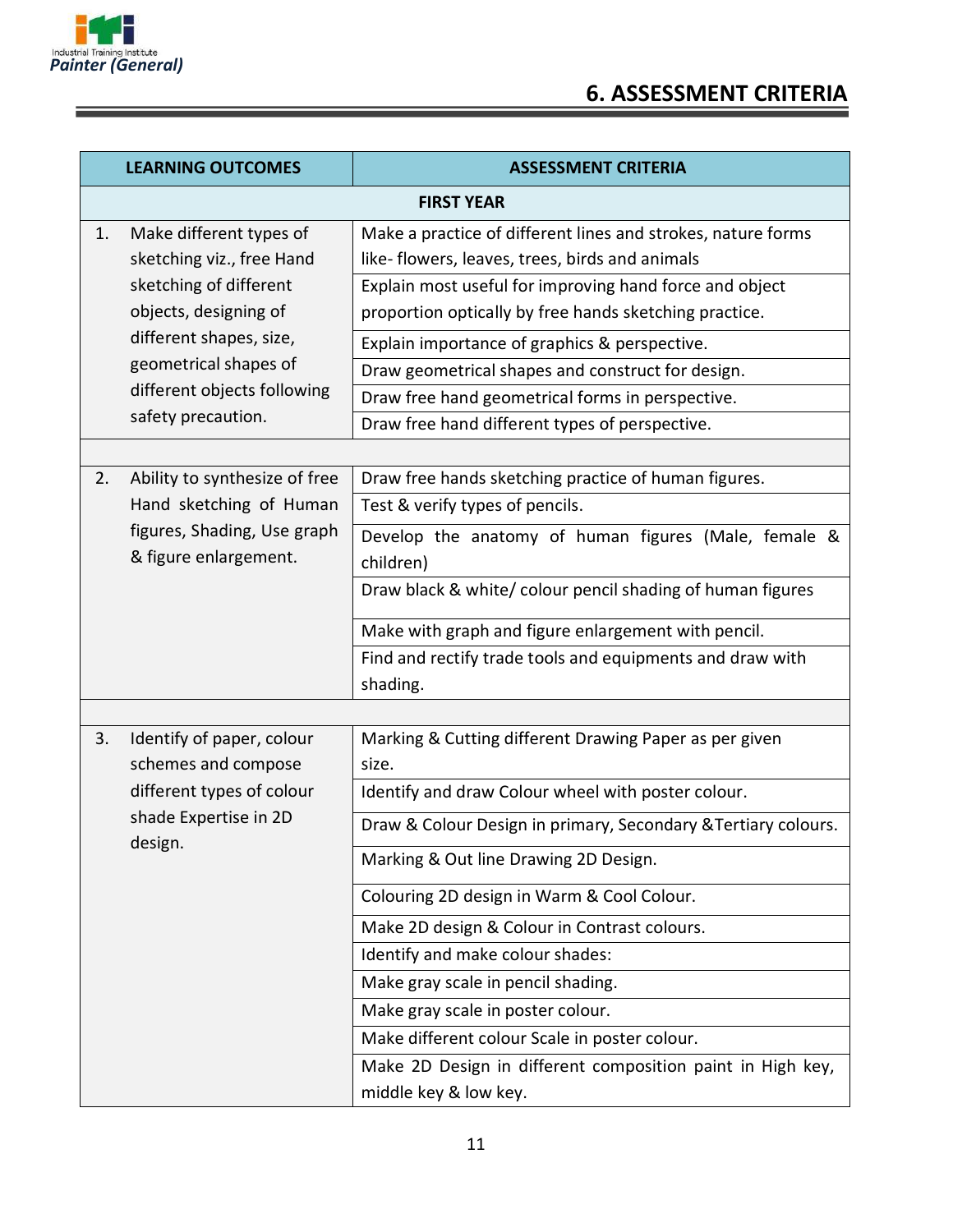

|                                     | Make practice of colour mixing & matching touch-up on          |
|-------------------------------------|----------------------------------------------------------------|
|                                     | damage posters & photographs.                                  |
|                                     |                                                                |
| Create different types of<br>4.     | Collect and observe pictures of birds and animals.             |
| realistic objects viz., bird,       | Draw and sketch proportionally observed pictures.              |
| realistic<br>animals,<br>human      | Make a colour realistic drawing of Birds as per reference.     |
| figure with application of          | Make a colour realistic drawing of Animals as per reference    |
| colour shades.                      | compare it and verify.                                         |
|                                     | Observe different colour photographs & pictures, draw &        |
|                                     | colour realistic drawing of Human figure.                      |
|                                     | Mounting for better presentation of Painted pictures.          |
|                                     | Observe different nature spots, make a good composition on     |
|                                     | paper and draw Land Scape.                                     |
|                                     | Make practice match the colour from nature & colouring         |
|                                     | Landscape in water/ poster colour.                             |
|                                     | Enlargement practice of pictures by graph on different picture |
|                                     | & paint it as per referred drawing.                            |
|                                     | Compose, draw & colour Safety or Related Trade Poster.         |
|                                     | Enlarge the Sketch and colour Cinema Posters.                  |
|                                     |                                                                |
| colour<br>5.<br>Demonstrate<br>with | Sketching & colouring gothic letters in English.               |
| shades different types letters      | Sketching & colouring gothic letters in Mother Language.       |
| (Devanagari, roman, gothic,         | Sketching & colouring Roman letters.                           |
| Text writing/ lettering) and        | Do free hand Strokes for Devanagari.                           |
| apply them in appropriate           | Sketching & colouring Devanagari letters.                      |
| place.                              | Sketching & colouring Text or Italic letters.                  |
|                                     |                                                                |
| Plan and organize the work<br>6.    | Marking on wood.                                               |
| to make job as per                  | Apply holding & sawing on different size of wood.              |
| specification applying              | Work on teeth setting & sharpening of different saw.           |
| different types of basic            | Apply tenoninghalf cut on wooden border.                       |
| operation. [Basic fitting           | Make setting of planers & sharpening on plane blade.           |
| operation - marking,                | Do plane on different wooden surfaces.                         |
| Chiseling, Filing, Drilling, Pipe   | Do chiseling slots on thick wood.                              |
| fitting]                            | Drilling on wood with different drilling tools (Gimlet, Hand   |
|                                     | Drill, Portable elect. drilling machine.                       |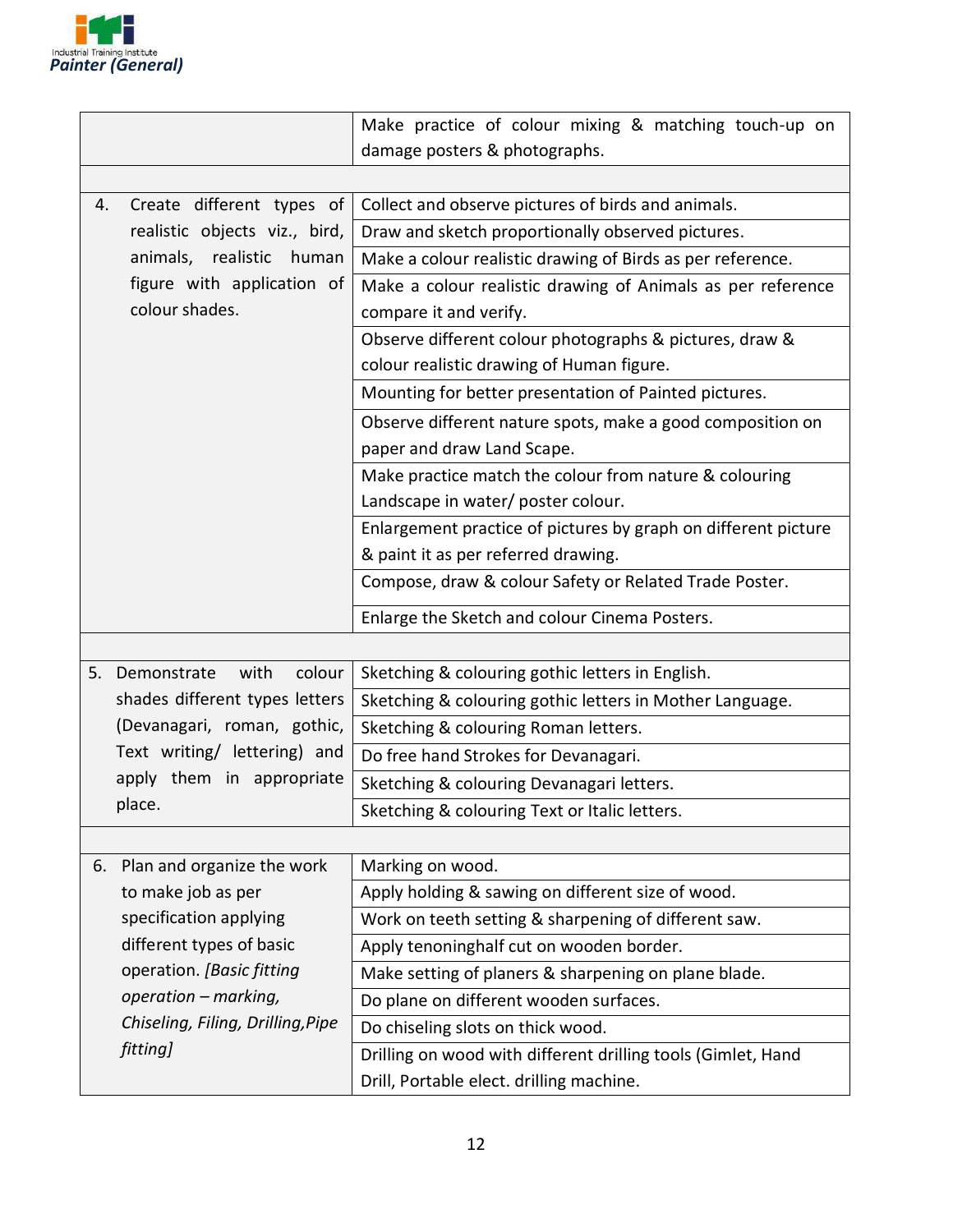

|    |                             | Identify & check different types of pipe.                           |
|----|-----------------------------|---------------------------------------------------------------------|
|    |                             | Do pipe cutting & threading                                         |
|    |                             | Apply different types of pipe joint/ fitting of different materials |
|    |                             | & different diameter. (Use PVC pipe)                                |
|    |                             | Make joint/ fitting for rain water (Use PVC pipe)                   |
|    |                             | Make joint/ fitting for water pipe line (Use GI pipe)               |
|    |                             | Make joint/ fitting for water pipe line (Use PVC pipe)              |
|    |                             |                                                                     |
| 7. | Manufacture simple sheet    | Make a simple lap joint.                                            |
|    | metal items as per drawing  | Make a simple mitred half lap joint.                                |
|    | and join them by riveting.  | Make a simple Dovetail joint.                                       |
|    | (like-Screen frame, sign    | Apply Joint fitting with nails, screw, glue etc.                    |
|    | board, & hanging Paintings  | Marking of straight lines, circles, profiles and various            |
|    | frame)                      | geometrical shapes.                                                 |
|    |                             | Cutting of straight lines, circles, profiles and various            |
|    |                             | geometrical shapes on sheets with snips.                            |
|    |                             | Marking out of simple development.                                  |
|    |                             | Marking out for fold for joints.                                    |
|    |                             | Make the joint of hemming, form locked.                             |
|    |                             | Make the joint of grooved and knocked up single hem                 |
|    |                             | Make the joint of straight and curved edges form double             |
|    |                             | hemming.                                                            |
|    |                             | Make cylindrical objects with joints.                               |
|    |                             |                                                                     |
| 8. | Execute different types of  | Operate & familiarize with computer operating system.               |
|    | Operating System and        | Operate paint software & draw freehand sketch & practiceon          |
|    | explore the working on DTP, | color bucket, eraser, pencil & all tools.                           |
|    | Corel Draw, Photo shop etc. | Draw scenery like realistic in paint software                       |
|    |                             | Tool handling in photo shop familiarise with all hand tools.        |
|    |                             | Make a different layer & create background, artistic text,          |
|    |                             | design, images.                                                     |
|    |                             | Apply import photo image from file & scanner, edit photo            |
|    |                             | images.                                                             |
|    |                             | Edit Image adjustment effects. & layer style effects.               |
|    |                             | Edit special effect on different layer, colours, textures, filter   |
|    |                             | effects.                                                            |
|    |                             | Edit & Save image in PSD, JPEG & other format.                      |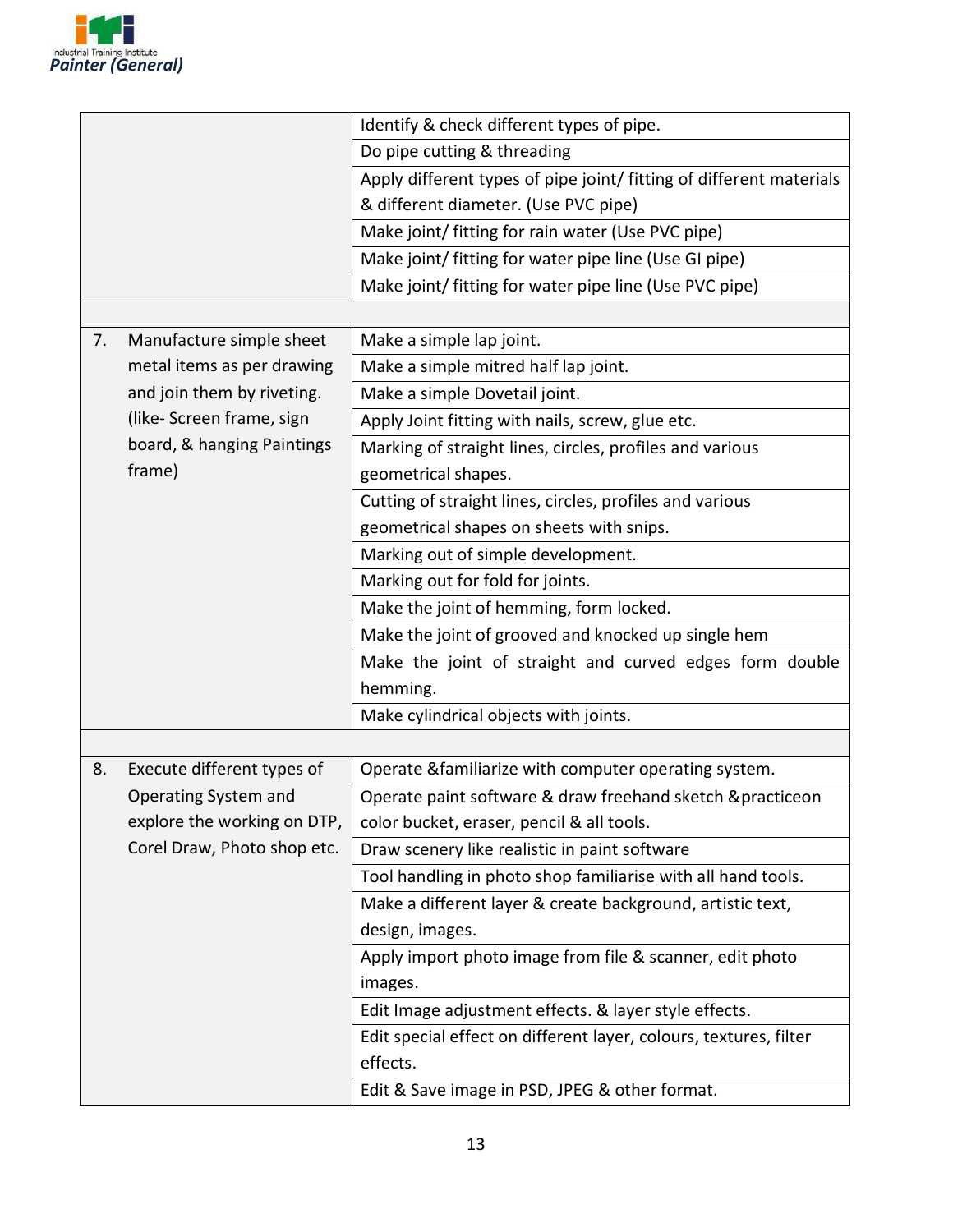

|    |                                   | Create a colour advertise design for festival offer             |
|----|-----------------------------------|-----------------------------------------------------------------|
|    |                                   | Develop export Design, image, photograph from Photoshop to      |
|    |                                   | other different format for different software's. & make a print |
|    |                                   | & print file for different printers.                            |
|    |                                   | Tool handling in Corel draw familiarise with all hand tools     |
|    |                                   | Apply select /move /copy /objects, retire skew, size Objects.   |
|    |                                   | Apply combine, shape, weld, trim, align, Group / Ungroup        |
|    |                                   | objects.                                                        |
|    |                                   | Practice on add text & Format text create different heading &   |
|    |                                   | Sub-heading.                                                    |
|    |                                   | Draw dimensionally objects. Creating special effects for        |
|    |                                   | backgrounds & related objects.                                  |
|    |                                   | Do graphical effects to tex. Creating symbols, logo, special    |
|    |                                   | effects.                                                        |
|    |                                   | Make a flex design for marketing offers. Convert & Save to CD/  |
|    |                                   | DVD/PD for final printing.                                      |
|    |                                   |                                                                 |
| 9. | Produce stencils involving        | Create ornamental designs for stencils.                         |
|    | different<br>shapes<br>in         | Cut the stencils & make a print.                                |
|    | design,<br>ornamental<br>text,    | Draw simple sentence in different lettering stencil.            |
|    | symbols etc. operations for       | Cutting & stencilling the letters.                              |
|    | different<br>medium<br>like       |                                                                 |
|    | papers, cards, tin, foam          |                                                                 |
|    | board, observing procedure        |                                                                 |
|    | and check for accuracy.           |                                                                 |
|    |                                   |                                                                 |
|    |                                   |                                                                 |
|    | 10. Produce Sign board, Name      | Make sign board                                                 |
|    | plate. Prepare back ground        | Paint the background of sign board.                             |
|    | painting, screen printing,        | Make Figure Enlargement for sign board.                         |
|    | Observe finishing, lettering      | Draw and painting letters & design or logo on Sign Board.       |
|    | proportion & evenness.            | Practice the Painting of name plate on different material       |
|    |                                   | <b>SECOND YEAR</b>                                              |
|    | 11. Develop<br>craft<br>work<br>a | Use manually ornamental design on radium or vinyl.              |
|    | andartistic work on radium/       | Create symbol or image design by computer graphics.             |
|    | vinyl/ thermocol etc.             | Cut it with plotter.                                            |
|    |                                   |                                                                 |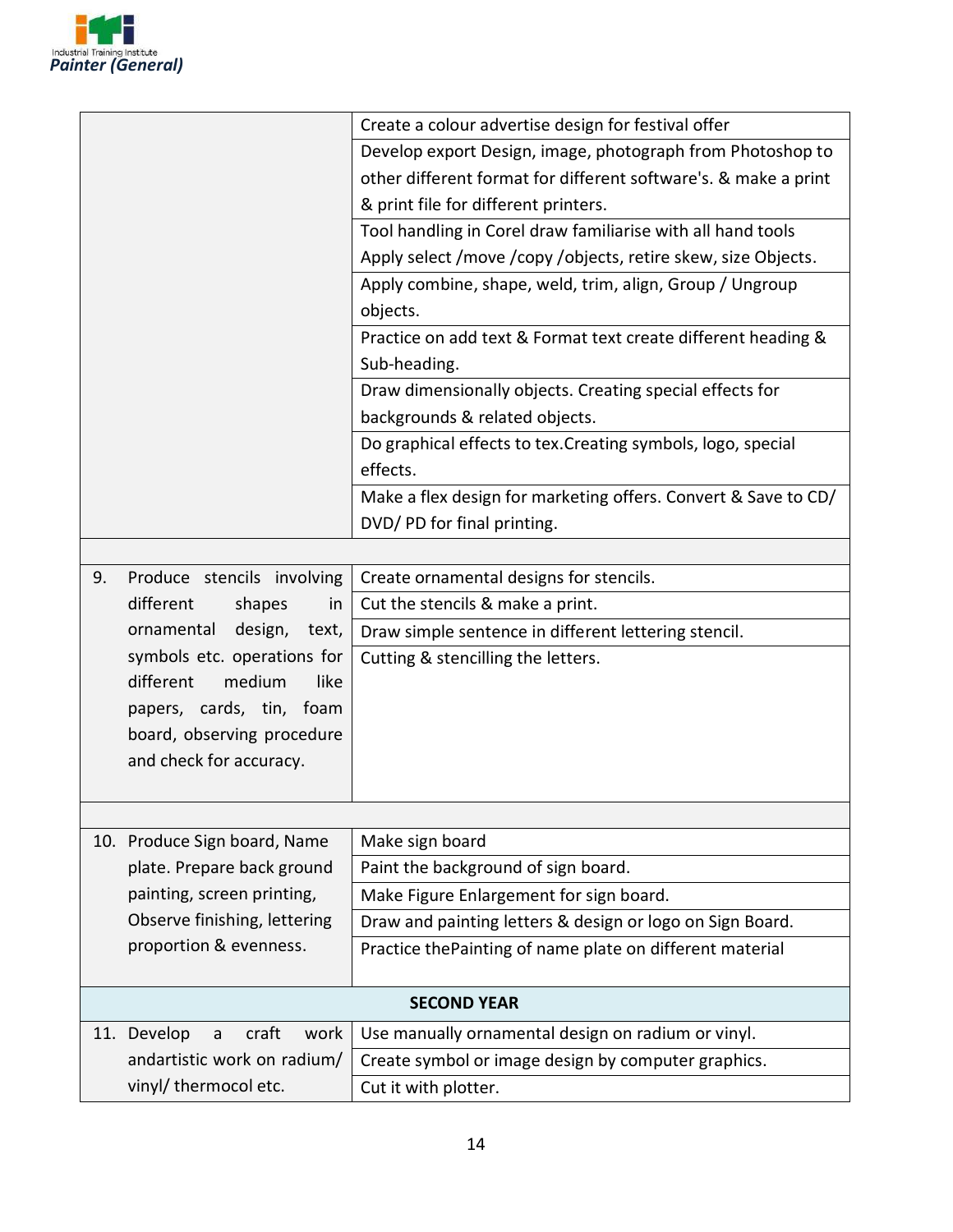

| Do "Instruction board" on acrylic sheet with help of malty layer<br>radium or vinyl. |
|--------------------------------------------------------------------------------------|
| Make a lettering/image/symbol design for "Instruction board"                         |
| by computer graphics, with help of radium or vinyl & cutting it                      |
| with plotter, pasting on glass/ acrylic/ sun mica or different                       |
| sheets.                                                                              |
| Create a design for wall decoration by computer in graphics &                        |
| cut it on multi colour vinyl, paste on wall.                                         |
|                                                                                      |
| Apply Cleaning, sanding, knotting, stooping, staining                                |
| preparation on wooden surface properly for polish.                                   |
| Make & apply putty for varnishing & polishing.                                       |
| Apply polish on prepared wooden surface with cotton rags.                            |
| Apply Cleaning, sanding, knotting, stooping, staining                                |
| preparation wooden surface properly for varnish.                                     |
| Apply varnish on prepared wooden surface with brush.                                 |
| Prepare wooden article & apply varnish with spray.                                   |
| Prepare wooden article & apply melamine or PU wooden finish                          |
| with spray.                                                                          |
| Make a wooden top with thick layer of melamine polish.                               |
| Prepare wooden surface properly for painting.                                        |
| Apply wood primer by brush.                                                          |
| Make a putty for wood finishing.                                                     |
| Apply putty & prepare wooden surface properly.                                       |
| Do paint wooden surface properly with brush                                          |
| Prepare & spray painting on different furniture take the all                         |
| precautions.                                                                         |
|                                                                                      |
|                                                                                      |
| Prepare ceiling&Wall surface for lime wash. (Sanding &                               |
| Cleaning)                                                                            |
| Apply POP on wall.                                                                   |
| Make & mixing of lime & Steiner.                                                     |
| Apply Lime on ceiling & wall with brush properly.                                    |
| Prepare ceiling & wall for distemper painting.<br>Make wall putty for distempering.  |
|                                                                                      |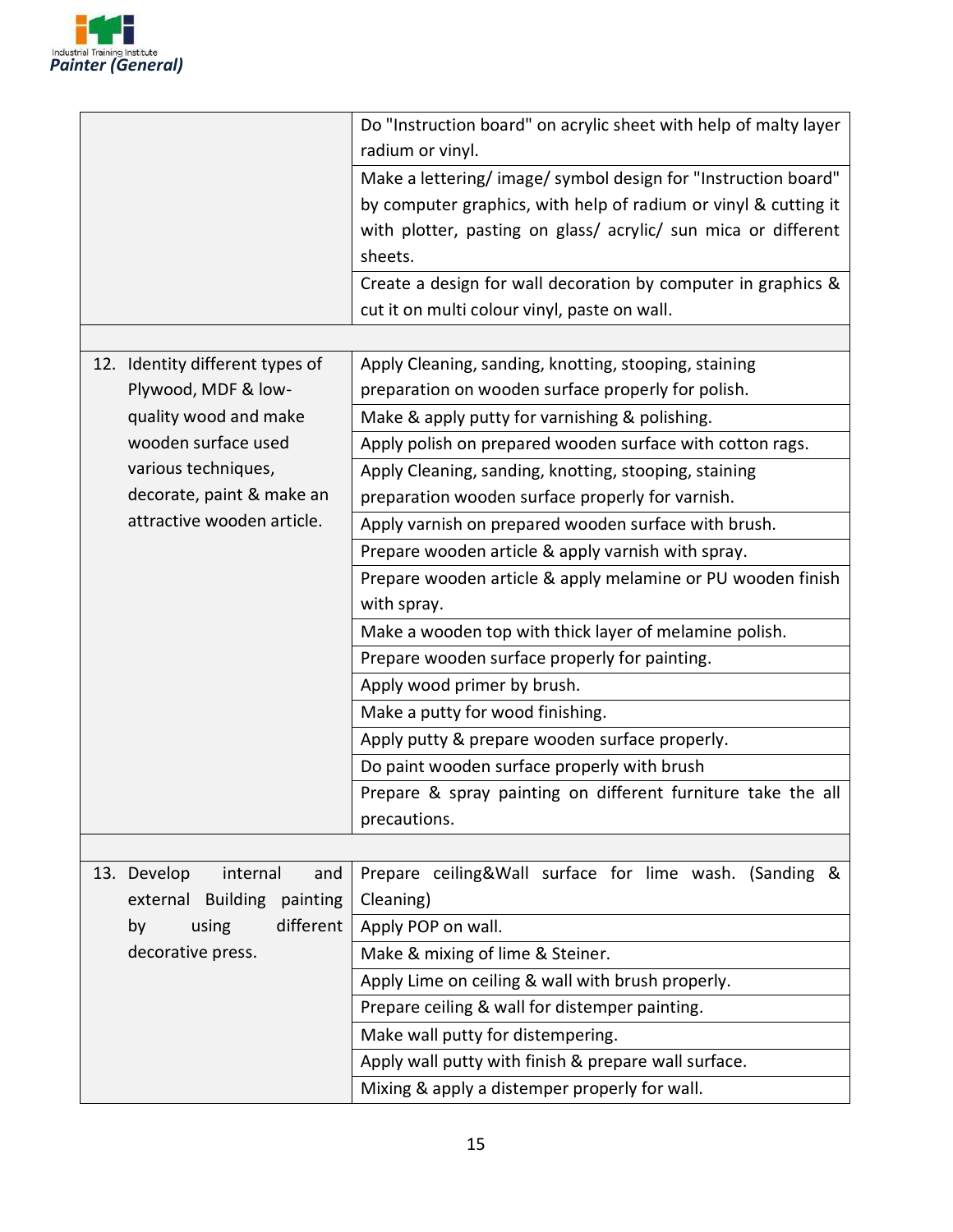

|                                      | Prepare ceiling & wall surface with putty & Apply interior        |
|--------------------------------------|-------------------------------------------------------------------|
|                                      | emulsion paint. Use roller & brush.                               |
|                                      | Prepare interior wall surface with putty, Apply enamel or luster  |
|                                      | paint.                                                            |
|                                      | Making process ofscaffolding for exterior wall painting.          |
|                                      | Clean exterior wall areawith cleaning process & water pressure    |
|                                      | process.                                                          |
|                                      | Prepare exterior wall with white cement for painting.             |
|                                      | Paint the prepared wall by brush with cement paint.               |
|                                      | Prepare exterior wall with exterior priming for painting.         |
|                                      | Paint the prepared wall by brush with emulsion paint.             |
|                                      | Decorate the projection with dark shade apply special shades      |
|                                      | of emulsion colour.                                               |
|                                      | Prepare wall & design wall paper pasting on wall.                 |
|                                      | Find the defects on wall before painting and remove it.           |
|                                      | Find the defects on wall after painting and remove it.            |
|                                      |                                                                   |
| 14. Choose different pipes as        | Cleaning, Sanding, or wire brushing & paint by brush windows,     |
| per safety aspect and apply          | grill, doors, safety doors, gate etc.                             |
| line painting with colour            | Prepare Paint & painting on ceiling and wall. use dip-feed roller |
| code.                                | / pad or airless spray.                                           |
|                                      | Paint the GI pipe by brush.                                       |
|                                      | Paint the sanitary pipe of building. Take & care self             |
|                                      | precaution& safety.                                               |
|                                      | Paint the MS square & round pipe, take all precautions &          |
|                                      | safety while painting.                                            |
|                                      | Do Paint different pipe line with colour code as per ISI.         |
|                                      | Demonstrate knowledge of safety procedures in Industrial pipe     |
|                                      | line painting                                                     |
|                                      | Identify colour code wise-Pipe lines, different types of valves.  |
|                                      |                                                                   |
| cleaning<br>15. Process<br>and<br>of | Do Scrap on corrode metal surface.                                |
| painting on metal surface            | Cleaning process of metal surface by wire brush or orbital wire   |
| for preventive coat.                 | brush.                                                            |
|                                      | Apply burn process on old paint from metal surface by blow        |
|                                      | lamp or gas flame.                                                |
|                                      | Apply dry sanding with help of emery paper/cloth.                 |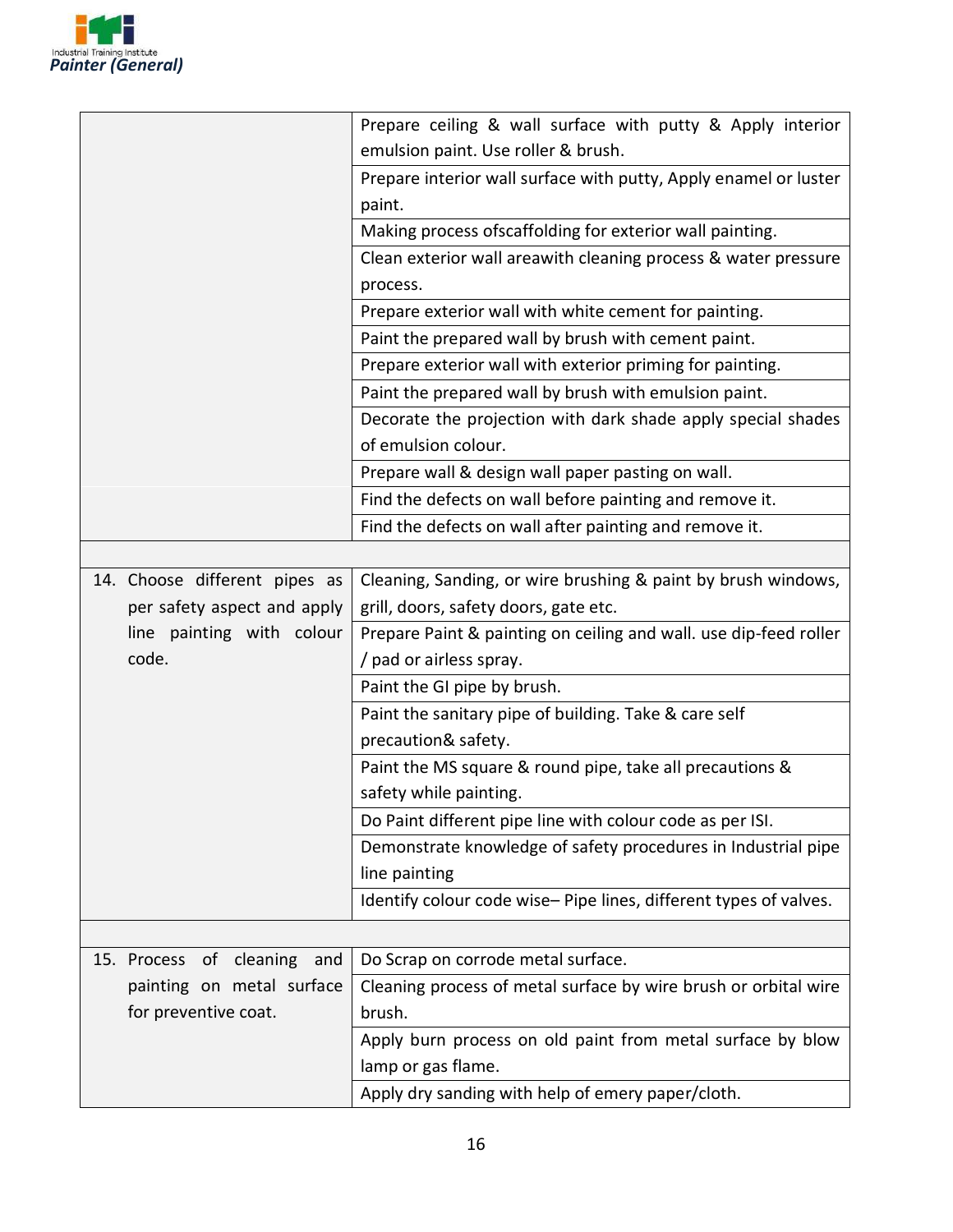

|                                  | Apply wet sanding on old painted object.                         |  |  |
|----------------------------------|------------------------------------------------------------------|--|--|
|                                  | Clean the metal surface by Sander machine.                       |  |  |
|                                  | Do level the different metal surface by portable hand grinder.   |  |  |
|                                  |                                                                  |  |  |
| 16. Identify,<br>replace<br>and  | Prepare metal surface & apply ready primer on metal surface      |  |  |
| assemble<br>different            | by brush.                                                        |  |  |
| pneumatics and paint gun.        | Apply enamel/ polyester putty or filler on primed surface.       |  |  |
| [Different<br>components-        | Apply enamel paint on primed metal surface by brush.             |  |  |
| Compressor,<br>Pressure          | Prepare and paint metallic article by brush.                     |  |  |
| Gauge, Filter<br>Regulator,      | Prepare & colour making for deep painting.                       |  |  |
| Valve for hose]                  | Prepare article for deep painting. (Cleaning, rubbing, sanding.) |  |  |
|                                  | Explain the Electro coat Deeping process & conveyor system       |  |  |
|                                  | with all safety.                                                 |  |  |
|                                  | Identify pneumatic components - Compressor, pressure             |  |  |
|                                  | gauge, Filter, Regulator, and Lubricator. Different types of     |  |  |
|                                  | valves.                                                          |  |  |
|                                  | Explain the safety procedures in spray systems and personal      |  |  |
|                                  | Protective Equipment (PPE).                                      |  |  |
|                                  | Maintenance, troubleshooting,<br>and<br>safety<br>of<br>aspects  |  |  |
|                                  | pneumatic and Painting instruments.                              |  |  |
|                                  |                                                                  |  |  |
| 17. Perform<br>Painting<br>Spray | Application of spray gun holding and stroke adjustment, Paint    |  |  |
| technique. (Spray Gun /          | adjustment, air adjustment techniques.                           |  |  |
| hose handling, air & paint       | Spraying on the surface like as edges, corner, square, round &   |  |  |
| pressure controlling,)           | curved area.                                                     |  |  |
|                                  |                                                                  |  |  |
| 18. Operate system of spray      | and<br>apply of paint spray<br>booth&<br>maintenance,<br>Use     |  |  |
| booths, Oven, cleaning &         | troubleshooting, safety aspects.                                 |  |  |
| theirmaintenance,                | Use & Operation of Oven Setting, temperature & timing.           |  |  |
| application<br>οf<br>sealant     | Apply sealant on metallic joints.                                |  |  |
| metallic<br>component<br>on      |                                                                  |  |  |
| joints.                          |                                                                  |  |  |
|                                  |                                                                  |  |  |
| 19. Perform aspect ratio mixing  | Preparationof Paint mixingfor spray painting.                    |  |  |
| οf<br>paint,<br>hardener<br>&    | Measure the viscosity of paint.                                  |  |  |
| solvent. Measure Viscosity       | Spray Painting on ornamental objects, with deferent types of     |  |  |
| of paint. Operate the Spray      | paints.                                                          |  |  |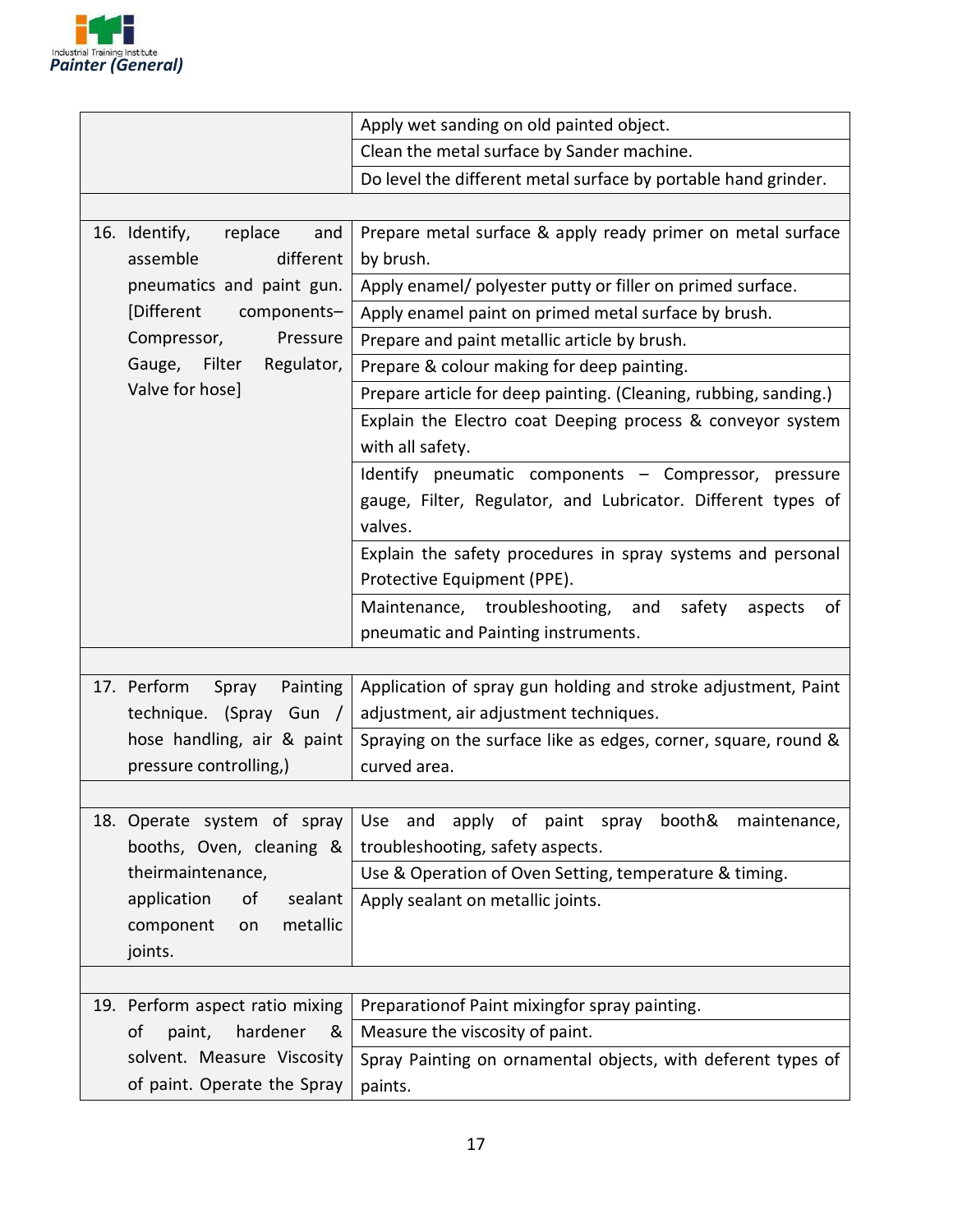

| painting system.                 | Spraying metallic primer on metal surface.                         |  |  |  |  |
|----------------------------------|--------------------------------------------------------------------|--|--|--|--|
|                                  | Apply Carpatch, Puttyand Filleron metallic surface<br>&            |  |  |  |  |
|                                  | preparation.                                                       |  |  |  |  |
|                                  | Apply Surfacer on primed or putty finish surface.                  |  |  |  |  |
|                                  | Spraying finish application for Top Coat. Use of enamel/ N.C.      |  |  |  |  |
|                                  | paints. (Or latest paints.)                                        |  |  |  |  |
|                                  |                                                                    |  |  |  |  |
| 20. Identify and apply of spray- | Prepare the surface of home appliances.                            |  |  |  |  |
| painting<br>in-Home              | Priming & surfacing process on home appliances.                    |  |  |  |  |
| Agricultural<br>appliances,      | Apply finish undercoat & top coat on home appliances.              |  |  |  |  |
| equipment's,<br>Machines,        | Use enamel/ N.C/ P.U. paints- Solid/ Metallic/ Pearl.              |  |  |  |  |
| Automotive Bodies etc.           | Application of preparing machine surface.                          |  |  |  |  |
|                                  | Priming & surfacing on machine.                                    |  |  |  |  |
|                                  | Application of finish undercoat & top coat on machine.             |  |  |  |  |
|                                  | Use Enamel/ Epoxy/N.C./ P.U. /paints. (or latest paints.)          |  |  |  |  |
|                                  | Preparation of the two wheeler body and spares surface.            |  |  |  |  |
|                                  | Priming & surfacing the Two wheeler body and spares surface.       |  |  |  |  |
|                                  | Apply finish undercoat & top coat on two wheeler body and          |  |  |  |  |
|                                  | spares surface. Use Automotive paints.                             |  |  |  |  |
|                                  | Apply Graphic sticker on painted surface properly & apply          |  |  |  |  |
|                                  | lacquer coat evenly.                                               |  |  |  |  |
|                                  | Use Enamel/ N.C/ P.U. paints/- Solid/ Metallic. (Or latest         |  |  |  |  |
|                                  | paints.)                                                           |  |  |  |  |
|                                  | Identify the parts of Electrostatic gun assembly & operate it      |  |  |  |  |
|                                  | carefully.                                                         |  |  |  |  |
|                                  | Identify the parts of Airless gun assembly & Operate it carefully. |  |  |  |  |
|                                  | Demonstrate different types of Spray painting.                     |  |  |  |  |
|                                  |                                                                    |  |  |  |  |
| 21. Removal of dents & recover   | Dissemble essential damage parts, inspect & mark denting           |  |  |  |  |
| the<br>damaged<br>accidental     | area. Choose & decide process tools for denting.                   |  |  |  |  |
| area. Repaint & recovering       | Removed dent on marked area, apply essential method.               |  |  |  |  |
| damaged area.                    | Do sanding or burn on denting area & apply primer & surface.       |  |  |  |  |
|                                  | Apply putty layer on spotted area evenly.                          |  |  |  |  |
|                                  | Use wet sanding, level denting surface area, procedure of thin     |  |  |  |  |
|                                  | coat of Surfacer.                                                  |  |  |  |  |
|                                  | Masking process on unwanted area properly.                         |  |  |  |  |
|                                  | Match the shade Overlay proper equally on unmask area.             |  |  |  |  |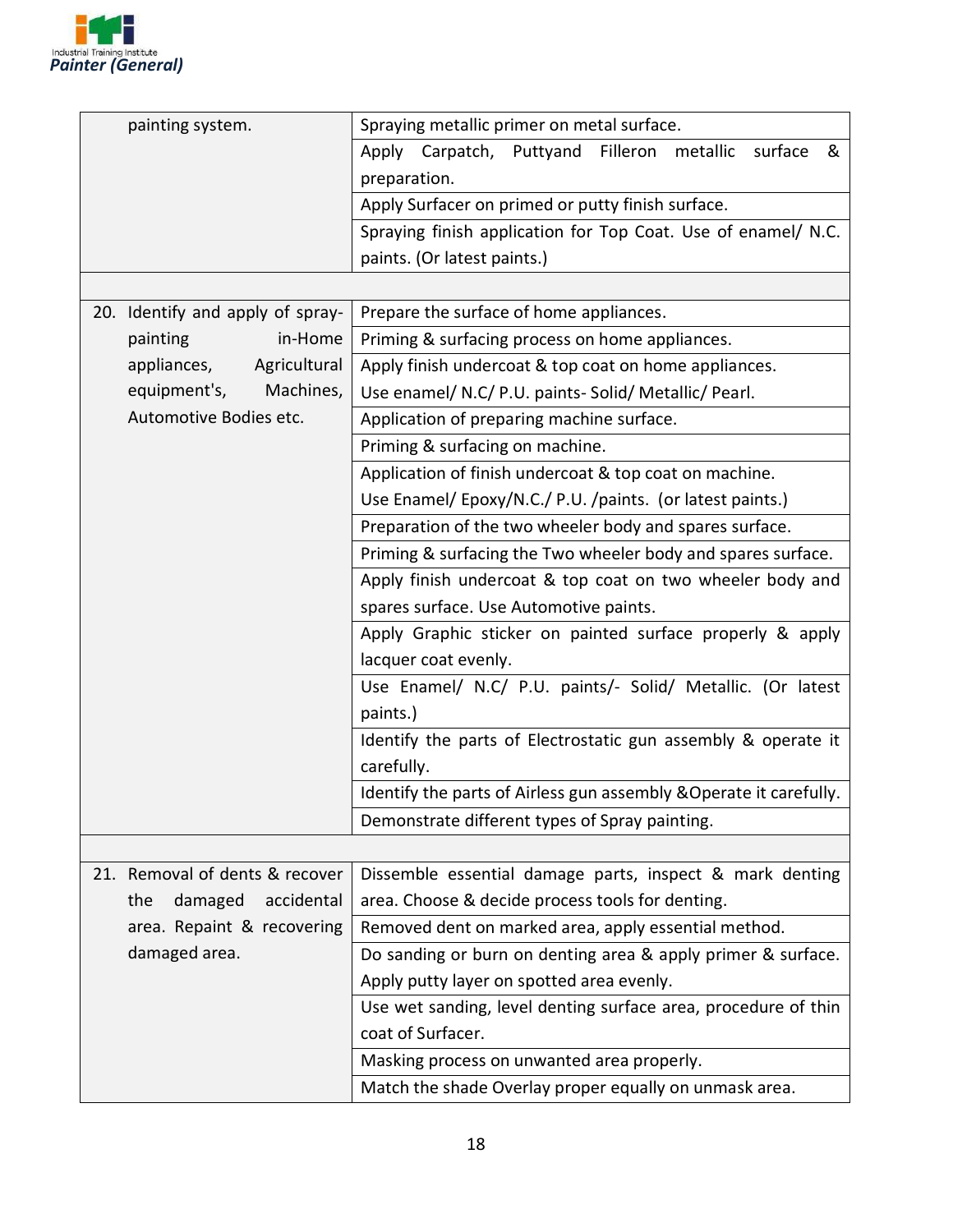

|                                   | Unmasked the mask area carefully & checkout properly &           |  |  |  |
|-----------------------------------|------------------------------------------------------------------|--|--|--|
|                                   | touch-up it by necessaryprocess.                                 |  |  |  |
|                                   | Apply final coat rubbing and waxing process properly.            |  |  |  |
|                                   | Demonstrate of Paint defects & its remedies.                     |  |  |  |
|                                   | Check & Find out different paint defects (run down, sagging,     |  |  |  |
|                                   | pin hole, orange peel, oil & water spot, over/ dry spray,        |  |  |  |
|                                   | uncover, shade variation etc.)                                   |  |  |  |
|                                   | Mark the defected area, Decide Techniques & apply remedies       |  |  |  |
|                                   | properly. Make Finished surface.                                 |  |  |  |
|                                   |                                                                  |  |  |  |
| 22. Finish<br>special<br>effects  | ApplyProcess of Finish special effects on different furniture &  |  |  |  |
| forModern furniture.              | different surface. (like as- colour gradations, multi tones      |  |  |  |
|                                   | applying, different textures, etc.)                              |  |  |  |
|                                   |                                                                  |  |  |  |
| 23. Identify different types of   | Pretreatment&<br>the<br>metallic<br>article<br>Clean<br>in       |  |  |  |
| powder coating and apply          | chemical(degreasing, de-rusting, activation, phosphating,        |  |  |  |
| the<br>Powder<br>coating          | passivation & water rinsing as where required etc.)              |  |  |  |
| technique in appropriate          | Apply procedure of powder coating on cleaned article & baking    |  |  |  |
| place.                            | in oven withappropriate temperature & timing.                    |  |  |  |
|                                   |                                                                  |  |  |  |
| 24. Integrate quality testing for | Check and identify the Paint defects & its remedies.             |  |  |  |
| various Paints & Painted          | Test the quality of paints & Painted surfaces by various testing |  |  |  |
| films.                            | method & instruments.                                            |  |  |  |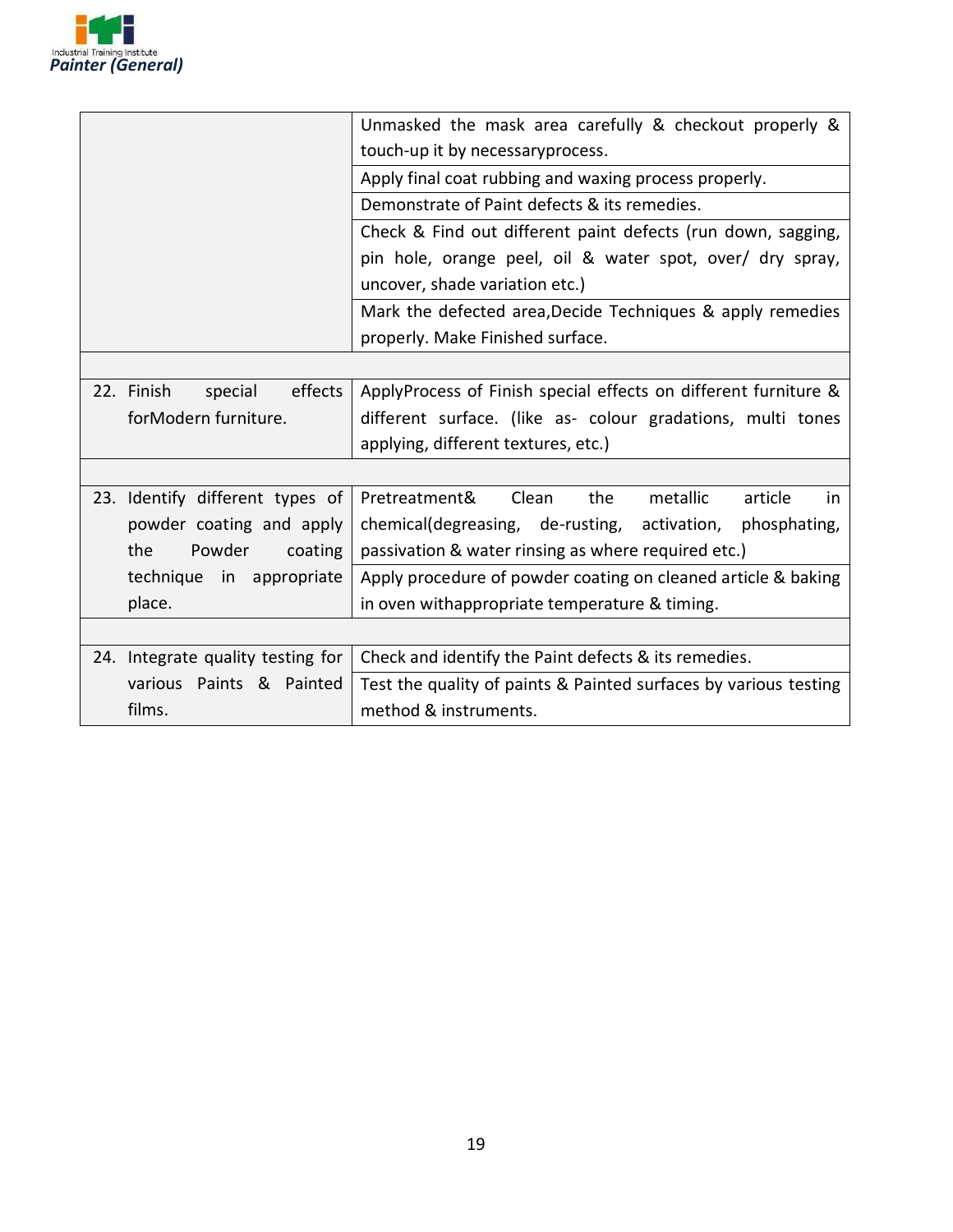

## **7. TRADE SYLLABUS**

| <b>SYLLABUS FOR PAINTER (GENERAL) TRADE</b> |                                                                     |          |                                                                                                                       |                                                                                                                                                    |  |  |
|---------------------------------------------|---------------------------------------------------------------------|----------|-----------------------------------------------------------------------------------------------------------------------|----------------------------------------------------------------------------------------------------------------------------------------------------|--|--|
|                                             | <b>FIRST YEAR</b>                                                   |          |                                                                                                                       |                                                                                                                                                    |  |  |
| <b>Duration</b>                             | <b>Reference</b><br><b>Learning Outcome</b>                         |          | <b>Professional Skills</b><br>(Trade Practical)<br><b>With Indicative Hours</b>                                       | <b>Professional Knowledge</b><br>(Trade Theory)                                                                                                    |  |  |
| Professional<br>Skill 150Hrs;               | Make different<br>types of sketching<br>viz., free Hand             | 1.       | Introduction of trade skills<br>work<br>application.<br>and<br>(02hrs.)                                               | Introduction of the Institution;<br>rules and management (work)<br>of<br>Institution.<br>Process<br>an                                             |  |  |
| Professional<br>Knowledge                   | sketching of<br>different objects,                                  | 2.       | Safety attitude development<br>of the trainee by educating                                                            | Knowledge about the facilities;<br>leaves and rules and subjects an                                                                                |  |  |
| 42Hrs                                       | designing of<br>different shapes,<br>size, geometrical<br>shapes of |          | them<br>to<br>use<br>personal<br>protective equipment (PPE)<br>and Material safety data<br>sheet (MSDS). (05hrs.)     | syllabus.<br>Introduction<br>of<br>vocational trade, The importance<br>of<br>trade<br>the<br>industrial<br>in<br>Development of the nation Care in |  |  |
|                                             | different objects<br>following safety                               | 3.       | First-aid method and basic<br>training. (02hrs.)                                                                      | Vocational trade.<br>(14hrs)                                                                                                                       |  |  |
|                                             | precaution.                                                         | 4.       | Safe<br>disposal of<br>waste<br>materials like- cotton waste,<br>waste paint and waste paint<br>material etc.(02hrs.) |                                                                                                                                                    |  |  |
|                                             |                                                                     | 5.       | Hazard and<br>hazard<br>non<br>identification<br>and<br>avoidance. (02hrs.)                                           |                                                                                                                                                    |  |  |
|                                             |                                                                     | 6.       | of<br>Use<br>firefighting<br>like-<br>equipment,<br>extinguishers, sand bucket,<br>water etc. (10 hrs.)               |                                                                                                                                                    |  |  |
|                                             |                                                                     | 7.       | Identification of safety signs,<br>like-<br>Danger,<br>warning,<br>caution<br>and<br>personnel<br>safety .(01hr)      |                                                                                                                                                    |  |  |
|                                             |                                                                     | 8.<br>9. | Importance<br>οf<br>trade<br>training. (02hrs.)<br>Understand precautions to                                          |                                                                                                                                                    |  |  |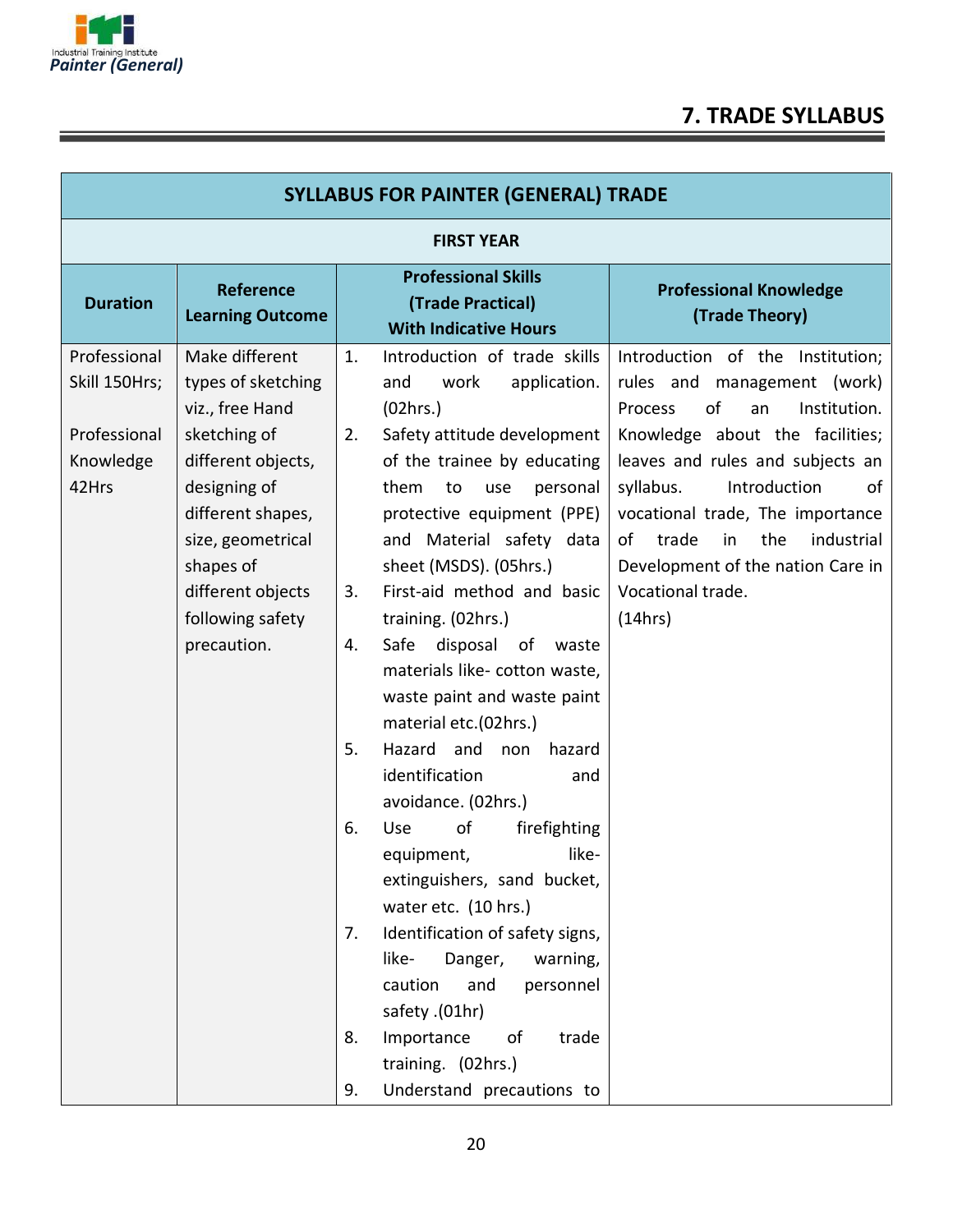

|              |                   |     | be followed while working       |                                      |
|--------------|-------------------|-----|---------------------------------|--------------------------------------|
|              |                   |     | in the painting jobs. (02hrs.)  |                                      |
|              |                   | 10. | Motivational talk by experts.   |                                      |
|              |                   |     | (05 hrs.)                       |                                      |
|              |                   |     | 11. 5S training. (02hrs.)       |                                      |
|              |                   |     | 12. Draw different sketches and |                                      |
|              |                   |     | hand writing practice. (15      |                                      |
|              |                   |     | $hrs.$ )                        |                                      |
|              |                   | 13. | Introduction<br>and             | Accident<br>First-Aid:<br>and        |
|              |                   |     | identification of tools and     | Cost of Accidents; Causes and        |
|              |                   |     | different<br>equipments<br>for  | effects of an accident; First-Aid in |
|              |                   |     | cleaning and painting. (15      | case of internal injuries; fracture; |
|              |                   |     | hrs.)                           | wound and electric shock.            |
|              |                   | 14. | Identification<br>and<br>there  | (07hrs)                              |
|              |                   |     | assembly and function of        |                                      |
|              |                   |     | trade machineries. (10 hrs.)    |                                      |
|              |                   |     | 15. Free<br>hands<br>sketching  | Lines- Different types of lines; its |
|              |                   |     | practice of different lines     | and<br>uses<br>specialty.            |
|              |                   |     | and strokes. (17hrs.)           | Pencil- Origin of pencil and         |
|              |                   |     | hands<br>16. Free<br>sketching  | its introduction. Different types of |
|              |                   |     | practice of nature forms        | pencils; uses and its specialty.     |
|              |                   |     | like- flowers, leaves, trees.   | (14hrs)                              |
|              |                   |     | (17hrs.)                        |                                      |
|              |                   |     | 17. Free<br>hands<br>sketching  |                                      |
|              |                   |     | of<br>practice<br>birds<br>and  |                                      |
|              |                   |     | animals. (16hrs.)               |                                      |
|              |                   |     | 18. Draw geometrical shapes     | Colours for drawing and painting:    |
|              |                   |     | and construct for design.       | charcoals, oil and dry pestles,      |
|              |                   |     | (15 hrs.)                       | water; poster; acrylic; oil colours  |
|              |                   | 19. | Draw free hand geometrical      | and reducer medium. (07hrs)          |
|              |                   |     | forms in perspective. (5hrs.)   |                                      |
|              |                   | 20. | Draw free hand different        |                                      |
|              |                   |     | types of perspective. (5 hrs.)  |                                      |
| Professional | Ability to        | 21. | Free<br>hands<br>sketching      | of<br>Definition<br>and<br>Need      |
| Skill 50Hrs; | synthesizeof free |     | practice of human figures.      | Sketching-Introduction<br>to         |
|              | Hand sketching of |     | (10 hrs.)                       | sketching;<br>benefits<br>its<br>and |
| Professional | Human figures,    | 22. | Black & white/colour pencil     | importance in our culture and        |
| Knowledge    | Shading, Use      |     | shading of human figures        | traditions as well to the trainees.  |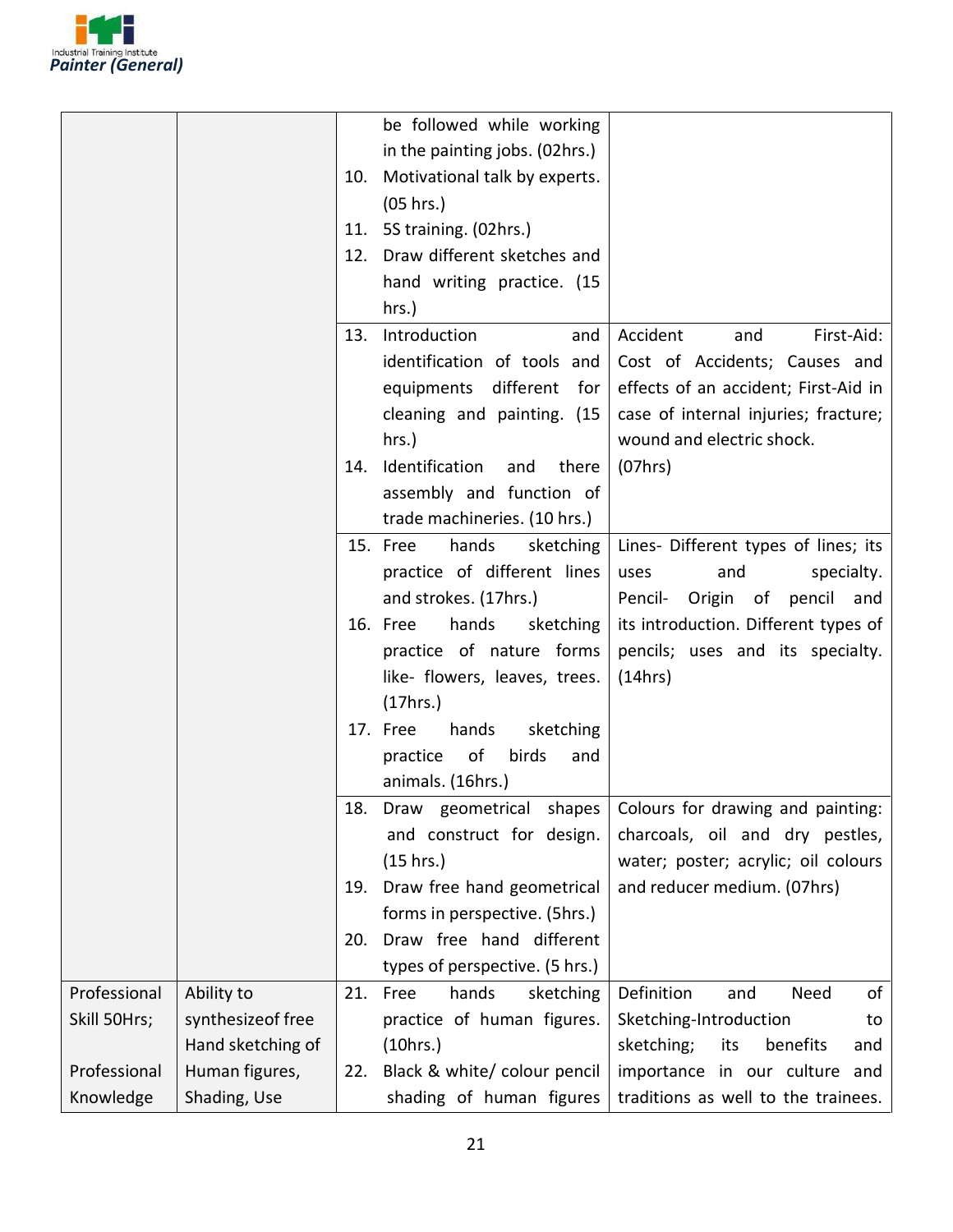

| 14Hrs          | graph & figure     |     | (Male, female & children).     | Human organs and their proper         |
|----------------|--------------------|-----|--------------------------------|---------------------------------------|
|                | enlargement.       |     | (15hrs.)                       | place; Body structures of Male        |
|                |                    |     | 23. Graph<br>figure<br>and     | and Female.                           |
|                |                    |     | enlargementwith<br>pencil      | (14hrs)                               |
|                |                    |     | shading. (10hrs.)              |                                       |
|                |                    | 24. | Draw with shading different    |                                       |
|                |                    |     | tools and equipments of        |                                       |
|                |                    |     | trade. (15hrs.)                |                                       |
| Professional   | Identify of paper, | 25. | Marking & Cutting different    | Colours<br>& colour<br>knowledge:     |
| Skill 100 Hrs; | colour schemes     |     | Drawing<br>Paper<br>as<br>per  | Definition<br>of<br>colour;<br>colour |
|                | and compose        |     | given size. (05hrs.)           | blindness; tone, colour shade-        |
| Professional   | different types of | 26. | Draw colour wheel with         | primary, secondary, tertiary.         |
| Knowledge      | colour shade       |     | poster colour. (10 hrs.)       | (14 hrs)                              |
| 28 Hrs         | Expertise in 2D    | 27. | & Colour<br>Draw<br>Design     |                                       |
|                | design.            |     | in primary, Secondary &        |                                       |
|                |                    |     | Tertiary colours. (10hrs.)     |                                       |
|                |                    | 28. | Marking & Out line Drawing     |                                       |
|                |                    |     | 2D Design. (05 hrs.)           |                                       |
|                |                    | 29. | Coloring 2D design in Warm     |                                       |
|                |                    |     | & Cool Colors. (10 hrs.)       |                                       |
|                |                    |     | 30. Make 2D design & Colour in |                                       |
|                |                    |     | Contras colors. (10 hrs.)      |                                       |
|                |                    |     | Make colour shades:            | Colour<br>wheel,<br>colours<br>&      |
|                |                    | 31. | Make gray scale in pencil      | Different<br>οf<br>colour<br>types    |
|                |                    |     | shading (5hrs.)                | schemes & colour harmony. (07         |
|                |                    | 32. | Make gray scale in poster      | hrs)                                  |
|                |                    |     | colour (5hrs.)                 |                                       |
|                |                    | 33. | Make different colour scale    |                                       |
|                |                    |     | in poster colour (15 hrs.)     |                                       |
|                |                    | 34. | Make 2D Design in different    | Brush: Different types of Brushes     |
|                |                    |     | Composition paint in High      | with<br>shapes<br>&<br>sizes.         |
|                |                    |     | key, middle key & low key      | Use & Care of Brushes. (07 hrs)       |
|                |                    |     | by poster colour. (20 hrs.)    |                                       |
|                |                    |     | 35. Colour mixing & matching   |                                       |
|                |                    |     | Touch<br>up<br>on<br>Damage    |                                       |
|                |                    |     | posters & photographs. (5      |                                       |
|                |                    |     | hrs.)                          |                                       |
|                |                    |     |                                |                                       |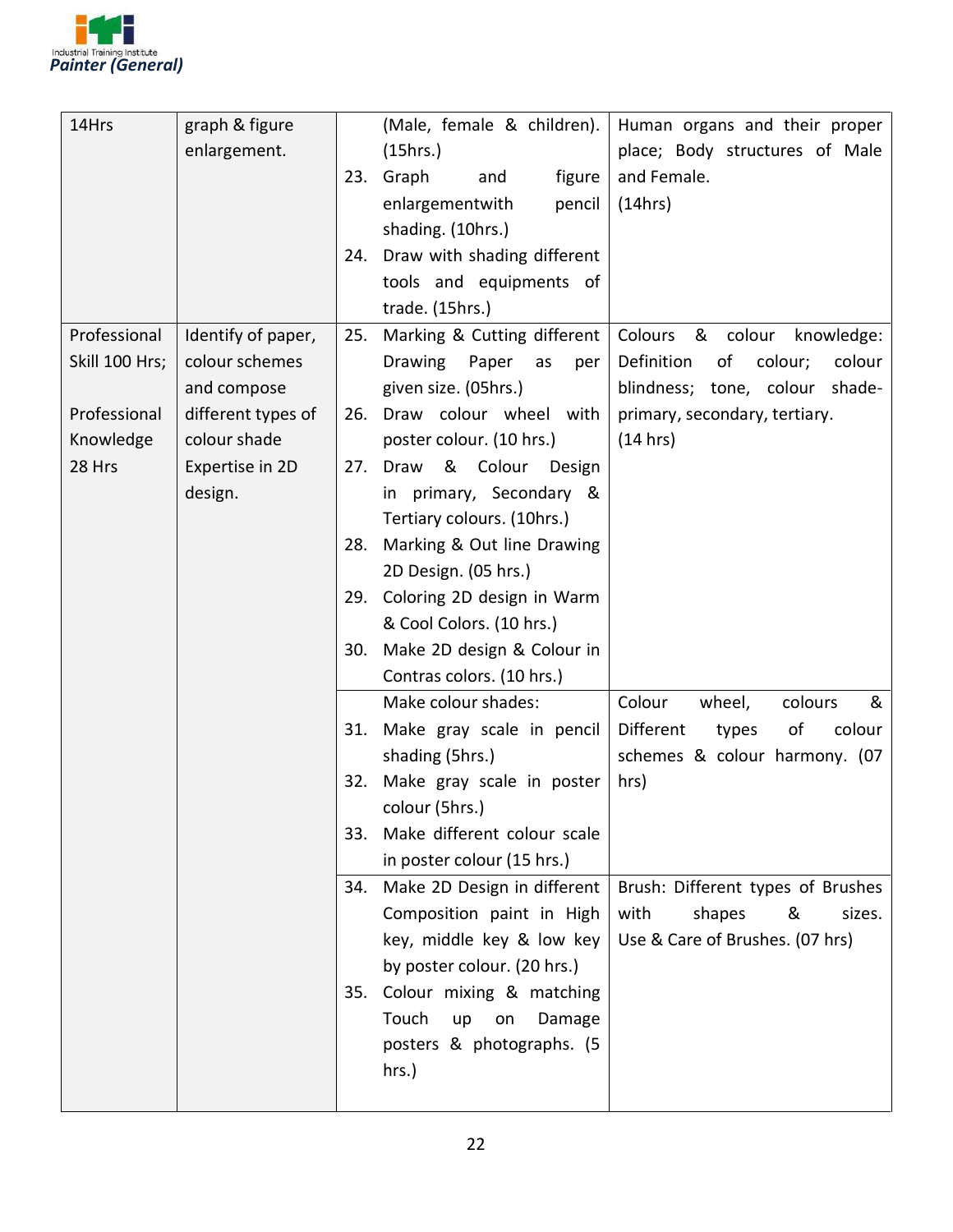

| Professional   | Create different    |     | & colour realistic<br>36. Draw | Drawing instruments- Drawing         |
|----------------|---------------------|-----|--------------------------------|--------------------------------------|
| Skill 150 Hrs; | types of realistic  |     | drawing of Birds. (25 hrs.)    | board; T- square; steel and          |
|                | objects viz., bird, | 37. | Draw & colour realistic        | wooden<br>scale; set<br>square;      |
| Professional   | animals, realistic  |     | drawing of Animals. (25 hrs.)  | compass; Colour dish. (14 hrs)       |
| Knowledge      | human figure with   |     | 38. Draw & colour realistic    | Brush-Different types of brushes     |
| 42 Hrs         | application of      |     | drawing of Human figure.       | with shapes and sizes. Uses and      |
|                | colour shades.      |     | (20 hrs.)                      | care of brush. (07hrs)               |
|                |                     |     | &<br>39. Mounting<br>Decorate  |                                      |
|                |                     |     | Painted Pictures. (05hrs.)     |                                      |
|                |                     | 40. | Draw Landscape. (05hrs.)       | Drawing<br>paper-                    |
|                |                     | 41. | Colouring<br>Landscape<br>in   | Types<br>of<br>drawing<br>papers;    |
|                |                     |     | water/poster colour.<br>(15)   | its uses and care. (14hrs)           |
|                |                     |     | hrs.)                          |                                      |
|                |                     | 42. | graph<br>Use<br>on<br>portrait |                                      |
|                |                     |     | picture & Enlarge outline      |                                      |
|                |                     |     | drawing on drawing paper.      |                                      |
|                |                     |     | (05 hrs.)                      |                                      |
|                |                     |     | 43. Water or poster colouring  |                                      |
|                |                     |     | on enlarged drawing (15        |                                      |
|                |                     |     | hrs.)                          |                                      |
|                |                     |     | 44. Draw & Colour Safety or    |                                      |
|                |                     |     | Related Trade Poster. (10      |                                      |
|                |                     |     | hrs.)                          |                                      |
|                |                     | 45. | Enlarge & Sketching Cinema     | Knife-Uses; different types<br>of    |
|                |                     |     | Posters. (05 hrs.)             | knife;<br>Putty<br>Scraper<br>knife; |
|                |                     | 46. | Colouring enlarged Cinema      | hacking knife; Diamond-glazier;      |
|                |                     |     | Poster. (20 hrs.)              | Gilder knife; Shave hook knife;      |
|                |                     |     |                                | Stencil knife; Chisel knife. (07hrs) |
| Professional   | Demonstrate with    | 47. | Sketching & coloring gothic    | Lettering-                           |
| Skill 50 Hrs;  | colour shades       |     | letters in English. (10 hrs.)  | Description; uses of devnagri,       |
|                | different types     | 48. | Sketching & coloring gothic    | Roman, Gothic; Italic and Text       |
| Professional   | letters             |     | letters in Mother Language.    | writing. Spacing - Mechanic and      |
| Knowledge      | (Devanagari,        |     | (10 hrs.)                      | Optical spacing. (14hrs)             |
| 14 Hrs         | roman, gothic,      | 49. | Sketching & coloring Roman     |                                      |
|                | Text writing/       |     | letters. (09hrs.)              |                                      |
|                | lettering.) and     | 50. | Do free hand boru Strokes      |                                      |
|                | apply them in       |     | Devnagri. (08hrs.)             |                                      |
|                |                     | 51. | Sketching<br>colouring<br>&    |                                      |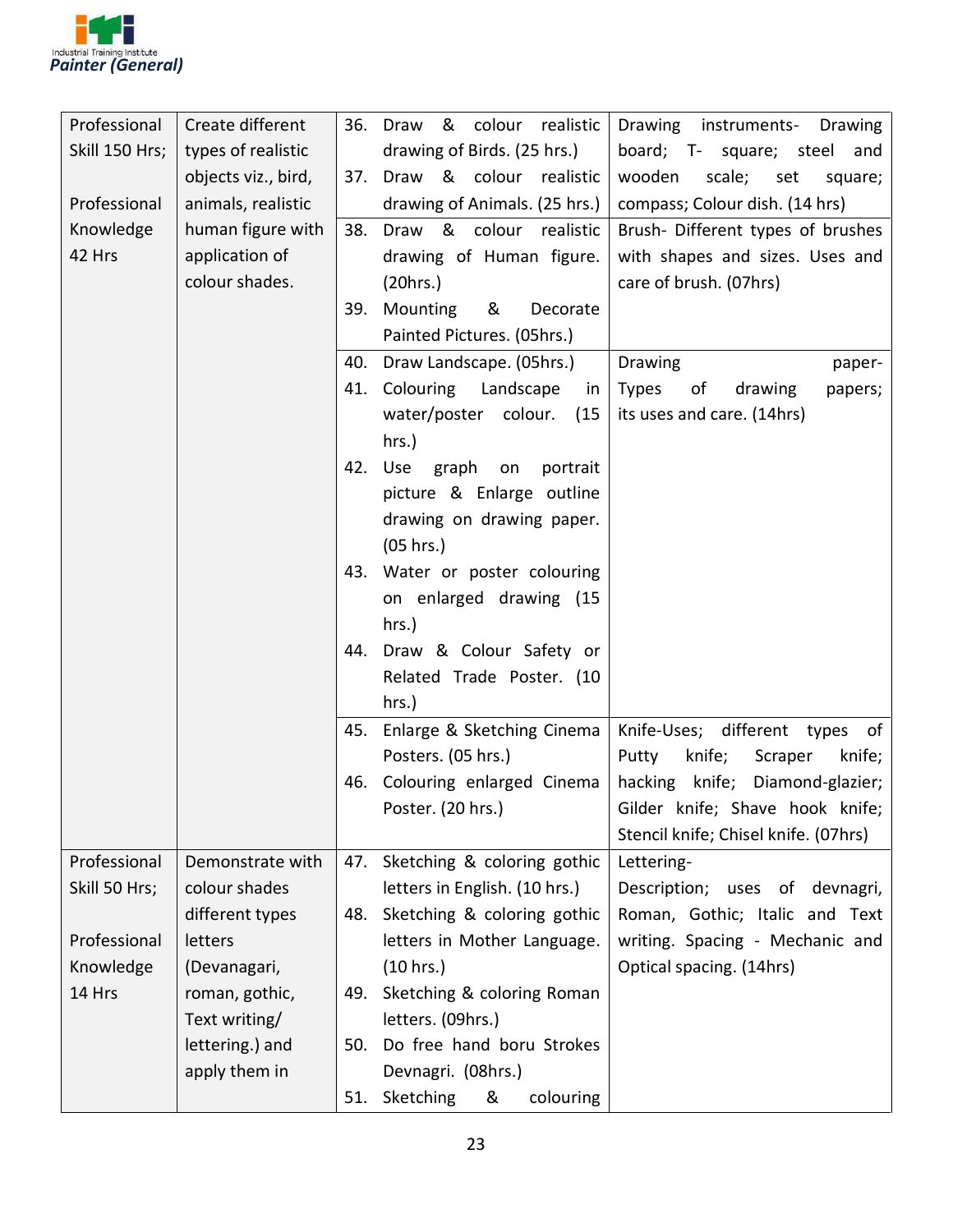

|                | appropriate place.     |     | Devnagri letters. (08hrs.)      |                                      |
|----------------|------------------------|-----|---------------------------------|--------------------------------------|
|                |                        |     | 52. Sketching & colouring Text  |                                      |
|                |                        |     | or Italic letters. (05 hrs.)    |                                      |
| Professional   | Plan and organize      |     | <b>CARPENTER WORK:</b>          | Carpenter - safety precaution        |
| Skill 100 Hrs; | the work to make       |     | 53. Marking Practice on wood.   | hand<br>description, Use<br>tools,   |
|                | job<br>as<br>per       |     | (07hrs.)                        | carpenter tools, types of wood       |
| Professional   | specification          | 54. | Holding & Sawing Practice       | their description & use common       |
| Knowledge      | applying different     |     | different size of wood. (10     | defects in timber & their effects.   |
| 28 Hrs         | of<br>basic<br>types   |     | hrs.)                           | Plumber:                             |
|                | operation. [Basic      |     | 55. Teeth setting & sharpening  | Instruction to the trade safety      |
|                | fitting operation -    |     | of different saw. (07hrs.)      | precautions and elementary first     |
|                | marking,               | 56. | Tennening Half cut<br>on        | Plumber<br>aid.<br>hand<br>tools     |
|                | Chiselling,<br>Filing, |     | wooden border. (05 hrs.)        | description on rain water & pipe     |
|                | Drilling,<br>Pipe      | 57. | of<br>Setting<br>planers<br>&   | system including installation of     |
|                | fitting]               |     | sharpening on plane blade.      | water supply fitting. Description of |
|                |                        |     | (05 hrs.)                       | different types of pipes & their use |
|                |                        | 58. | Plane on different wooden       | such as galvanized pipes, PVC        |
|                |                        |     | surfaces. (06hrs.)              | pipes.                               |
|                |                        | 59. | Chiselling slots on thick       | Pipe line leakage & Maintenance.     |
|                |                        |     | wood. (05 hrs.)                 | (21 hrs)                             |
|                |                        | 60. | Drilling on wood<br>with        |                                      |
|                |                        |     | different<br>drilling<br>tools  |                                      |
|                |                        |     | (Gimlet, Hand Drill, Portable   |                                      |
|                |                        |     | electrical drilling machine.    |                                      |
|                |                        |     | (05 hrs.)                       |                                      |
|                |                        | 61. | Identify & check different      |                                      |
|                |                        |     | types of pipe. (05 hrs.)        |                                      |
|                |                        | 62. | Do pipe cutting & threading     |                                      |
|                |                        |     | (10 hrs.)                       |                                      |
|                |                        | 63. | Apply different types<br>0f     |                                      |
|                |                        |     | fitting<br>pipe<br>joint/<br>οf |                                      |
|                |                        |     | different<br>materials<br>&     |                                      |
|                |                        |     | different<br>diameter.<br>(Use  |                                      |
|                |                        |     | PVC pipe) (10 hrs.)             |                                      |
|                |                        | 64. | Make a simple lap joint. (05    | Equipments for joint,<br>Joints -    |
|                |                        |     | hrs.)                           | Types and uses of different types    |
|                |                        | 65. | Make a simple mitred half       | of joints. (07 hrs)                  |
|                |                        |     | lap joint. (05 hrs.)            |                                      |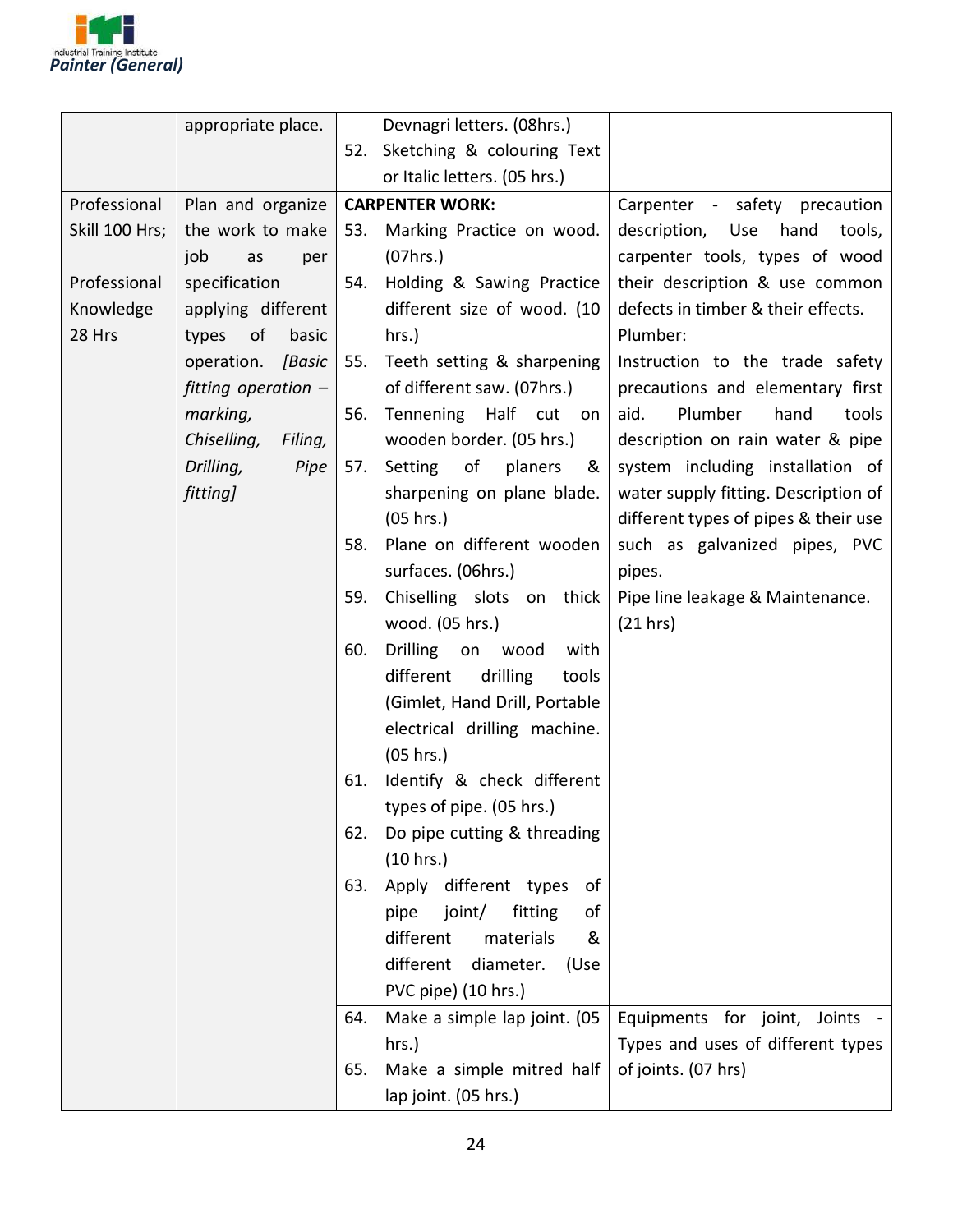

|                |                    | 66.<br>67. | Make a simple Dovetail<br>joint. (05 hrs.)<br>Joint fitting<br>with<br>nails,<br>screw, glue etc. (10 hrs.) |                                    |
|----------------|--------------------|------------|-------------------------------------------------------------------------------------------------------------|------------------------------------|
| Professional   | Manufacture        |            | <b>SHEET METAL WORK:</b>                                                                                    | Safety precautions to be observed  |
| Skill 100 Hrs; | simple sheet       | 68.        | Marking of straight lines,                                                                                  | in a sheet metal workshop, sheet   |
|                | metal items as per |            | circles, profiles and various                                                                               | sizes, Shearing<br>machine-<br>and |
| Professional   | drawing and join   |            | Geometrical<br>shapes<br>and                                                                                | description, parts and uses. (07   |
| Knowledge      | them by riveting.  |            | cutting the sheets<br>with                                                                                  | hrs)                               |
| 28 Hrs         | (like-Screen       |            | snips. (15 hrs.)                                                                                            |                                    |
|                | frame, sign board, | 69.        | Marking out of simple                                                                                       |                                    |
|                | &hanging           |            | development (05 hrs.)                                                                                       |                                    |
|                | Paintings frame)   | 70.        | Marking out for flaps for                                                                                   |                                    |
|                |                    |            | joints (05 hrs.)                                                                                            |                                    |
|                |                    |            | <b>Make various joints:</b>                                                                                 | Marking and measuring tools,       |
|                |                    |            | 71. Hemming, form<br>locked,                                                                                | wing compass, Prick punch, square  |
|                |                    |            | grooved and knocked up                                                                                      | tools, snips, types and uses.      |
|                |                    |            | single hem straight and                                                                                     | hammers and mallets type-sheet     |
|                |                    |            | curved edges form double                                                                                    | tools, Soldering<br>metal<br>iron, |
|                |                    | 72.        | hemming. (15 hrs.)<br>Make cylindrical<br>objects                                                           | Trammel, Stakes. (07 hrs)          |
|                |                    |            | with joints. (10 hrs.)                                                                                      |                                    |
|                |                    | 73.        | Make simple Square table                                                                                    | Marking and<br>measuring tools,    |
|                |                    |            | tray with folding edge and                                                                                  | wing compass, Prick punch, square  |
|                |                    |            | fix handle with riveting. (17)                                                                              | tools, snips, types and uses.      |
|                |                    |            | hrs.)                                                                                                       | hammers and mallets type-sheet     |
|                |                    | 74.        | Make simple triangular tray                                                                                 | metal tools, Soldering<br>iron,    |
|                |                    |            | with folding edge and fix                                                                                   | Trammel, Stakes. (14 hrs)          |
|                |                    |            | handle with riveting.<br>(08)                                                                               |                                    |
|                |                    |            | hrs.)                                                                                                       |                                    |
|                |                    | 75.        | Make joint/ fitting for rain                                                                                |                                    |
|                |                    |            | water (Use PVC pipe). (10                                                                                   |                                    |
|                |                    |            | hrs.)                                                                                                       |                                    |
|                |                    | 76.        | Make joint/ fitting for water                                                                               |                                    |
|                |                    |            | pipe line (Use GI pipe). (10                                                                                |                                    |
|                |                    |            | $hrs.$ )                                                                                                    |                                    |
|                |                    | 77.        | Make joint/ fitting for water                                                                               |                                    |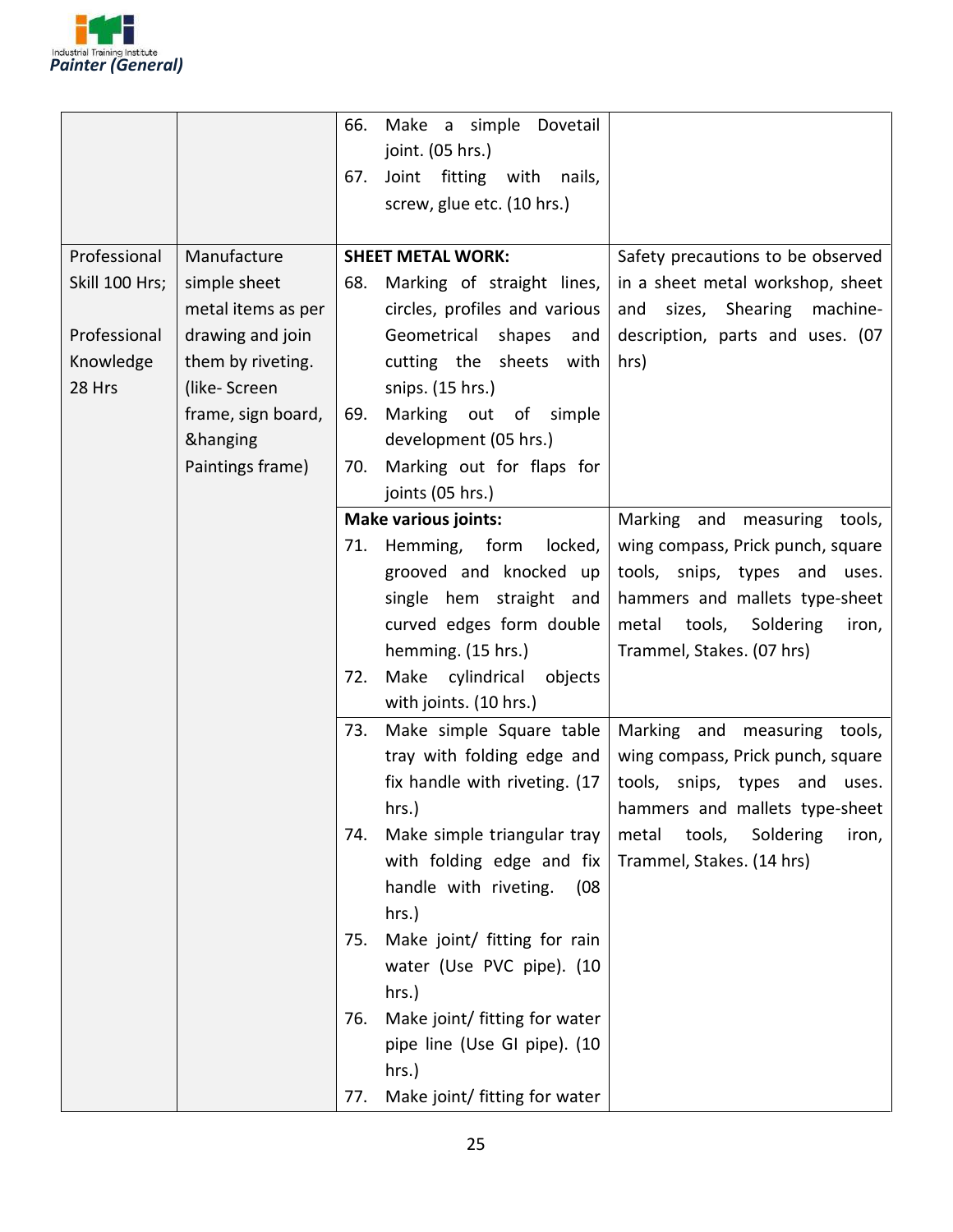

|                |                          |     | pipe line (Use PVC pipe). (05        |                                    |
|----------------|--------------------------|-----|--------------------------------------|------------------------------------|
|                |                          |     | hrs.)                                |                                    |
| Professional   | <b>Execute different</b> | 78. | Operate & familiarise with           | Standard pipe threads, nominal     |
| Skill 125 Hrs; | types of Operating       |     | computer operating system.           | diameter, wall thickness, schedule |
|                | System and               |     | (05 hrs.)                            | number, die & diestock, tubing.    |
| Professional   | explore the              | 79. | Operate paint software &             | (21 hrs)                           |
| Knowledge      | working on DTP,          |     | draw freehand sketch & use           |                                    |
| 35 Hrs         | Corel Draw, Photo        |     | colour<br>bucket,<br>like<br>as      |                                    |
|                | shop etc.                |     | eraser, pencil & all tools.(05       |                                    |
|                |                          |     | hrs.)                                |                                    |
|                |                          | 80. | Draw scenery like realistic in       |                                    |
|                |                          |     | paint software (05 hrs.)             |                                    |
|                |                          |     | Photoshop:                           |                                    |
|                |                          | 81. | Tool<br>handling in<br>photo         |                                    |
|                |                          |     | shop. (05 hrs.)                      |                                    |
|                |                          | 82. | Familiarise with all hand.           |                                    |
|                |                          |     | (05 hrs.)                            |                                    |
|                |                          | 83. | Make a different layer &             |                                    |
|                |                          |     | create background, artistic          |                                    |
|                |                          |     | text, design, images. (05            |                                    |
|                |                          |     | hrs.)                                |                                    |
|                |                          | 84. | Import photo image from              |                                    |
|                |                          |     | file & scanner, edit photo           |                                    |
|                |                          |     | image. (05hrs.)                      |                                    |
|                |                          | 85. | Edit<br>Image<br>adjustment          |                                    |
|                |                          |     | effects. & layer style effects.      |                                    |
|                |                          |     | (05 hrs.)                            |                                    |
|                |                          | 86. | Edit special effect<br>on            |                                    |
|                |                          |     | different<br>layer, colours,         |                                    |
|                |                          |     | textures, filter effects. (05        |                                    |
|                |                          |     | $hrs.$ )                             |                                    |
|                |                          | 87. | Edit & Save image in PSD,            |                                    |
|                |                          |     | JPEG & other format. (05<br>$hrs.$ ) |                                    |
|                |                          | 88. | Create a colour advertise            |                                    |
|                |                          |     | design for festival offer. (15       |                                    |
|                |                          |     | hrs.)                                |                                    |
|                |                          | 89. | Export<br>Design,<br>image,          |                                    |
|                |                          |     |                                      |                                    |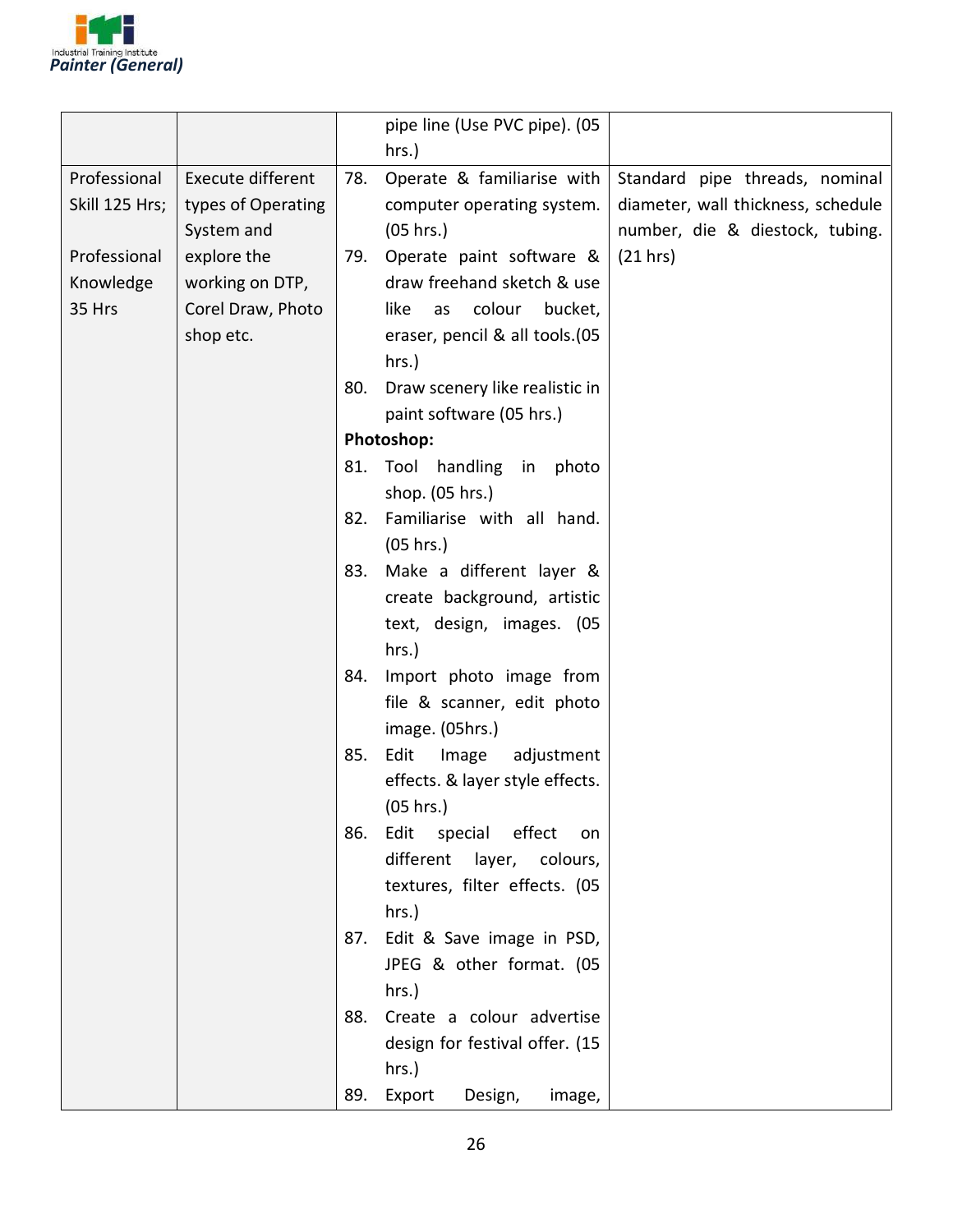

|              |                     |     | photograph<br>from            |                                       |
|--------------|---------------------|-----|-------------------------------|---------------------------------------|
|              |                     |     | other<br>Photoshop<br>to      |                                       |
|              |                     |     | different<br>format<br>for    |                                       |
|              |                     |     | different<br>software's.<br>& |                                       |
|              |                     |     | make a print & print file for |                                       |
|              |                     |     | different printers. (10 hrs.) |                                       |
|              |                     |     | <b>Corel Draw:</b>            | Drawing simple geometric objects      |
|              |                     |     | 90. Apply select /move /copy  | using Corel Draw Transforming         |
|              |                     |     | /objects, retire skew, size   | objects,<br>Organizing<br>objects,    |
|              |                     |     | Objects. (05 hrs.)            | Working with text, Dimensioning       |
|              |                     | 91. | Apply Combine,<br>Shape,      | objects Creating special effects.     |
|              |                     |     | weld, trim, Align, Group /    | (14 hrs)                              |
|              |                     |     | Ungroup objects. (05 hrs.)    |                                       |
|              |                     | 92. | Add text & Format text,       |                                       |
|              |                     |     | create different heading &    |                                       |
|              |                     |     | Sub-heading. (05 hrs.)        |                                       |
|              |                     | 93. | Draw dimensionally objects,   |                                       |
|              |                     |     | creating special effects for  |                                       |
|              |                     |     | backgrounds &<br>related      |                                       |
|              |                     |     | objects. (10 hrs.)            |                                       |
|              |                     | 94. | Do graphical effects to text. |                                       |
|              |                     |     | (05 hrs.)                     |                                       |
|              |                     | 95. | Creating symbols,<br>logo,    |                                       |
|              |                     |     | special effects. (10 hrs.)    |                                       |
|              |                     | 96. | Make a flex design for        |                                       |
|              |                     |     | marketing offers. Convert &   |                                       |
|              |                     |     | Save to CD/DVD/PD for final   |                                       |
|              |                     |     | printing. (10 hrs.)           |                                       |
| Professional | Produce<br>stencils | 97. | Create ornamental designs     | Stencil -Definition and types of      |
| Skill 25Hrs; | involving different |     | for stencils, cut it & make a | stencils. Uses; Care and cleaning of  |
|              | shapes<br>in        |     | print. (10 hrs.)              | different<br>stencils.<br>types<br>of |
| Professional | ornamental          | 98. | Draw simple sentence in       | Instruments and equipments for        |
| Knowledge    | design,<br>text,    |     | different lettering, stencil  | stencil. (07 hrs)                     |
| 07 Hrs       | symbols<br>etc.     |     | cutting & stencilling. (15    |                                       |
|              | for<br>operations   |     | hrs.)                         |                                       |
|              | different medium    |     |                               |                                       |
|              | like papers, cards, |     |                               |                                       |
|              | tin, foam board,    |     |                               |                                       |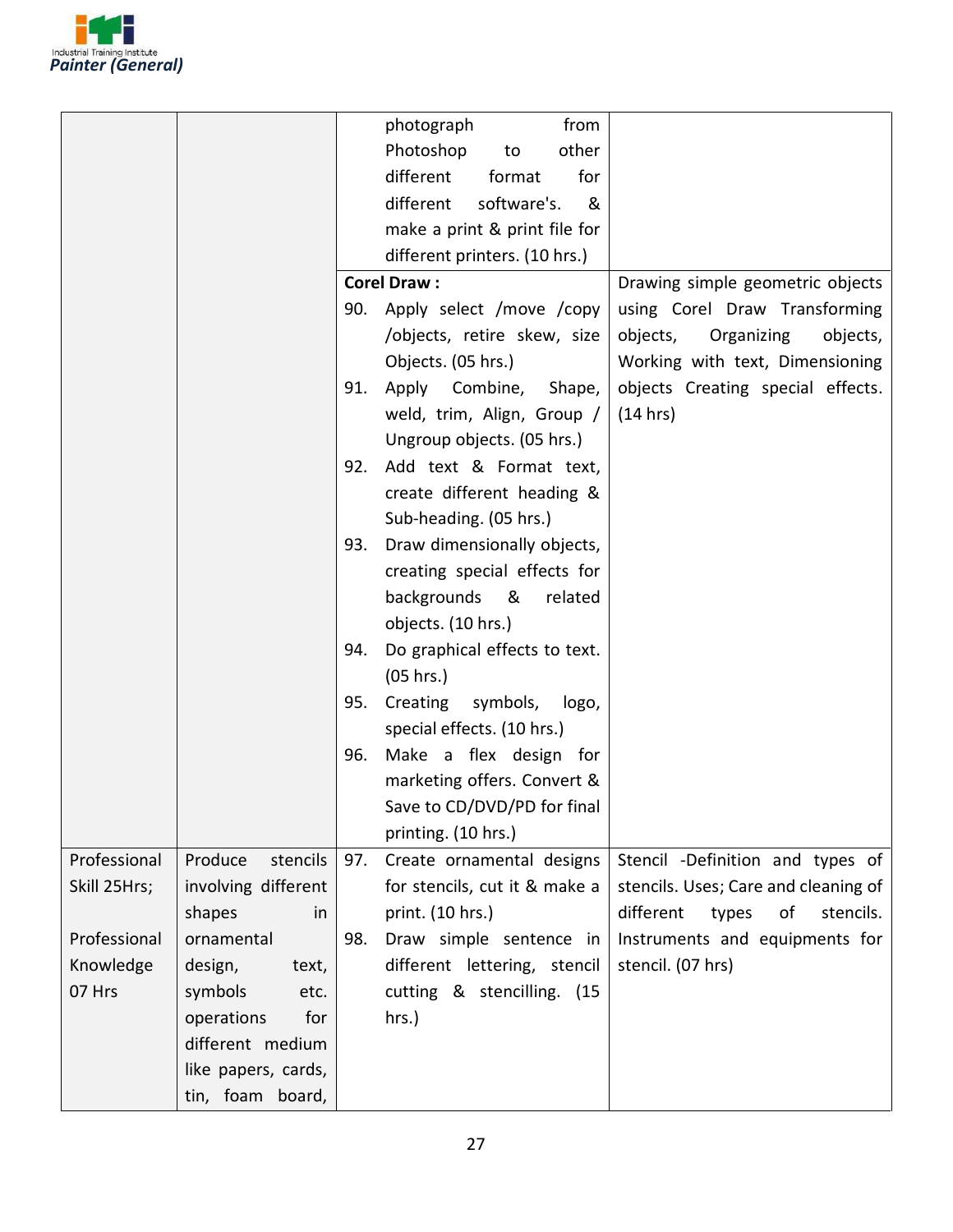

|                | observing            |                                      |                                      |
|----------------|----------------------|--------------------------------------|--------------------------------------|
|                | procedure<br>and     |                                      |                                      |
|                | for<br>check         |                                      |                                      |
|                | accuracy.            |                                      |                                      |
| Professional   | Produce Sign         | 99.<br>Make<br>board<br>with<br>sign | Advertisement-Sign<br>Board,         |
| Skill 150 Hrs; | board, Name          | background<br>(10)<br>painting.      | Banner, Posters, Hoardings, Wall     |
|                | plate. prepare       | hrs.)                                | painting, Name plate,<br>Logo,       |
| Professional   | back ground          | 100. Make Figure Enlargement         | Symbol, Monogram, Digital Flex       |
| Knowledge      | painting, screen     | for sign board. (10 hrs.)            | Board.                               |
| 42 Hrs         | printing, Observe    | 101. Draw and painting letters &     |                                      |
|                | finishing, lettering | design or logo on Sign               | Graph Making & Enlargement,          |
|                | proportion &         | Board. (10hrs.)                      | Need of graph for Enlargement.       |
|                |                      |                                      | (14 hrs)                             |
|                | evenness             | 102. Paint a name plate on           |                                      |
|                |                      | different material (wood/            |                                      |
|                |                      | tin/ acrylic). (10 hrs.)             |                                      |
|                |                      | 103. Make a wooden frame with        | Screen Printing - Types, definition  |
|                |                      | bolting cloth. (10hrs.)              | explanation.<br>and<br>Origin<br>and |
|                |                      | 104. Create Art work on tracing      | development of screen painting.      |
|                |                      | for screen exposing. (10             |                                      |
|                |                      | hrs.)                                | Selection of cloth, instruments,     |
|                |                      | 105. Coating solution & expose       | chemicals,<br>cloth<br>fitting,      |
|                |                      | screen with ready art work,          | exposing. (14 hrs)                   |
|                |                      | Develop exposed screen               |                                      |
|                |                      | with cold water, touch up            |                                      |
|                |                      | pin holes and nonprinting            |                                      |
|                |                      | area, taping around inside.          |                                      |
|                |                      | (20hrs.)                             |                                      |
|                |                      | 106. Use<br>cromoline<br>film<br>&   |                                      |
|                |                      | expose screen with ready             |                                      |
|                |                      | art work, Develop exposed            |                                      |
|                |                      | screen with cold water,              |                                      |
|                |                      | touch up pin holes and               |                                      |
|                |                      | nonprinting area, taping             |                                      |
|                |                      | around inside. (20hrs.)              |                                      |
|                |                      | 107. Prepare<br>&<br>registration    | Screen developing; printing and      |
|                |                      | Pining work on printing              | de-exposing/washing.                 |
|                |                      | table. (05 hrs.)                     | Types of ink. (14 hrs)               |
|                |                      | 108. Testing of registration with    |                                      |
|                |                      |                                      |                                      |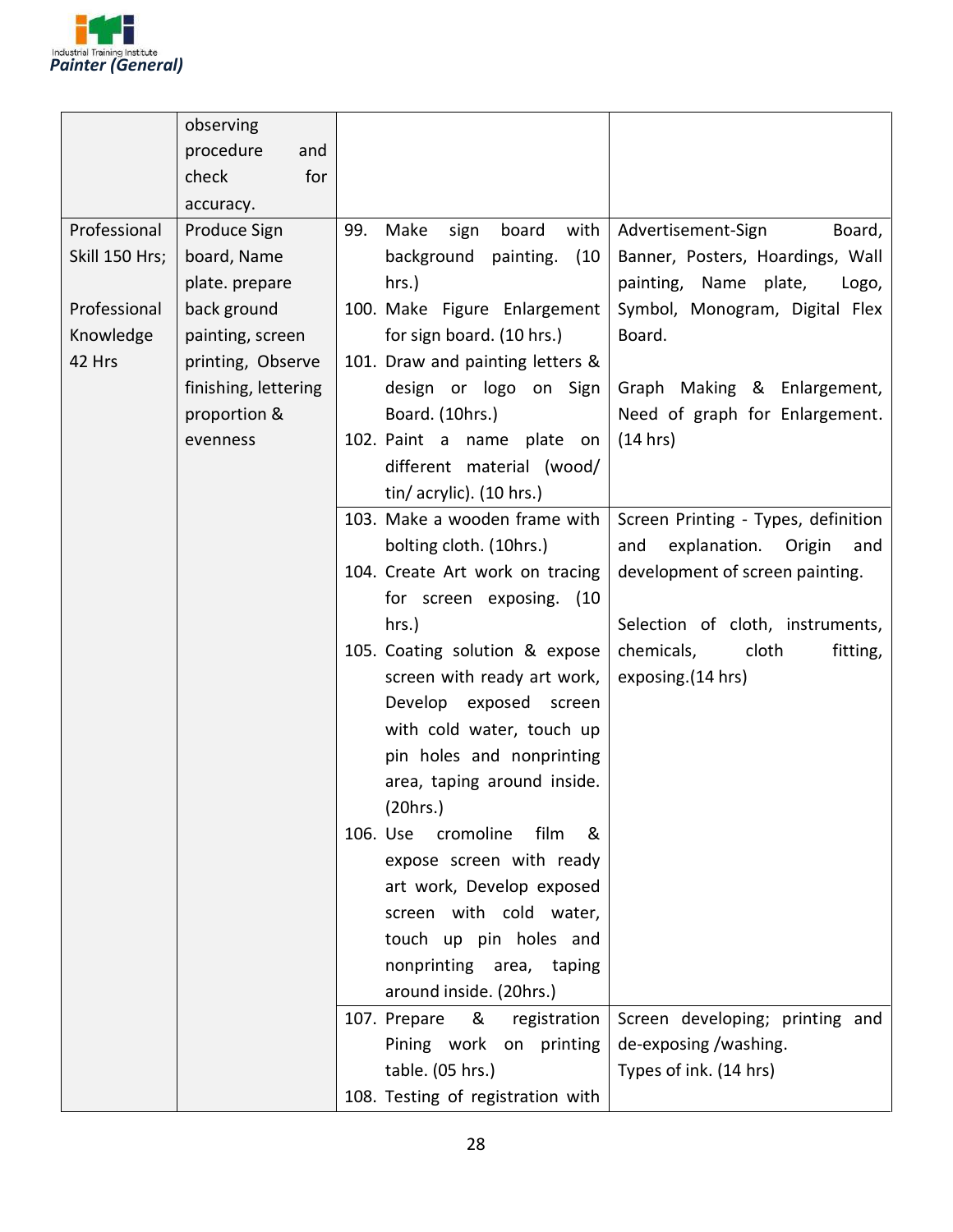

|                                       | squeezing ink. (02 hrs.)          |  |
|---------------------------------------|-----------------------------------|--|
|                                       | 109. Do single colour printing on |  |
|                                       | selected cards/sheets. (15        |  |
|                                       | hrs.)                             |  |
|                                       | 110. Do multi colour printing on  |  |
|                                       | selected cards/sheets. (25        |  |
|                                       | hrs.)                             |  |
|                                       | 111. Decorating<br>used<br>screen |  |
|                                       | with bleach<br>powder or          |  |
|                                       | decorating solution, wash &       |  |
|                                       | clean. (03 hrs.)                  |  |
| <b>Project Work/ Industrial Visit</b> |                                   |  |
| <b>Broad areas:</b>                   |                                   |  |

- a) Digital Flex Chart ( Safety / Enrolment / Educational)
- b) Decorative or Advertise painting on wall.
- c) Make Greeting cards or visiting cards with screen printing.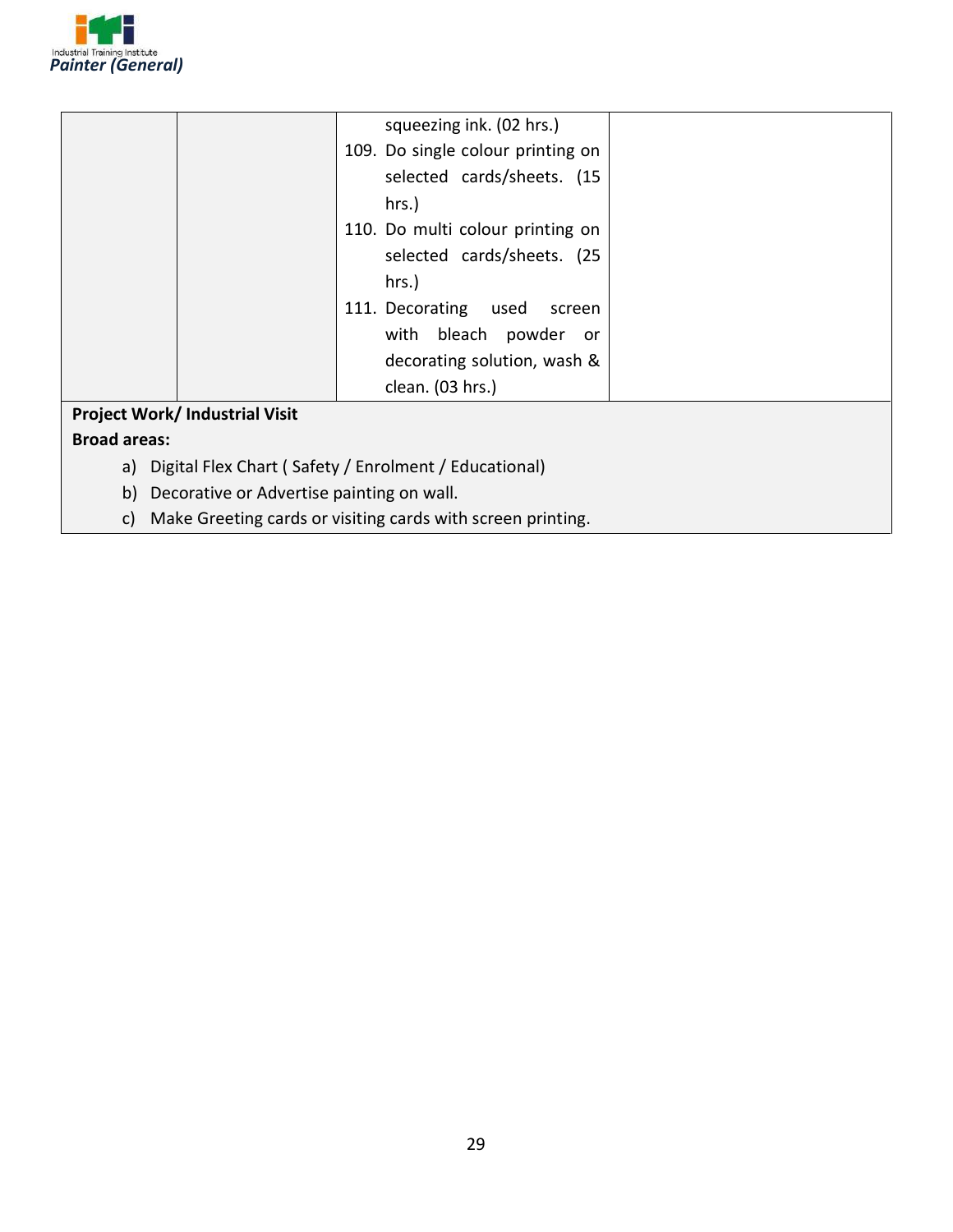

| <b>SYLLABUS FOR PAINTER (GENERAL) TRADE</b>                          |                                                                                     |                                                                                                                                                                                                                                                                                                                                                                                                                                                                                                                                                                                                                                                                                                      |                                                                                                                                                                                                                |  |
|----------------------------------------------------------------------|-------------------------------------------------------------------------------------|------------------------------------------------------------------------------------------------------------------------------------------------------------------------------------------------------------------------------------------------------------------------------------------------------------------------------------------------------------------------------------------------------------------------------------------------------------------------------------------------------------------------------------------------------------------------------------------------------------------------------------------------------------------------------------------------------|----------------------------------------------------------------------------------------------------------------------------------------------------------------------------------------------------------------|--|
|                                                                      | <b>SECOND YEAR</b>                                                                  |                                                                                                                                                                                                                                                                                                                                                                                                                                                                                                                                                                                                                                                                                                      |                                                                                                                                                                                                                |  |
| <b>Duration</b>                                                      | <b>Reference Learning</b><br><b>Outcome</b>                                         | <b>Professional Skills</b><br>(Trade Practical)<br><b>With Indicative Hours</b>                                                                                                                                                                                                                                                                                                                                                                                                                                                                                                                                                                                                                      | <b>Professional Knowledge</b><br>(Trade Theory)                                                                                                                                                                |  |
| Professional<br>Skill 50 Hrs;<br>Professional<br>Knowledge<br>18 Hrs | Develop a craft<br>work and artistic<br>work on radium/<br>vinyl/ thermocol<br>etc. | 112. Make a manually ornamental<br>design on radium or vinyl. (05<br>hrs.)<br>113. Make a symbol or image<br>by computer<br>design<br>in<br>graphics & cut it with plotter.<br>(10 hrs.)<br>114. Do "Instruction board" on<br>acrylic sheet with help of<br>multi layer radium or vinyl.<br>(13 hrs.)<br>115. Make a lettering/ image/<br>symbol design for "Instruction<br>board"<br>by computer<br>in<br>graphics, with help of radium<br>or vinyl & cutting it with<br>plotter, pasting on glass/<br>acrylic/ sun mica or different<br>sheets. (12 hrs.)<br>116. Create a design for wall<br>decoration by computer in<br>graphics & cut it on multi<br>colour vinyl, paste on wall.<br>(10 hrs.) | Different medium paper for<br>plotter cutting. Manual cutting<br>Instruments & their safety/<br>care/<br>precautions,<br>proper<br>pasting procedure,<br>pasting<br>techniques, care & precaution.<br>(18 hrs) |  |
| Professional<br>Skill 100 Hrs;<br>Professional                       | Identity different<br>types of Plywood,<br>MDF & low-quality<br>wood and make       | 117. Clean,<br>sanding,<br>knotting,<br>stooping, staining preparation<br>wooden surface properly for<br>polish. (05 hrs.)                                                                                                                                                                                                                                                                                                                                                                                                                                                                                                                                                                           | Polish paper-Types and uses.<br>Definition,<br>Putty<br>their<br>$\blacksquare$<br>material<br>types<br>and<br>uses.<br>Method<br>of<br>mixing<br>&<br>its                                                     |  |
| Knowledge<br>36 Hrs                                                  | wooden surface<br>used various                                                      | 118. Make & apply<br>putty<br>for<br>varnishing & polishing.<br>(05)                                                                                                                                                                                                                                                                                                                                                                                                                                                                                                                                                                                                                                 | different system of application.<br>Varnish - Definition; types and                                                                                                                                            |  |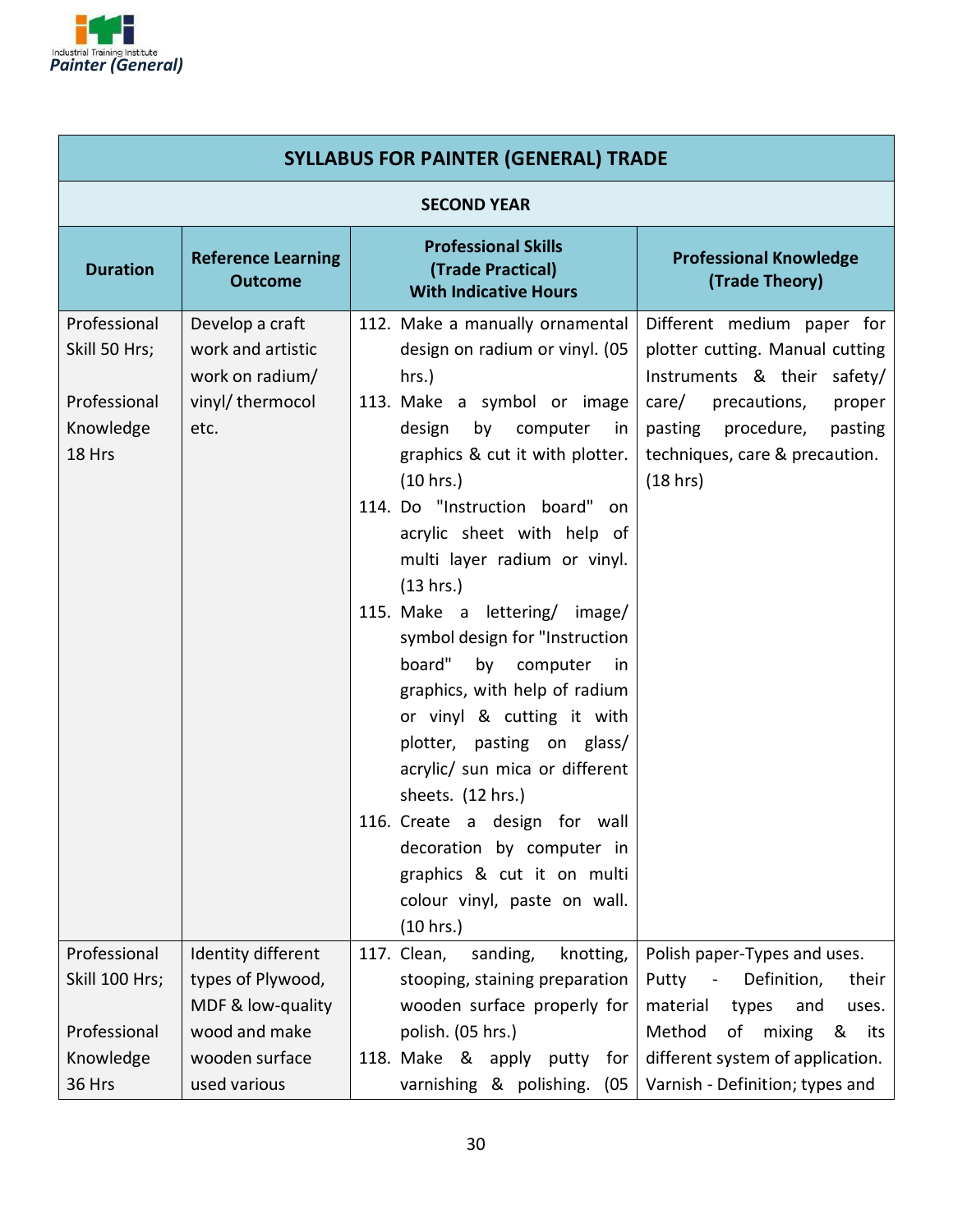

|                | techniques,          | hrs.)                                | characteristics<br>of<br>varnish.       |
|----------------|----------------------|--------------------------------------|-----------------------------------------|
|                | decorate, paint &    | 119. Apply polish on prepared        | Process of makingof varnish its         |
|                | make an attractive   | wooden surface with cotton           | importance and contains.                |
|                | wooden article.      | rags. (05 hrs.)                      | Polish-<br><b>Types</b><br>and<br>uses. |
|                |                      | 120. Clean,<br>sanding,<br>knotting, | Different application methods.          |
|                |                      | stooping, staining preparation       | (18 hrs)                                |
|                |                      | wooden surface properly for          |                                         |
|                |                      | varnish. (05 hrs.)                   |                                         |
|                |                      | 121. Apply varnish on prepared       |                                         |
|                |                      | wooden surface with brush.           |                                         |
|                |                      | (05 hrs.)                            |                                         |
|                |                      | 122. Prepare wooden<br>article&      |                                         |
|                |                      | apply varnish with spray.            |                                         |
|                |                      | (08hrs.)                             |                                         |
|                |                      | 123. Prepare<br>wooden<br>article&   |                                         |
|                |                      | melamine<br>apply<br>PU<br>or        |                                         |
|                |                      | wooden finish with spray.            |                                         |
|                |                      | (08hrs.)                             |                                         |
|                |                      | 124. Make a wooden top with          |                                         |
|                |                      | thick layer of melamine              |                                         |
|                |                      | polish. (09hrs.)                     |                                         |
|                |                      | 125. Prepare wooden<br>surface       | Paint-                                  |
|                |                      | properly for painting. (05 hrs.)     | Definition; classification and          |
|                |                      | 126. Apply wood primer by brush      | use.                                    |
|                |                      | (05 hrs.)                            | Pigment, Binders, Solvent, oil,         |
|                |                      | 127. Make<br>putty<br>for<br>wood    | dryers;                                 |
|                |                      | finishing. (05 hrs.)                 | additives.                              |
|                |                      | 128. Apply<br>putty &<br>prepare     | Painting-<br>Definition<br>and          |
|                |                      | properly.<br>wooden<br>surface       | importance<br>of                        |
|                |                      | (05hrs.)                             | painting.                               |
|                |                      | 129. Do paint wooden surface         | (09hrs)                                 |
|                |                      | properly with brush (05hrs.)         |                                         |
|                |                      | 130. Prepare & spray painting on     | Method of wooden surface                |
|                |                      | different furniture taking all       | painting.                               |
|                |                      | precautions. (25 hrs.)               | (09 hrs)                                |
| Professional   | Develop internal     | 131. Prepare ceiling surface for     | Types, uses of building (wall)          |
| Skill 225 Hrs; | and external         | lime wash. (05 hrs.)                 | paints. Wall primer- Water              |
|                | Building painting by | 132. Prepare<br>wall surface<br>for  | base / Oil base, types of putty         |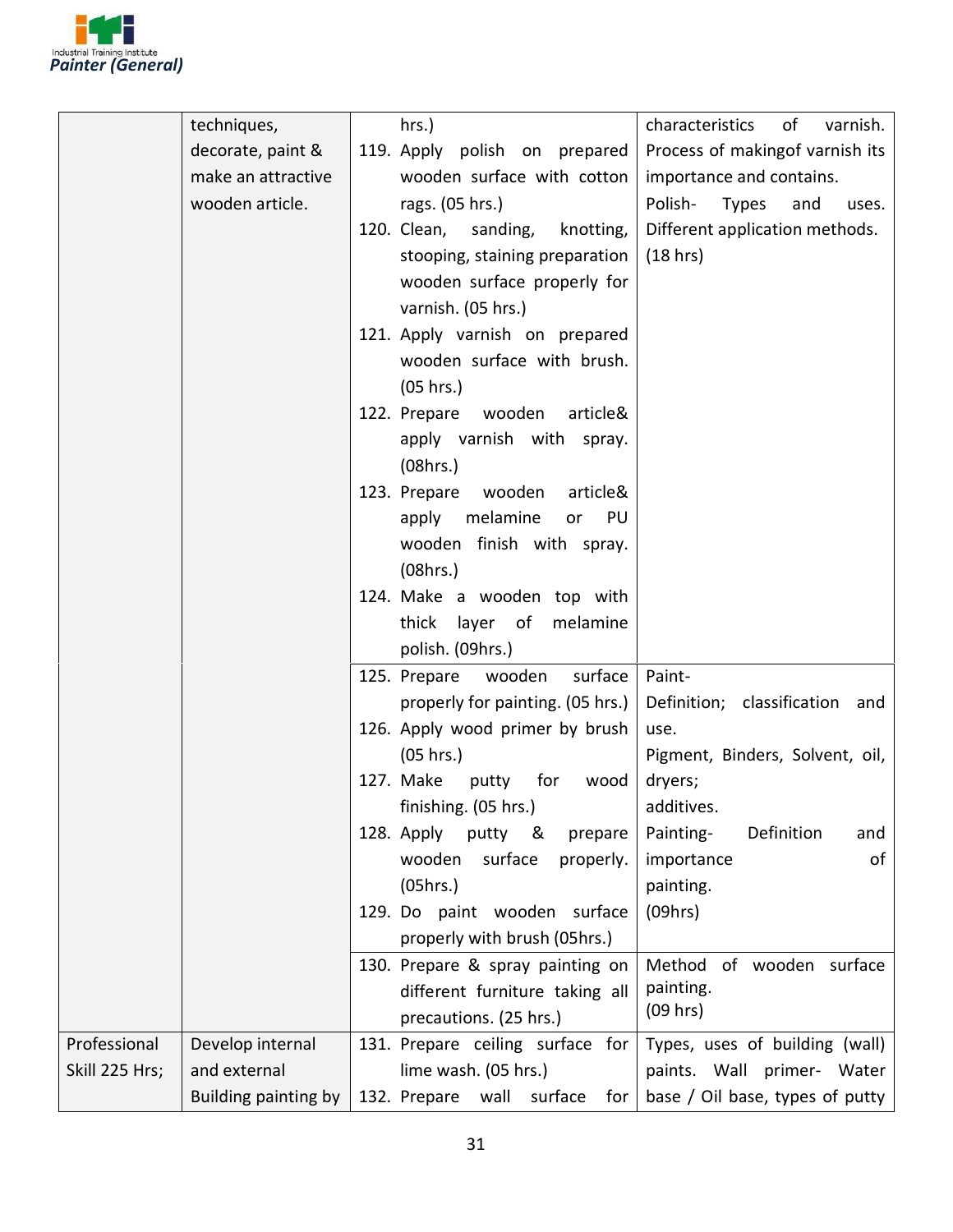

| Professional | using different   | lime wash. (05 hrs.)    |                                     | for wall. Mixing, Preparation    |
|--------------|-------------------|-------------------------|-------------------------------------|----------------------------------|
| Knowledge    | decorative press. |                         | 133. Apply POP on wall for lime     | process of Lime and Distemper.   |
| 81 Hrs       |                   | painting. (03 hrs.)     |                                     | Other required Equipments-       |
|              |                   |                         | 134. Make & mixing of lime &        | Below lamp, bucket, plum-bob,    |
|              |                   | stainer. (02 hrs.)      |                                     | putty blender, Paint strainer.   |
|              |                   |                         | 135. Apply Lime on ceiling & wall   | Types of Trestle,<br>ladder,     |
|              |                   | with                    | brush<br>properly.                  | scaffolding.                     |
|              |                   | (10 hrs.)               |                                     | (18hrs)                          |
|              |                   |                         | 136. Prepare ceiling & wall for     |                                  |
|              |                   |                         | distemper painting. (05 hrs.)       |                                  |
|              |                   | 137. Make<br>wall       | putty<br>for                        |                                  |
|              |                   | distempering. (02 hrs.) |                                     |                                  |
|              |                   | 138. Apply              | wall<br>putty                       |                                  |
|              |                   |                         | with finish & prepare wall          |                                  |
|              |                   | surface. (08 hrs.)      |                                     |                                  |
|              |                   |                         | 139. Mixing & apply a distemper     |                                  |
|              |                   |                         | properly for wall. (10 hrs.)        |                                  |
|              |                   |                         | 140. Prepare ceiling & wall surface | Colour selection for interior    |
|              |                   |                         | with putty & Apply interior         | wall<br>painting<br>and          |
|              |                   |                         | emulsion paint. Use roller &        | Effects;<br>of<br>Paints.<br>use |
|              |                   | brush. (25 hrs.)        |                                     | Intention;<br>Purpose<br>of      |
|              |                   |                         | 141. Prepare office & work shop     | colors. Paint<br>mixing<br>and   |
|              |                   |                         | interior wall surface with          | preparation                      |
|              |                   |                         | putty, Apply enamel or luster       | process. Difference between      |
|              |                   | paint. (25 hrs.)        |                                     | emulsion paint and Oil paint.    |
|              |                   |                         |                                     | (18hrs)                          |
|              |                   |                         | 142. Make scaffolding for exterior  | Color selection for exterior     |
|              |                   | wall painting. (05hrs.) |                                     | wall painting and use of Paints. |
|              |                   |                         | 143. Clean exterior wall aria with  | Method of paint mixing and       |
|              |                   |                         | cleaning process & water            | preparation. Paint used for      |
|              |                   |                         | pressure process (05 hrs.)          | exterior wall painting. (18hrs)  |
|              |                   |                         | 144. Prepare exterior wall with     |                                  |
|              |                   |                         | white cement for painting.          |                                  |
|              |                   | (08 hrs.)               |                                     |                                  |
|              |                   |                         | 145. Paint the prepared wall by     |                                  |
|              |                   |                         | brush with cement paint. (08        |                                  |
|              |                   | hrs.)                   |                                     |                                  |
|              |                   |                         | 146. Prepare exterior wall with     |                                  |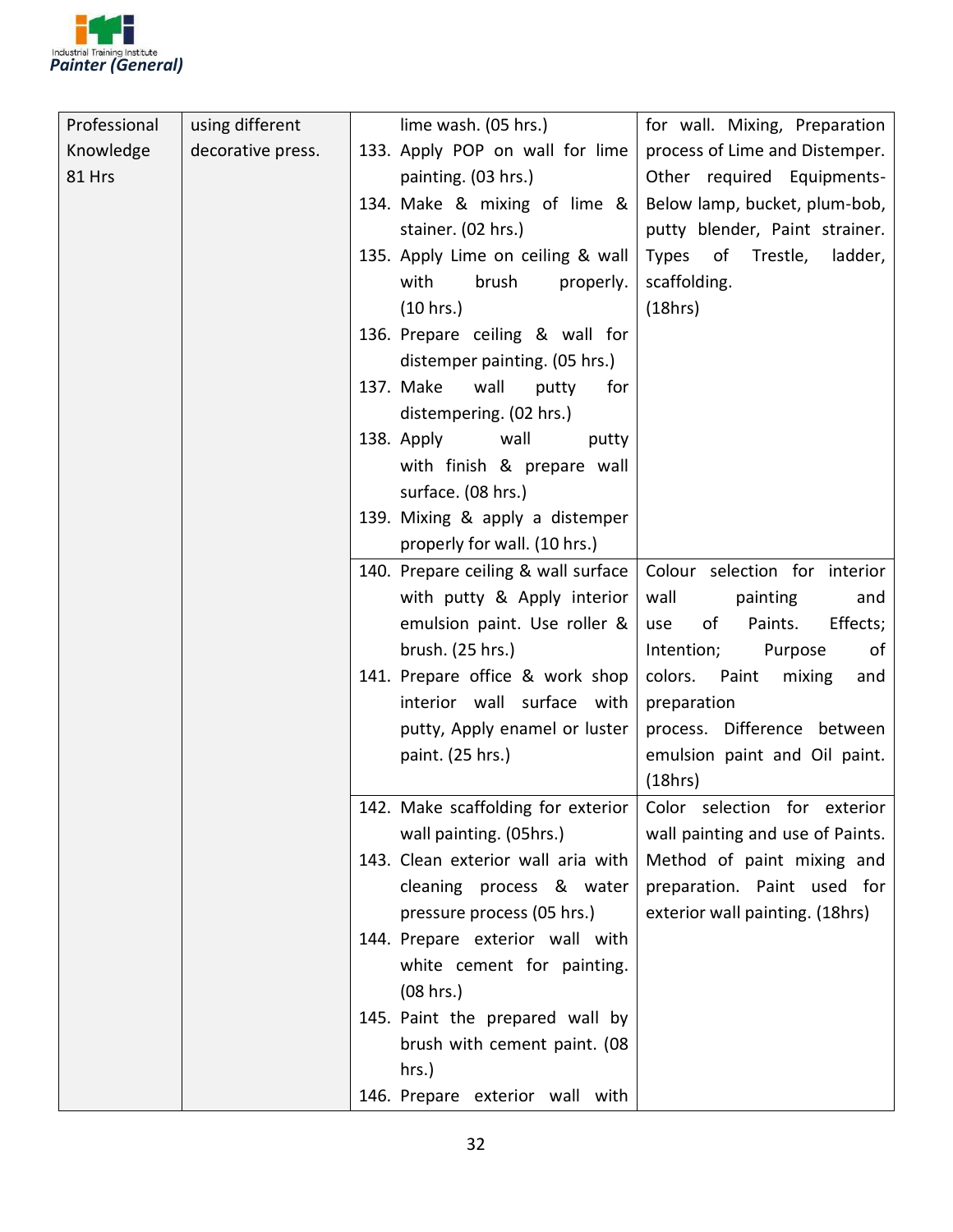

|               |                     | exterior priming for painting.<br>(10 hrs.)                                                                  |
|---------------|---------------------|--------------------------------------------------------------------------------------------------------------|
|               |                     | 147. Paint the prepared wall by                                                                              |
|               |                     | brush with emulsion paint.                                                                                   |
|               |                     | (10 hrs.)                                                                                                    |
|               |                     | 148. Decorate the projection with                                                                            |
|               |                     | dark shade apply special<br>shades of emulsion colour.                                                       |
|               |                     | (04 hrs.)                                                                                                    |
|               |                     | Difference<br>149. Decorate<br>the<br>wall<br>with<br>between<br>brush                                       |
|               |                     | design roller/ stamp/ stencil.<br>painting and Roller painting.                                              |
|               |                     | Roller<br>(25 hrs.)<br>of<br><b>Types</b><br>and                                                             |
|               |                     | 150. Prepare wall & create texture,<br>preparation of texture for                                            |
|               |                     | different<br>medium,<br>wall painting. (18hrs)<br>use                                                        |
|               |                     | colour& make a different                                                                                     |
|               |                     | textures. (25 hrs.)                                                                                          |
|               |                     | defects<br>151. Prepare wall & design wall<br>Wall<br>defects<br>and                                         |
|               |                     | paper pasting on wall (10<br>removal<br>process<br>οf<br>wall                                                |
|               |                     | painting. (9hrs)<br>hrs.)                                                                                    |
|               |                     | 152. Find the defect on wall before<br>painting                                                              |
|               |                     | and<br>remove it. (08 hrs.)                                                                                  |
|               |                     | 153. Find the defect on wall after                                                                           |
|               |                     | painting and remove it. (07                                                                                  |
|               |                     | hrs.)                                                                                                        |
| Professional  | Choose different    | 154. Prepare & paint by brush   Building Painting estimate &                                                 |
| Skill 100Hrs; | pipes as per safety | windows, grill, doors, safety $ $ costing. (18hrs)                                                           |
|               | aspect and apply    | doors, gate etc. (20 hrs.)                                                                                   |
| Professional  | line painting with  | 155. Paint a ceiling and wall with                                                                           |
| Knowledge     | colour code.        | dip-feed roller / pad or airless                                                                             |
| 36Hrs         |                     | spray. (20 hrs.)                                                                                             |
|               |                     | 156. Paint the GI pipe, take all<br>Intention and effects of pipe                                            |
|               |                     | precautions while painting.<br>line painting, Colour Codes of<br>(08 hrs.)<br>pipe line painting. ISI colour |
|               |                     | code.(18hrs)<br>157. Paint the sanitary pipe, take                                                           |
|               |                     | all precautions while painting.                                                                              |
|               |                     | (08 hrs.)                                                                                                    |
|               |                     | 158. Paint the MS square & round                                                                             |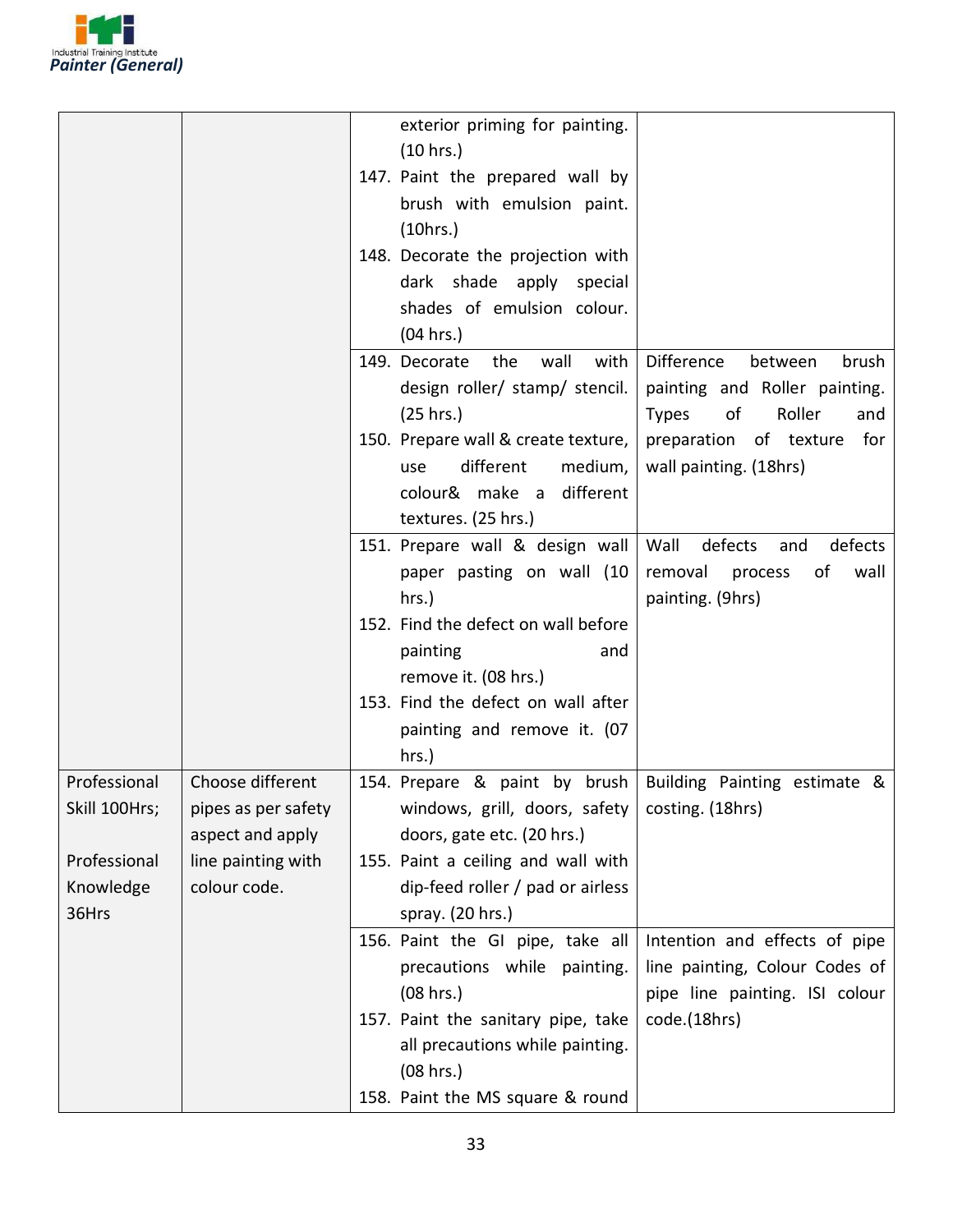

|                    |                       | pipe, take all precautions<br>while painting. (09 hrs.) |                                   |
|--------------------|-----------------------|---------------------------------------------------------|-----------------------------------|
|                    |                       | 159. Paint deferent pipe line with                      |                                   |
|                    |                       | colour code as per ISI. (15                             |                                   |
|                    |                       | $hrs.$ )                                                |                                   |
|                    |                       | 160. Demonstrate knowledge of                           |                                   |
|                    |                       | safety<br>procedures<br>in.                             |                                   |
|                    |                       | Industrial pipe line painting                           |                                   |
|                    |                       | (Demo by video & charts). (10                           |                                   |
|                    |                       | hrs.)                                                   |                                   |
|                    |                       | 161. Identify colour code wise-                         |                                   |
|                    |                       | Pipe lines, different types of                          |                                   |
|                    |                       | valves. (10 hrs.)                                       |                                   |
| Professional       | Process of cleaning   | thecorrode<br>162. Scrap                                | Corrosion-<br>Definition<br>and   |
| Skill 125Hrs;      | painting<br>and<br>on | metal surface. (08 hrs.)                                | classification.<br>for<br>Reasons |
|                    | metal surface for     | 163. Clean the metal surface by w                       | rusting and effect of climate.    |
| Professional       | preventive coat.      | ire brush or orbital wire                               | Different anti-rusting process.   |
| Knowledge<br>45Hrs |                       | brush. (08 hrs.)<br>164. Burn the old paint from        | (18hrs)                           |
|                    |                       | metal surface by blow lamp                              |                                   |
|                    |                       | or gas flame. (08 hrs.)                                 |                                   |
|                    |                       | 165. Do dry sanding with help of                        |                                   |
|                    |                       | emery paper/cloth (06 hrs.)                             |                                   |
|                    |                       | 166. Apply wet sanding on old                           |                                   |
|                    |                       | painted object. (06 hrs.)                               |                                   |
|                    |                       | 167. Clean the metal surface by                         |                                   |
|                    |                       | Sander machine. (06 hrs.)                               |                                   |
|                    |                       | 168. Level different metal surface                      |                                   |
|                    |                       | by portable hand grinder.                               |                                   |
|                    |                       | (08 hrs.)                                               |                                   |
|                    |                       | 169. Apply degreasing process on                        | Metal surface - types and         |
|                    |                       | metal surface. (05 hrs.)                                | selection of sanding paper        |
|                    |                       | 170. Apply de-rusting or pickling                       | (polish paper). Metal surface     |
|                    |                       | process on corrode metal.                               | cleaning-<br>Mechanical<br>and    |
|                    |                       | (06 hrs.)                                               | chemical<br>cleaning.             |
|                    |                       | 171. Treated<br>phosphating<br>on                       | (Dry/ wet Sanding, scraping,      |
|                    |                       | metal surface with all pre-                             | wire brushing, orbital wire       |
|                    |                       | treatment process. (08 hrs.)                            | brushing, paint burning, sand     |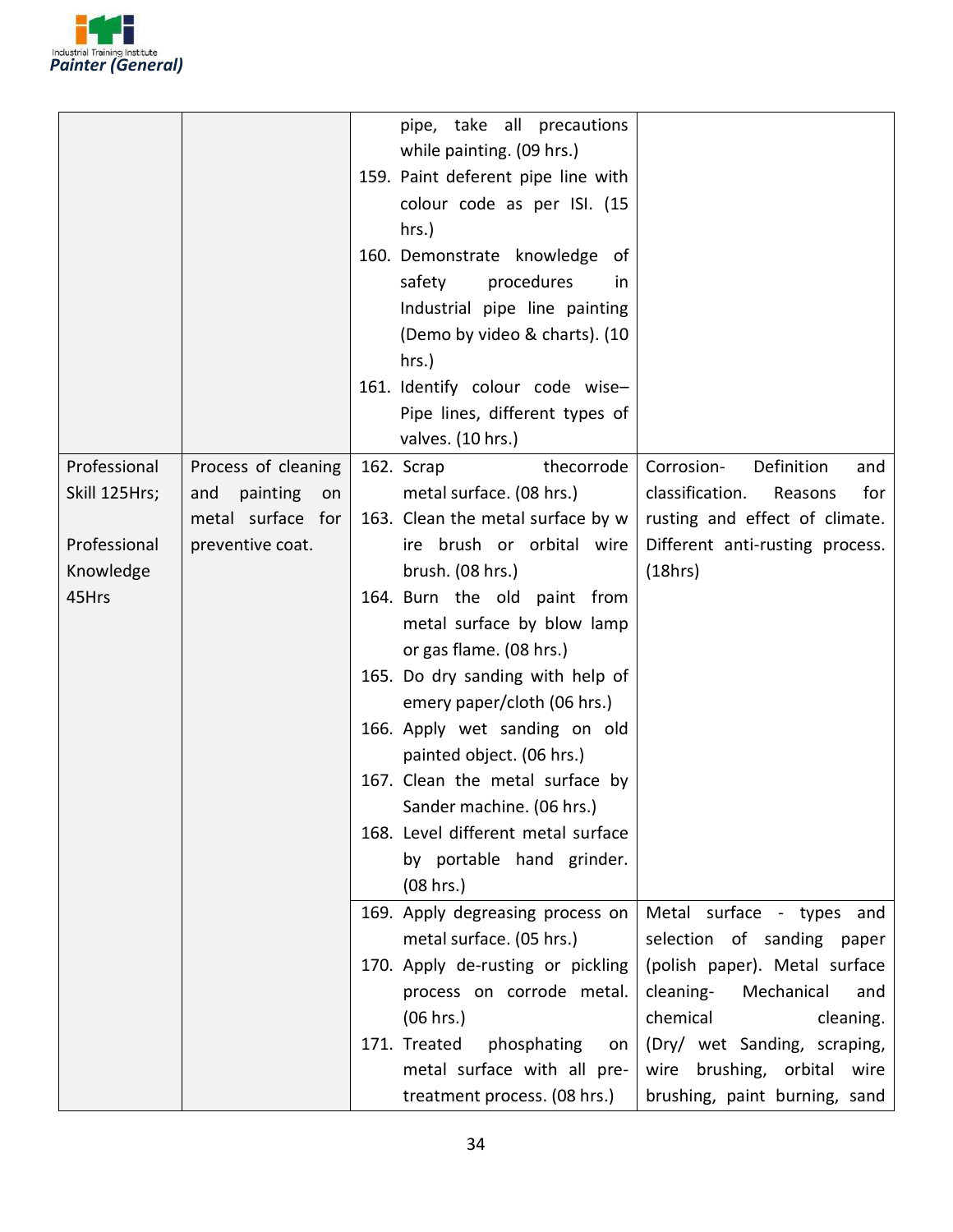

|              |                   | and shot- blasting, pickling and<br>practical<br>of l<br>172. Demonstrate    |
|--------------|-------------------|------------------------------------------------------------------------------|
|              |                   | Different types of, Industrial<br>phosphating). (09hrs)                      |
|              |                   | Pt system by video. (06 hrs.)                                                |
|              |                   | 173. Make a proper thin metal<br>Metal<br>Primer<br>Types,<br>$\blacksquare$ |
|              |                   | primer for brush application.<br>Purpose, application and use.               |
|              |                   | of<br>surface.<br>(02 hrs.)<br><b>Types</b>                                  |
|              |                   | Types of solvent or reducers /<br>174. Prepare metal surface &               |
|              |                   | apply ready primer on metal<br>thinner/ automotive<br>paints                 |
|              |                   | surface by brush. (05 hrs.)<br>(Enamel, NC, Stoving, PU,                     |
|              |                   | Epoxy, rubber base sound<br>175. Apply enamel / polyester                    |
|              |                   | putty or filler on primed<br>deadener paint, metallic, pearl,                |
|              |                   | surface. (08 hrs.)<br>water base automotive paint),                          |
|              |                   | 176. Apply enamel<br>paint<br>lacquer. (09hrs)<br>on                         |
|              |                   | primed metal surface. (10                                                    |
|              |                   | hrs.)                                                                        |
|              |                   | 177. Prepare and paint metallic<br>Types of painting<br>process-             |
|              |                   | article by brush. (15 hrs.)<br>Traditional<br>modern<br>and                  |
|              |                   | 178. Prepare & colour making for<br>technology.<br>Ex.-<br>Brushing,         |
|              |                   | deep painting. (01 hr)<br>Deeping, barreling, Aerosol,                       |
|              |                   | 179. Prepare article for deep<br>roller coating, suction spray,              |
|              |                   | painting. (04 hrs.)<br>vertical spray, pressure vessel,                      |
|              |                   | 180. Demonstrate practical<br>spray airless, electrostatic,<br>of l          |
|              |                   | Electro coat Deeping process<br>powder coating etc. (09hrs)                  |
|              |                   | & conveyor system by video.                                                  |
|              |                   | (05 hrs.)                                                                    |
| Professional | Identify, replace | 181. Identify<br>pneumatic<br>Spray Gun - Principles of spray                |
| Skill 25Hrs; | and assemble      | components - Compressor,<br>painting, spray gun accessories                  |
|              | different         | Filter-<br>and their function different<br>gauge,<br>pressure                |
| Professional | pneumatics and    | Regulator-Lubricator<br>(FRL)<br>types of spray guns. Holding of             |
| Knowledge    | paint gun.        | unit, and Different types of<br>and<br>stroke<br>spray<br>gun                |
| 09Hrs        | [Different        | valves and actuators. (05<br>adjustment. Types of spray                      |
|              | components-       | method.<br>hrs.)<br>painting                                                 |
|              | Compressor,       | for<br>182. Demonstrate knowledge of<br>Air<br>compressor                    |
|              | Pressure Gauge,   | safety procedures in spray<br>Painting<br>Process.<br>Required               |
|              | Filter Regulator, | instruments for spray painting.<br>and<br>personal<br>systems                |
|              | Valve for hose]   | Protective Equipment (PPE)<br>(09hrs)                                        |
|              |                   | (orally & video). (05 hrs.)                                                  |
|              |                   | 183. Maintenance,                                                            |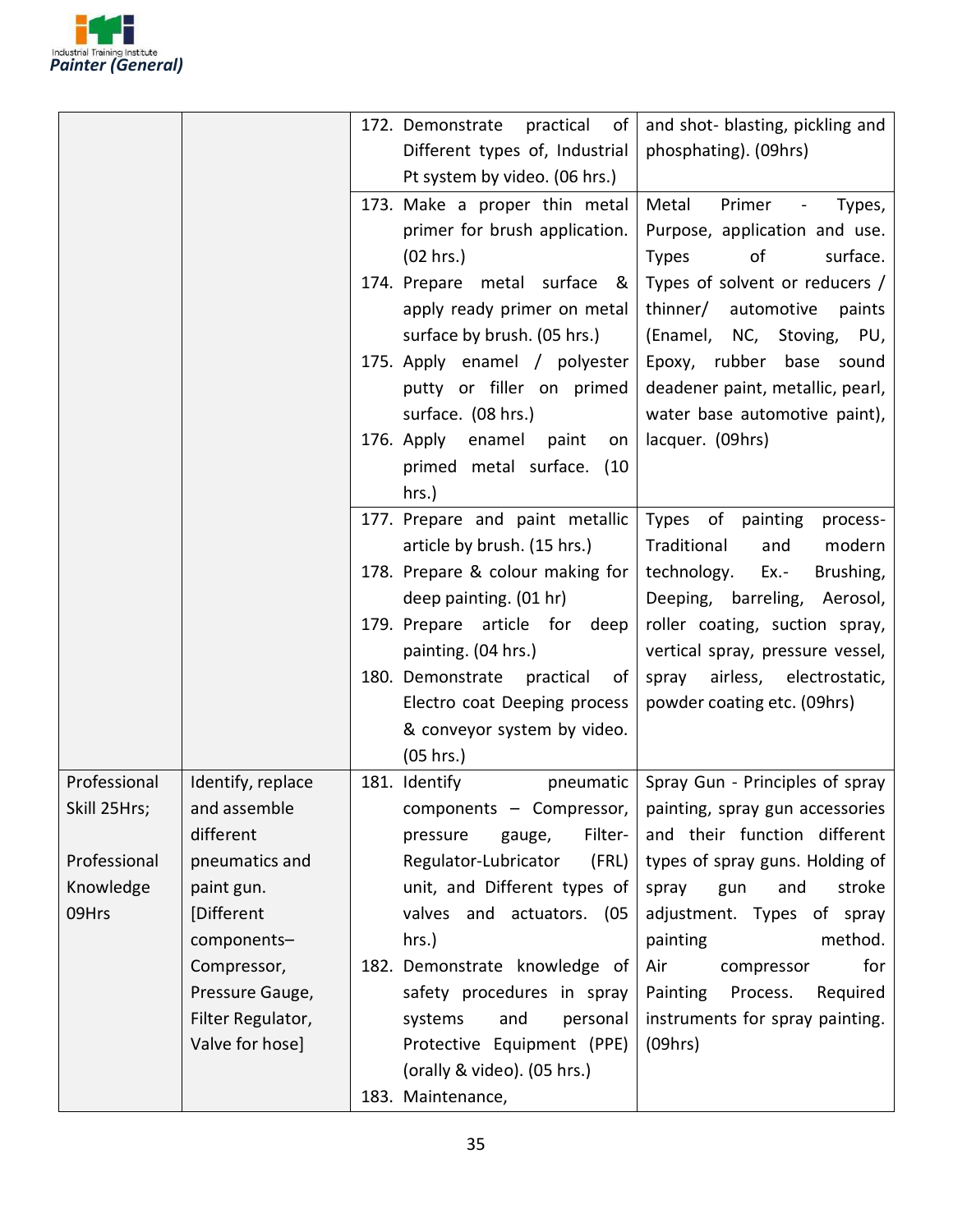

|                       |                       | troubleshooting, and safety                                               |
|-----------------------|-----------------------|---------------------------------------------------------------------------|
|                       |                       | aspects of pneumatic and                                                  |
|                       |                       | Painting instruments<br>(The                                              |
|                       |                       | practical for this component                                              |
|                       |                       | may be demonstrated by                                                    |
|                       |                       | video)                                                                    |
|                       |                       | (15 hrs.)                                                                 |
| Professional          | Perform<br>Spray      | 184. Knowledge & Inspect spray<br>Description of spray painting           |
| Skill 25 Hrs;         | Painting technique.   | holding<br>and<br>stroke<br>plant.<br><b>Types</b><br>of<br>booth,<br>gun |
|                       | (Spray Gun / hose     | description of booth, care and<br>adjustment,<br>Paint                    |
| Professional          | handling,<br>&<br>air | adjustment, air adjustment<br>maintenance of spray booth.                 |
| Knowledge             | paint<br>pressure     | (09hrs)<br>techniques. (15 hrs.)                                          |
| 09 Hrs                | controlling,)         | 185. Spraying practice on<br>the                                          |
|                       |                       | surface like as edges, corner,                                            |
|                       |                       | square, round & curved area.                                              |
|                       |                       | (10 hrs.)                                                                 |
| Professional          | Operate the system    | Types of oven for painting.<br>186. Operate,<br>maintenance,              |
| Skill 25 Hrs;         | of spray booths,      | troubleshooting, and safety<br>Description of oven and its                |
|                       | Oven, cleaning &      | aspects of paint spray booth.<br>care.                                    |
| Professional          | their maintenance,    | Definition<br>(08 hrs.)<br>Sealant<br>$\sim$ .<br>and                     |
| Knowledge             | application of        | 187. Operate, and safety aspects<br>description. Purpose of sealant       |
| 09 Hrs                | sealant component     | application - edge protection;<br>of Oven Setting, temperature            |
|                       | on metallic joints.   | & timing. (08 hrs.)<br>prevention of water leakage.                       |
|                       |                       | 188. Apply sealant on metallic<br>(Hiding the metal joint/clinch).        |
|                       |                       | joints. (09 hrs.)<br>(09hrs)                                              |
| Professional          | Perform aspect        | 189. Paint preparation & mixing<br>Paint viscosity - importance,          |
| Skill 50 Hrs; $\vert$ | ratio mixing of       | for spray painting. (05 hrs.)<br>method of the paint viscosity.           |
|                       | paint, hardner&       | Paint preparation & mixing for<br>190. Practice to Measure the            |
| Professional          | solvent. Measure      | viscosity of paint. (10 hrs.)<br>different application. (09hrs)           |
| Knowledge             | Viscosity of paint.   | 191. Spray Painting practice on                                           |
| 18 Hrs                | Operate the Spray     | ornamental<br>objects,<br>with                                            |
|                       | painting system.      | deferent types of paints.                                                 |
|                       |                       | (10 hrs.)                                                                 |
|                       |                       | 192. Spraying metallic primer on<br>Introduction<br>of<br>and<br>uses     |
|                       |                       | metal surface. (05 hrs.)<br>Pressure feed. (09hrs)                        |
|                       |                       | 193. Apply Car patch, Putty, Filler                                       |
|                       |                       | on metallic surface & prepare                                             |
|                       |                       | it. (10 hrs.)                                                             |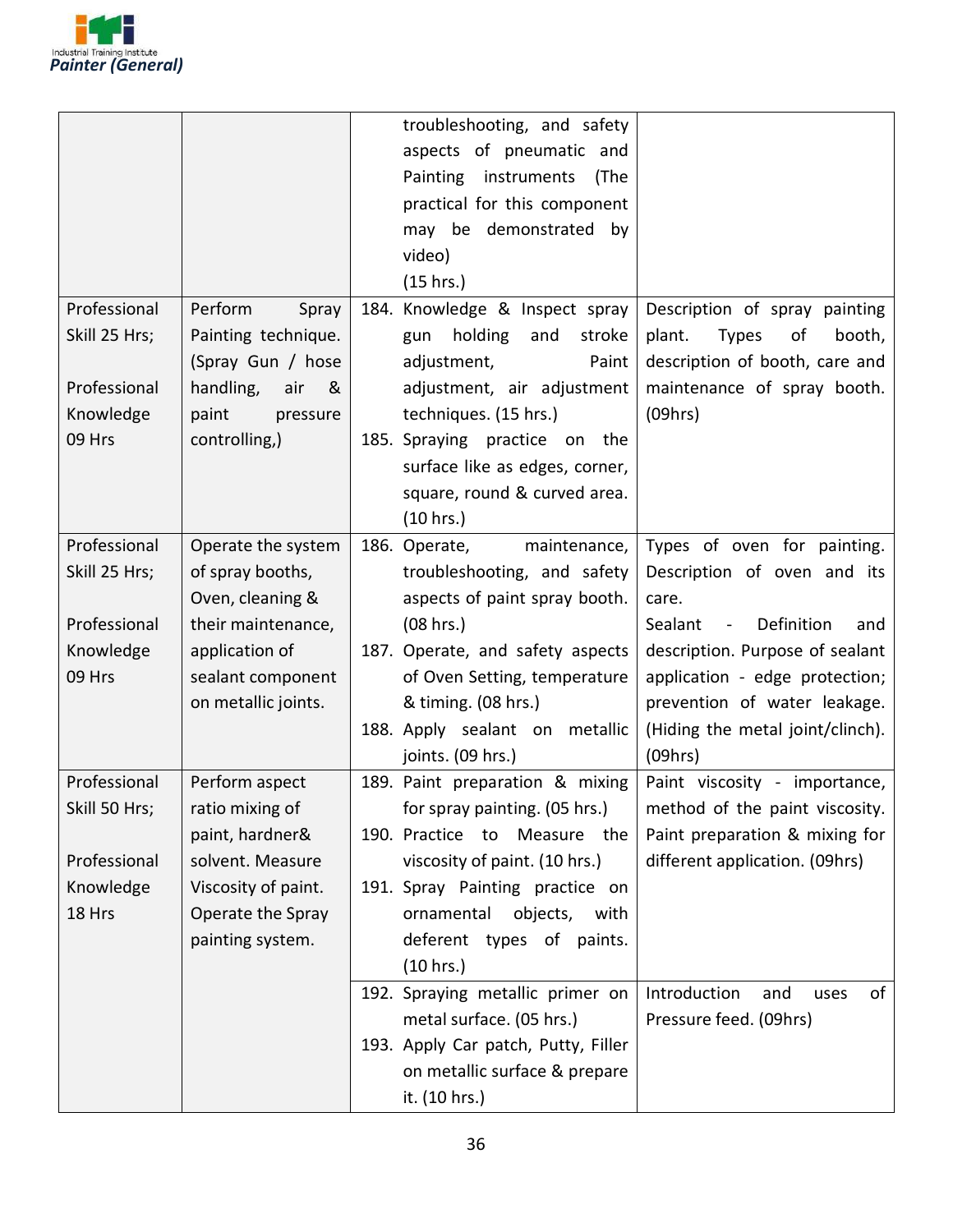

|                |                          | 194. Spraying Surfacer on primed     |                                 |
|----------------|--------------------------|--------------------------------------|---------------------------------|
|                |                          | or putty finish surface. (05         |                                 |
|                |                          | hrs.)                                |                                 |
|                |                          | 195. Spraying finish Top Coat on     |                                 |
|                |                          | prepared job. (05 hrs.)              |                                 |
|                |                          | * Use enamel/ N.C. paints. (Or       |                                 |
|                |                          | latest paints.)                      |                                 |
| Professional   | Identify and apply       | 196. Prepare the surface of home     | Airless and Electrostatic Spray |
| Skill 100 Hrs; | of spray painting in     | appliances (ex- fan, cooler,         | painting. (09hrs)               |
|                | Home appliances,         | fridge, washing<br>machine           |                                 |
| Professional   | Agricultural             | etc.). (07 hrs.)                     |                                 |
| Knowledge      | equipment's,             | 197. Priming & surfacing<br>on       |                                 |
| 36 Hrs         | Machines,                | home appliances. (09 hrs.)           |                                 |
|                | <b>Automotive Bodies</b> | 198. Apply finish undercoat & top    |                                 |
|                | etc.                     | coat on home appliances. (09         |                                 |
|                |                          | hrs.)                                |                                 |
|                |                          | * Use enamel/ N.C./ P.U. paints-     |                                 |
|                |                          | Solid/ Metallic/ Pearl/.             |                                 |
|                |                          | the<br>surface<br>of<br>199. Prepare | Process of article and machine  |
|                |                          | machine (ex- lath, drilling,         | painting. (09hrs)               |
|                |                          | grinding, compressor, suing          |                                 |
|                |                          | machine etc.). (07 hrs.)             |                                 |
|                |                          | 200. Priming & surfacing<br>on       |                                 |
|                |                          | machine. (09 hrs.)                   |                                 |
|                |                          | 201. Apply finish undercoat & top    |                                 |
|                |                          | coat on machine. (09 hrs.)           |                                 |
|                |                          | * Use Enamel/ Epoxy/N.C./ P.U.       |                                 |
|                |                          | /paints. (Or latest paints.)         |                                 |
|                |                          | 202. Prepare the Tow wheeler         | Car: Process of repainting.     |
|                |                          | body and spares surface. (07         | (Removal of dent, car patch,    |
|                |                          | hrs.)                                | putty process, metal primer,    |
|                |                          | 203. Priming & surfacing the Tow     | surface, paint) Spray painting. |
|                |                          | wheeler body and spares              | Types of paint defects & its    |
|                |                          | surface. (09 hrs.)                   | remedies.<br>Importance<br>of   |
|                |                          | 204. Apply finish undercoat & top    | polishing, removal defects by   |
|                |                          | coat on Tow wheeler body             | polishing. (18hrs)              |
|                |                          | and spares surface. (09 hrs.)        |                                 |
|                |                          |                                      |                                 |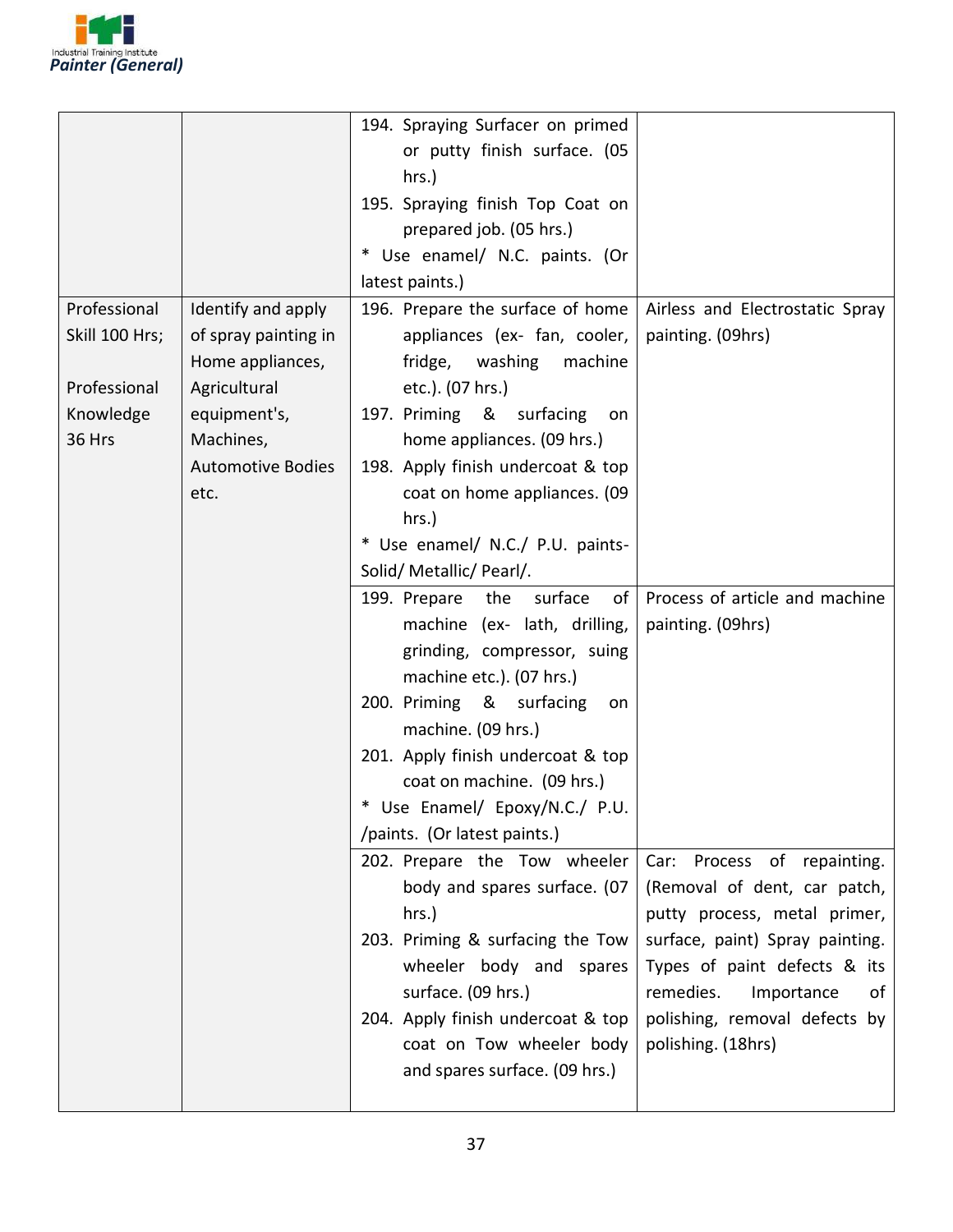

|                |                    | Use Automotive paints.               |                                 |
|----------------|--------------------|--------------------------------------|---------------------------------|
|                |                    | Apply Graphic sticker on painted     |                                 |
|                |                    | surface properly & apply lacquer     |                                 |
|                |                    | coat evenly.                         |                                 |
|                |                    | Use Enamel/ N.C./ P.U. paints/-      |                                 |
|                |                    | Solid/ Metallic. (Or latest paints.) |                                 |
|                |                    | 205. Identify<br>the<br>parts<br>οf  |                                 |
|                |                    | Electrostatic gun assembly &         |                                 |
|                |                    | operate it carefully. (08 hrs.)      |                                 |
|                |                    | 206. Identify<br>the<br>parts<br>οf  |                                 |
|                |                    | assembly<br>Airless gun<br>&         |                                 |
|                |                    | operate it carefully. (08 hrs.)      |                                 |
|                |                    | 207. Demonstrate<br>practical<br>0f  |                                 |
|                |                    | Different types of Spray             |                                 |
|                |                    | painting, Industrial Painting        |                                 |
|                |                    | system by video. (09 hrs.)           |                                 |
| Professional   | Removal of dents & | 208. Dissemble essential damage      | of<br>defects<br>Removal<br>by  |
| Skill 100 Hrs; | recover the        | parts, inspect & mark denting        | polishing. Removal dented aria  |
|                | damaged            | Choose<br>&<br>decide<br>aria.       | on the different surface, types |
| Professional   | accidental area.   | process tools for denting. (10       | of denting process. (27hrs)     |
| Knowledge      | Repaint &          | hrs.)                                |                                 |
| 36 Hrs         | recovering         | 209. Removed dent on marked          |                                 |
|                | damaged area.      | aria, apply essential method.        |                                 |
|                |                    | (18 hrs.)                            |                                 |
|                |                    | 210. Do sanding or burn on           |                                 |
|                |                    | denting area & apply primer          |                                 |
|                |                    | & surface. Apply putty layer         |                                 |
|                |                    | on necessary area evenly.            |                                 |
|                |                    | (16 hrs.)                            |                                 |
|                |                    | 211. Use wet sanding,<br>level       |                                 |
|                |                    | denting surface aria, apply          |                                 |
|                |                    | thin coat of surface. (06 hrs.)      |                                 |
|                |                    | 212. Masking on unwanted aria        |                                 |
|                |                    | properly. (07 hrs.)                  |                                 |
|                |                    | 213. Match the shade Overlay         |                                 |
|                |                    | proper equally on unmask             |                                 |
|                |                    | aria. (07 hrs.)                      |                                 |
|                |                    | 214. Unmasked the mask aria          |                                 |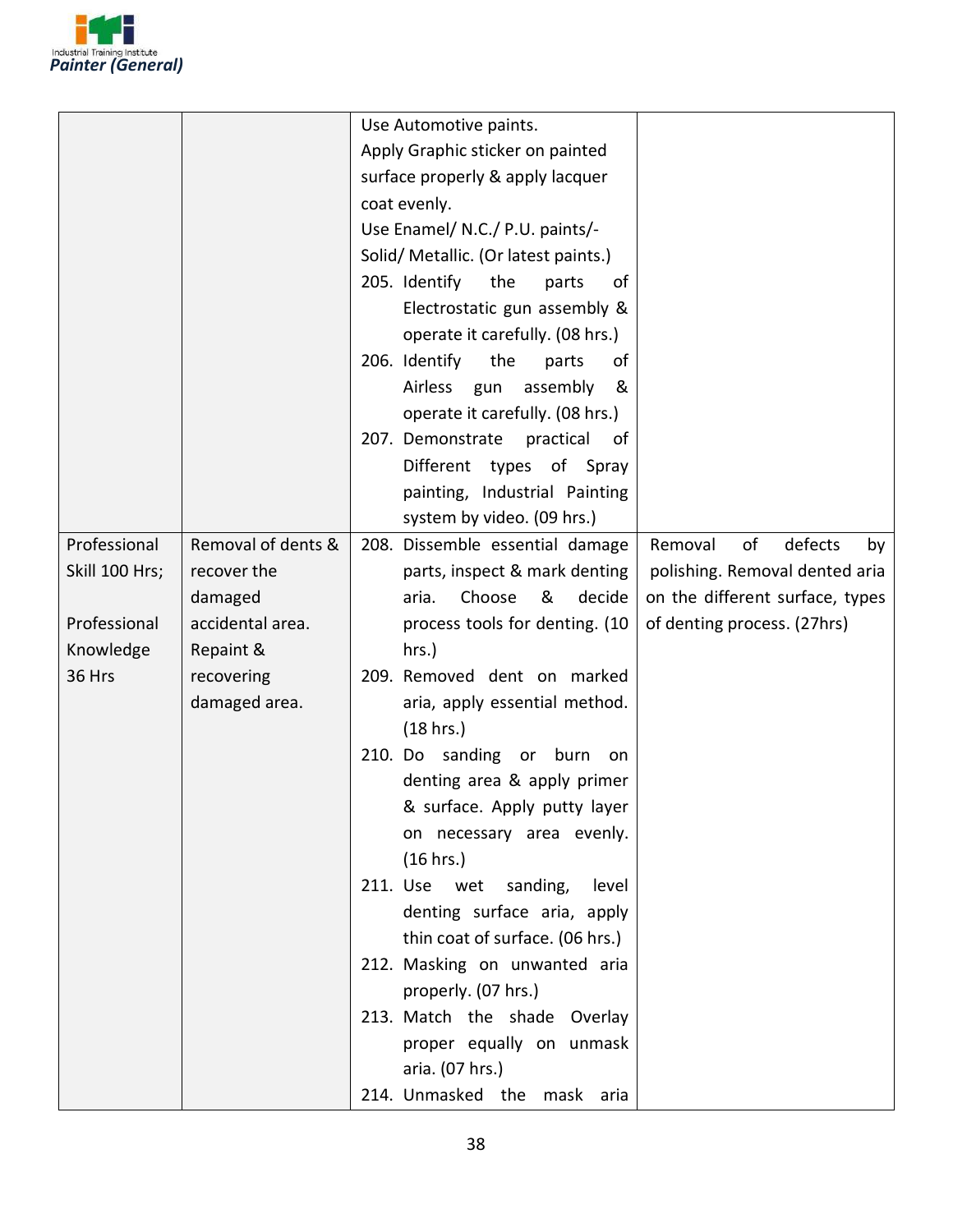

|               |                    | carefully & checkout properly                                         |
|---------------|--------------------|-----------------------------------------------------------------------|
|               |                    |                                                                       |
|               |                    | & touch-up it by necessary                                            |
|               |                    | process. (05 hrs.)                                                    |
|               |                    | 215. Apply final coat rub and wax                                     |
|               |                    | properly & matched it. (06                                            |
|               |                    | $hrs.$ )                                                              |
|               |                    | 216. Demonstrate knowledge of<br>Types of paint defects & its         |
|               |                    | Paint defects & its remedies.<br>remedies.<br>Importance<br>of        |
|               |                    | (video). (05 hrs.)<br>polishing, removal defects by                   |
|               |                    | 217. Check & Find out different<br>polishing. (09hrs)                 |
|               |                    | paint defects (run down,                                              |
|               |                    | sagging, pin hole, orange                                             |
|               |                    | peel, oil & water spot, over/                                         |
|               |                    | dry spray, uncover shade                                              |
|               |                    | variation etc.). (05 hrs.)                                            |
|               |                    | 218. Mark the defected<br>area,                                       |
|               |                    | Decide Techniques & apply                                             |
|               |                    | remedies properly.<br>Make                                            |
|               |                    | finished surface. (15 hrs.)                                           |
| Professional  | Finish<br>special  | 219. Process Finish special effects<br>Furniture making is a multiple |
| Skill 25 Hrs; | effects for Modern | different furniture<br>different<br>skills,<br>୍ଷ &<br>using<br>on    |
|               | furniture.         | different surface. (like as-<br>applications on one object like       |
| Professional  |                    | gradations,<br>Painting, Polishing, Varnishing,<br>colour<br>malty    |
| Knowledge     |                    | different<br>Waxing, staining, PU coating<br>applying,<br>tones       |
| 09 Hrs        |                    | textures, etc.). (25 hrs.)<br>textures creating etc. (09hrs)          |
| Professional  | Identify different | &<br>Clean<br>of<br>220. Prepare<br>the<br>Operating<br>system        |
| Skill 25 Hrs; | types of powder    | metallic article in chemical<br>coating<br>technique.<br>Powder       |
|               | coating and apply  | de-rusting,<br>Chemical<br>(degreasing,<br>cleaning<br>process,       |
| Professional  | the Powder coating | Types of coating<br>phospheting,<br>powders.<br>activation,           |
| Knowledge     | technique in       | passivation & water rainssing<br>(09hrs)                              |
| 09 Hrs        | appropriate place. | as required etc.) (08 hrs.)                                           |
|               |                    | 221. Proceed powder coating on                                        |
|               |                    | cleaned article & bake it in                                          |
|               |                    |                                                                       |
|               |                    | appropriate<br>oven<br>in                                             |
|               |                    | temperature & timing. (17                                             |
|               |                    | hrs.)                                                                 |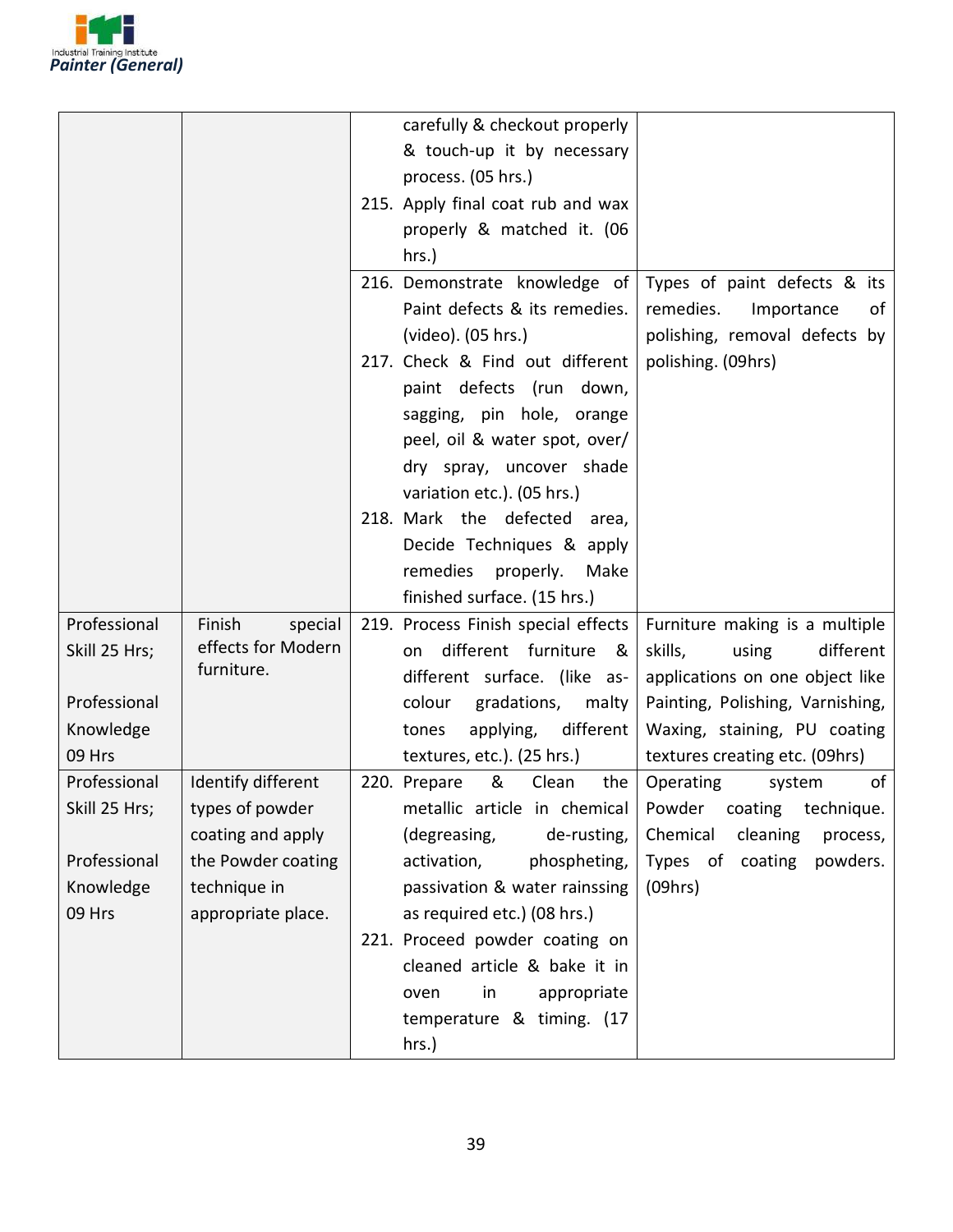

| Professional                           | Integrate quality   | 222. Demonstrate knowledge of Different types of paints & |                               |
|----------------------------------------|---------------------|-----------------------------------------------------------|-------------------------------|
| Skill 25 Hrs;                          | testing for various | Paint defects & its remedies.                             | painted<br>surface<br>testing |
|                                        | Paints & Painted    | (video). (10 hrs.)                                        | equipments, Types of testing  |
| Professional                           | films.              | 223. Test the quality of paints &                         | methods.                      |
| Knowledge                              |                     | Painted surfaces by various   Use & care. (09hrs)         |                               |
| 09 Hrs                                 |                     | method & instruments. (15)                                |                               |
|                                        |                     | hrs.)                                                     |                               |
| <b>Industrial Visit / Project Work</b> |                     |                                                           |                               |

**Broad areas:**

- a) Make a Sample of different painting types of defects on metal plates.
- b) Decorate small furniture or article.
- c) Paint & decorate kids Toys by spray.(ex-small cars, doll, etc.)
- d) Powder coating article like as gate lamp assembly, keychain, metallic toys.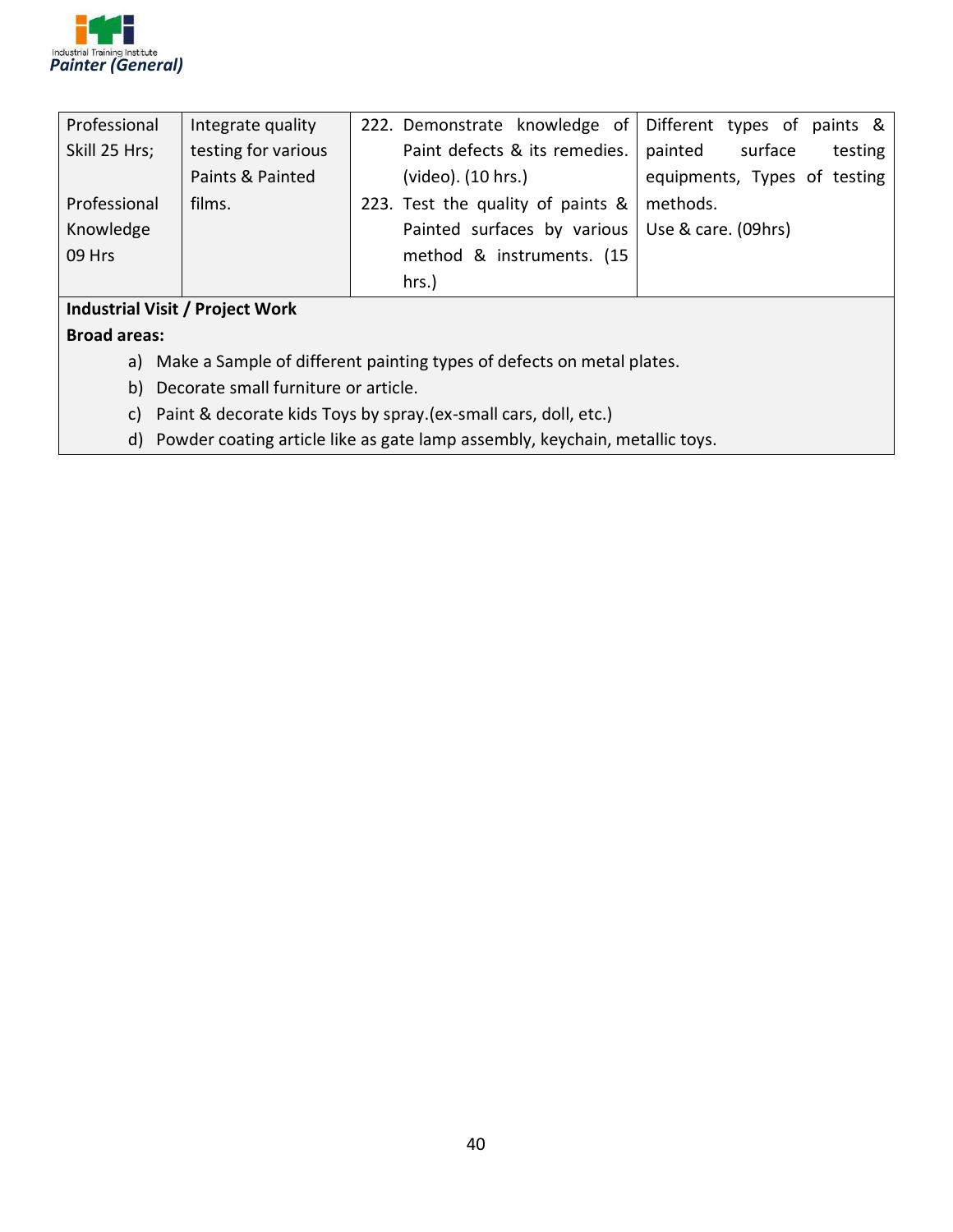

#### **SYLLABUS FOR CORE SKILLS**

- 1. Workshop Calculation & Science(Common for two year course) (80Hrs + 80 Hrs)
- 2. Engineering Drawing (Common for Group-I (Mechanical Trade Group)) (80Hrs + 80 Hrs)
- 3. Employability Skills (Common for all CTS trades) (160Hrs + 80 Hrs)

*Learning outcomes, assessment criteria, syllabus and Tool List of Core Skills subjects which is common for a group of trades, provided separately in www.bharatskills.gov.in.*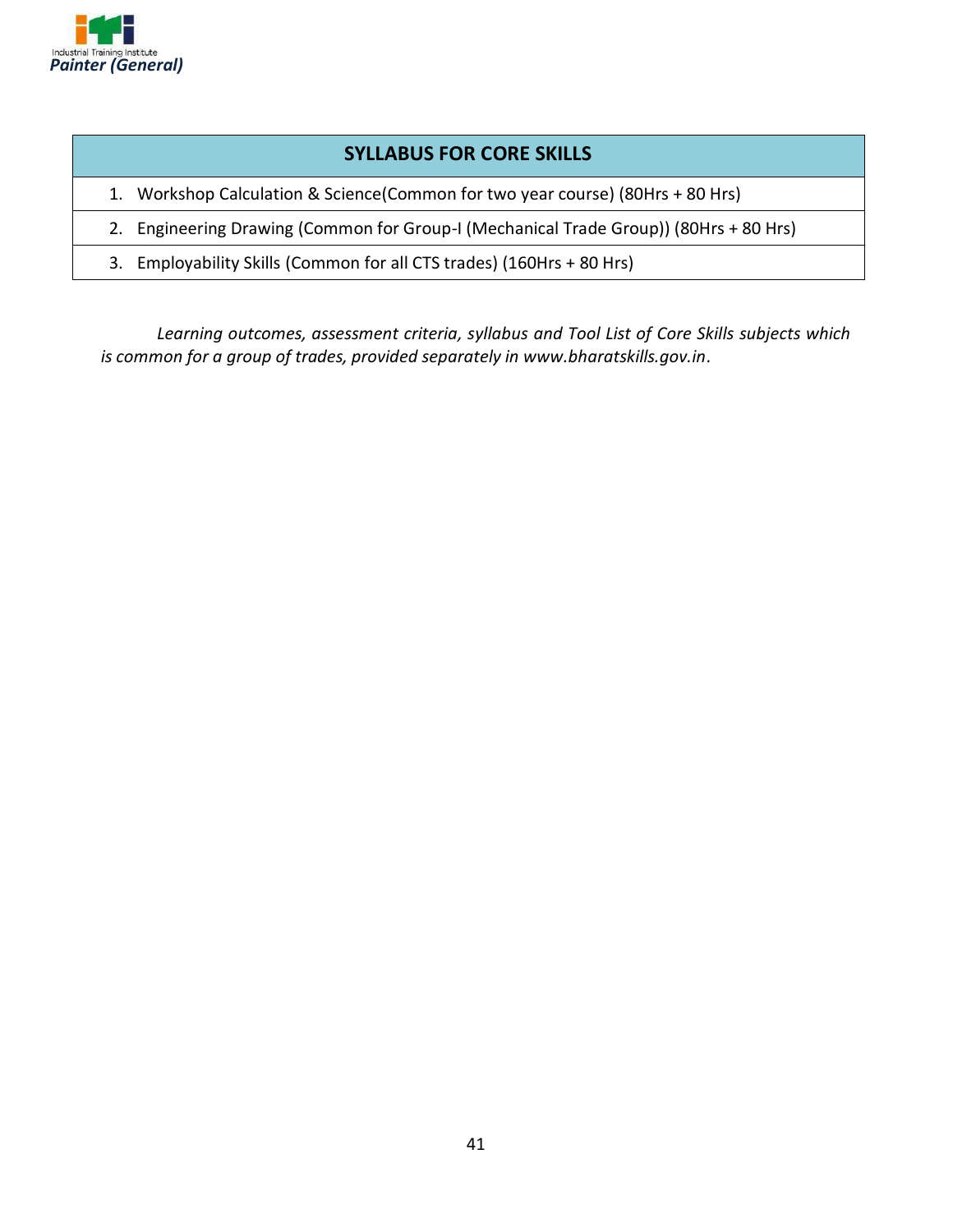

| <b>List of Tools &amp; Equipment</b>           |                                                       |                         |           |  |
|------------------------------------------------|-------------------------------------------------------|-------------------------|-----------|--|
| PAINTER (GENERAL) (For batch of 20 Candidates) |                                                       |                         |           |  |
| SI. No.                                        | Name of the Tools and<br><b>Equipment</b>             | <b>Specification</b>    | Quantity  |  |
| A. TRAINEES TOOL KIT                           |                                                       |                         |           |  |
| 1.                                             | Rule steel                                            | 24" (600 mm.)           | 20+1 Nos. |  |
| 2.                                             | Drawing Board                                         | Imperial size           | 20+1 Nos. |  |
| 3.                                             | Rule wooden (Consumable)                              | 24" (600 mm.)           | 20+1 Nos. |  |
| 4.                                             | <b>Brush Round Short Hair-</b><br>(Consumable)        | 0 to 12 No.             | 20+1 Nos. |  |
| 5.                                             | Brush Flat Short Hair -<br>(Consumable)               | 0 to 12 No.             | 20+1 Nos. |  |
| 6.                                             | Varnish Brush soft hair-<br>(Consumable)              | 25mm, 50mm, 75mm, 100mm | 20+1 Nos. |  |
| 7.                                             | <b>Colour Pallet for water colour</b><br>(Consumable) | Big size                | 20+1 Nos. |  |
| 8.                                             | Stencil/ Paper Cutter<br>(Consumable)                 | medium size             | 20+1 Nos. |  |
| <b>B. SHOP TOOLS, INSTRUMENTS</b>              |                                                       |                         |           |  |
|                                                | <b>Lists of Tools and Equipments:</b>                 |                         |           |  |
| 9.                                             | T' Square                                             | Imperial size           | 2 Nos.    |  |
| 10.                                            | Easel 'a' Type stand                                  |                         | 2 Nos.    |  |
| 11.                                            | Square Blade                                          | 150 mm                  | 1 Nos.    |  |
| 12.                                            | Scriber                                               |                         | 5 Nos.    |  |
| 13.                                            | <b>Marking Gauge</b>                                  |                         | 1 Nos.    |  |
| 14.                                            | <b>Wing Compass</b>                                   | 254 mm or 300 mm        | 5 Nos.    |  |
| 15.                                            | Hand saw                                              | 450 mm                  | 5 Nos.    |  |
| 16.                                            | <b>Tendon Saw</b>                                     | 300 mm                  | 1 Nos.    |  |
| 17.                                            | Hack Saw with Frame                                   |                         | 5 Nos.    |  |
| 18.                                            | <b>Smoothing Plane</b>                                |                         | 1 Nos.    |  |
| 19.                                            | Jack Plane                                            |                         | 1 Nos.    |  |
| 20.                                            | Mallet Round                                          |                         | 5 Nos.    |  |
| 21.                                            | Carpenter Hammer (Ball Pin)                           |                         | 2 Nos.    |  |
| 22.                                            | Hammer (Crass Pin)                                    |                         | 2 Nos.    |  |
| 23.                                            | Hammer (Claw)                                         |                         | 2 Nos.    |  |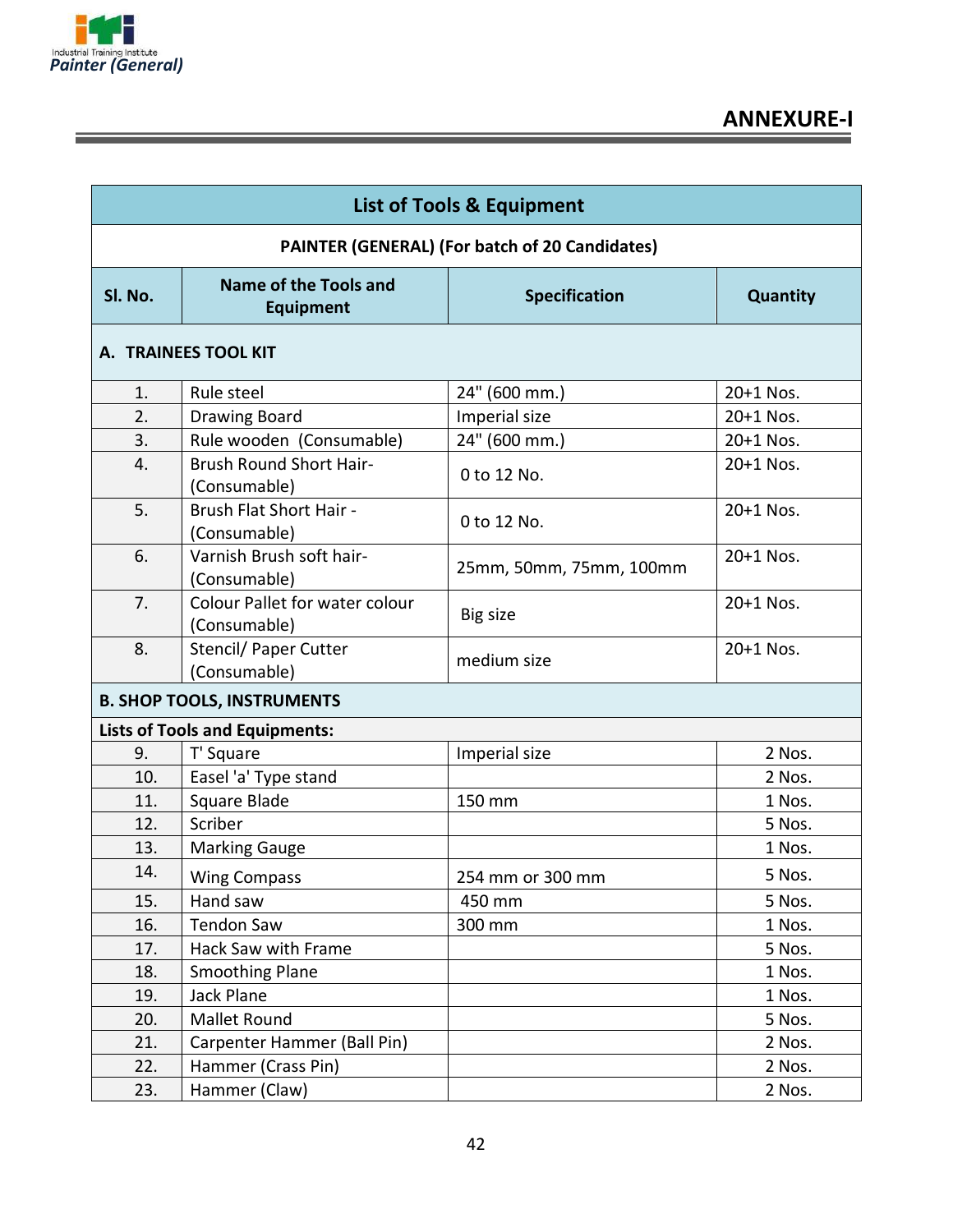

| 24. | Portable Electric Hand Drill                  |                                    | 1 Nos.  |
|-----|-----------------------------------------------|------------------------------------|---------|
|     | Machine                                       |                                    |         |
| 25. | Drill Bits (Consumable)                       | 3 mm, 5mm, 8mm, 10mm,<br>12mm      | 1each   |
| 26. | Chisel Knife-                                 | 5mm, 8mm, 10mm, 20mm,<br>30mm      | 1each   |
| 27. | <b>Hacking Knife</b>                          |                                    | 1 Nos.  |
| 28. | Palate Knife Set                              |                                    | 5sets   |
| 29. | Diamond Glazier Knife                         |                                    | 1 Nos.  |
| 30. | Paint Tin Opener                              |                                    | 2 Nos.  |
| 31. | Scraper Knife                                 |                                    | 5 Nos.  |
| 32. | Shave Huck Knife                              |                                    | 1 Nos.  |
| 33. | Glider Knife                                  |                                    | 5 Nos.  |
| 34. | Pliers Insulated                              |                                    | 1 Nos.  |
| 35. | Paint Burner (Acetylene Gas)                  |                                    | 1Set    |
| 36. | <b>Blow Lamp</b>                              |                                    | 2 Nos.  |
| 37. | <b>Screw Driver</b>                           | 100mm / 200mm                      | 2 each  |
| 38. | Step Ladder (Aluminum)                        | 6 feet                             | 2 Nos.  |
| 39. | Scaffolding (Movable)                         | H 2000mm x W 1400mm x L<br>2000mm. | 1 Nos.  |
| 40. | working Bench                                 | 240 cm X 120 cm X 75 cm            | 1 Nos.  |
| 41. | <b>Bench Vice</b>                             | 125mm                              | 2 Nos.  |
| 42. | Weight Per Litter Cup                         | 100 ml capacity                    | 1 Nos.  |
| 43. | Ford Cop for Viscosity                        | No.3 & No.4                        |         |
|     | Measurement with stand                        |                                    | 2 each  |
| 44. | <b>Mild Steel Panels</b>                      | 300 mm X 200 mm (18 X 22<br>SWG)   | 20 Nos. |
| 45. | Sink (Stainless steel)                        | H 250mm x W 450mm x L<br>600mm.    | 4 Nos.  |
| 46. | Fire Extinguisher                             |                                    | 2 Nos.  |
| 47. | Fire Buckets with stand (4 in 1)              |                                    | 1 set   |
| 48. | Suction feed spray gun with                   | 1 Ltr. Capacity of cup             |         |
|     | accessories.                                  |                                    | 2 Nos.  |
| 49. | Portable Electric Hand Grinder                |                                    | 1 Nos.  |
| 50. | <b>Gloss Meter</b>                            |                                    | 1 Nos.  |
| 51. | Infra red lamp                                |                                    | 2 Nos.  |
| 52. | Digital DFT meter                             |                                    | 2 Nos.  |
| 53. | Orbital Sander Machine with<br>dust collector |                                    | 5 Nos.  |
| 54. | Aerograph (Air Brush/ Pen Gun)                |                                    | 1 Nos.  |
| 55. | <b>Pneumatic Polishing Machine</b>            |                                    |         |
|     | with Pads                                     |                                    | 5 Nos.  |
| 56. | Goggles (Consumable)                          |                                    | 5 Nos.  |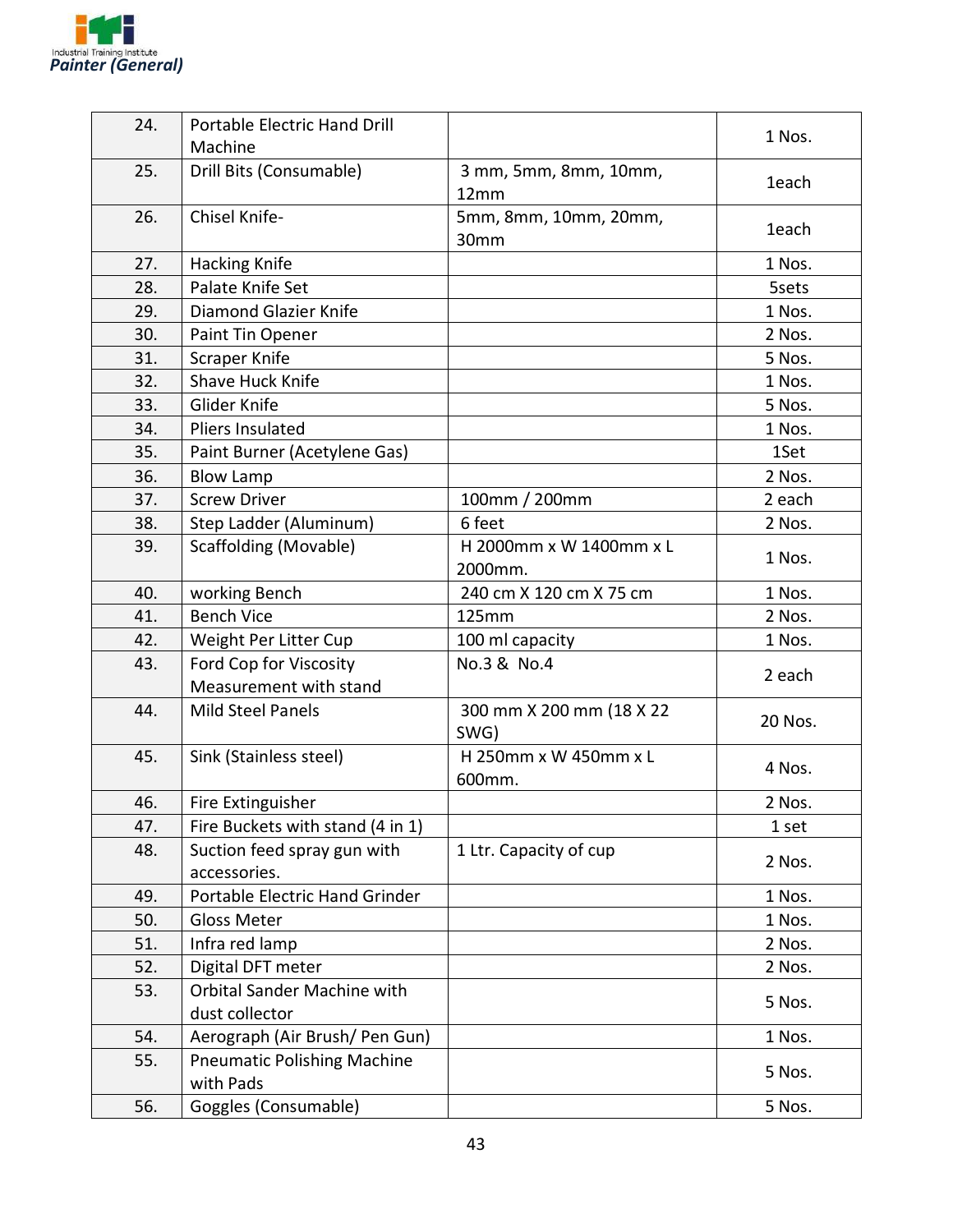

| 57. | Face Mask & Respirator                                              |                                                             | 5 Nos.      |
|-----|---------------------------------------------------------------------|-------------------------------------------------------------|-------------|
|     | (Consumable)                                                        |                                                             |             |
| 58. | Gloves (Rubber) (Consumable)                                        |                                                             | 5 Nos.      |
| 59. | Pipe vice                                                           |                                                             | 2 Nos.      |
| 60. | Hacksaw                                                             |                                                             | 2 Nos.      |
| 61. | Pipe wrench                                                         | 10"& 16"                                                    | 2 Nos. each |
| 62. | flat file- smooth finish                                            | 12"                                                         | 2 Nos.      |
| 63. | Circular cut file                                                   | 12"                                                         | 2 Nos.      |
| 64. | Raft cut                                                            | 12"                                                         | 2 Nos.      |
| 65. | Pipe die set metric & Inches                                        | Fine pitch                                                  | 1 Set       |
| 66. | <b>Gun Spray with Gravity Feed</b><br>Cup with Complete accessories | with Complete accessories<br>(Capacity - 1/2 ltr., 1/3ltr., | 2 Nos. each |
|     |                                                                     | $1$ ltr. $)$                                                |             |
| 67. | <b>Conventional Spray Gun For</b>                                   | with Complete accessories                                   | 2 Nos.      |
|     | <b>Pressure Feed</b>                                                |                                                             |             |
| 68. | Electric spray gun                                                  | with Complete accessories                                   | 1 Nos.      |
| 69. | Comb Gauge                                                          |                                                             | 2 Nos.      |
| 70. | <b>Pencil Hardness Tester</b>                                       |                                                             | 2 Nos.      |
| 71. | Digital Weight Machine                                              | Capacity 5 kg. weighing scale                               | 1 No.       |
|     | <b>C. GENERAL INSTALLATION</b>                                      |                                                             |             |
| 72. | Air Compressor                                                      | 3 Phase, 2 HP                                               | 1 Nos.      |
| 73. | Air Compressor                                                      | single Phase, 1 HP                                          | 1 Nos.      |
| 74. | Pressure Feed Container with                                        | 20 Itr. Capacity with Complete                              |             |
|     | Conventional                                                        | accessories                                                 | 1 set       |
|     |                                                                     |                                                             |             |
| 75. | Electrostatic spray Gun unit                                        | with complete accessories                                   | 1 set       |
|     |                                                                     |                                                             |             |
| 76. | Airless Spray Gun unit                                              | with complete accessories                                   | 1 set       |
| 77. | Sealer Drum Press Pump with                                         | with complete accessories                                   |             |
|     | Sealer Gun Assembly                                                 |                                                             | 1 set       |
|     |                                                                     |                                                             |             |
| 78. | Side Draught Dry Paint Booth-                                       | 1580(W) x 2250(D) x 3200(H);                                |             |
|     | Overall Dimensions (mm):                                            | <b>Working Dimensions (mm):</b>                             | 1 Nos.      |
|     |                                                                     | 1500(W) x 1320(D) x 2040(H)                                 |             |
|     |                                                                     |                                                             |             |
| 79. | Power Coating set up with Gun                                       |                                                             | 1 Unit      |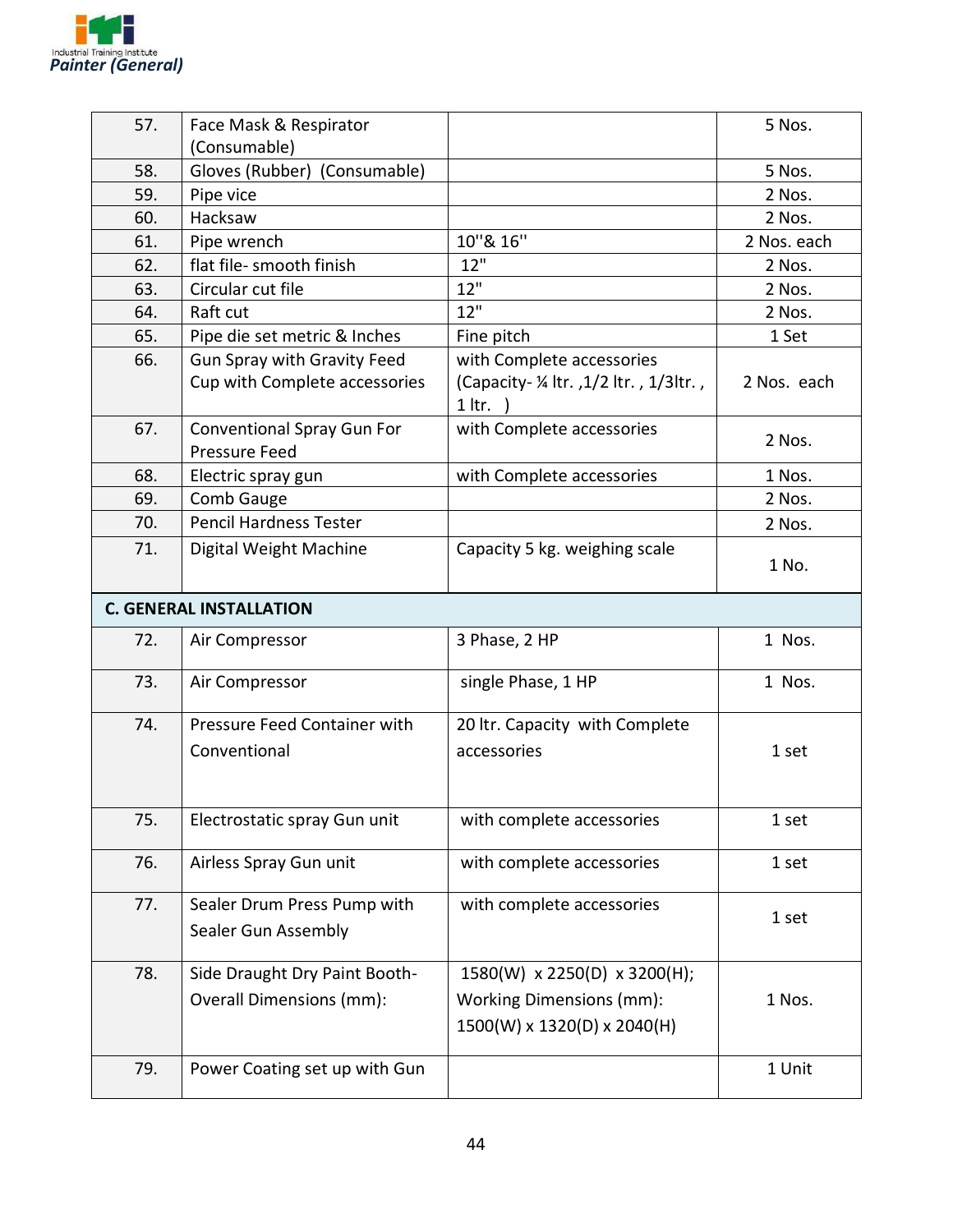

|                                       | booth & Oven                                                                                               |                                                                                                                                                                                                                                                                                                                             |                             |
|---------------------------------------|------------------------------------------------------------------------------------------------------------|-----------------------------------------------------------------------------------------------------------------------------------------------------------------------------------------------------------------------------------------------------------------------------------------------------------------------------|-----------------------------|
| D. Shop Floor Furniture and Materials |                                                                                                            |                                                                                                                                                                                                                                                                                                                             |                             |
| 80.                                   | Stool                                                                                                      |                                                                                                                                                                                                                                                                                                                             | 20 Nos.                     |
| 81.                                   | Desk with Locker                                                                                           |                                                                                                                                                                                                                                                                                                                             | 20 Nos.                     |
| 82.                                   | Metal Shelving Rack Open Type                                                                              | 1800 x 900 x 500 mm with 4<br>Adjustable Shelves                                                                                                                                                                                                                                                                            | 2 Nos.                      |
| 83.                                   | Steel Locker's with 8 Drawer's                                                                             | One locker for each trainee                                                                                                                                                                                                                                                                                                 | 3 Nos.                      |
| 84.                                   | <b>Green Glass Board</b>                                                                                   | $6'$ X4'                                                                                                                                                                                                                                                                                                                    | 1 Nos.                      |
| 85.                                   | Cupboard                                                                                                   |                                                                                                                                                                                                                                                                                                                             | 4 Nos.                      |
| 86.                                   | Instructor table and                                                                                       |                                                                                                                                                                                                                                                                                                                             | 1No.                        |
| 87.                                   | Instructor chair                                                                                           |                                                                                                                                                                                                                                                                                                                             | 2 Nos.                      |
| <b>Designing Lab</b>                  |                                                                                                            |                                                                                                                                                                                                                                                                                                                             |                             |
| 88.                                   | <b>Computers with Accessories</b>                                                                          | CPU: 32/64 Bit i3/i5/i7 or latest<br>processor, Speed: 3 GHz or Higher.<br>RAM:-4 GB DDR-III or Higher, Wi-Fi<br>Enabled. Network Card: Integrated<br>Gigabit Ethernet, with USB Mouse,<br>USB Keyboard and Monitor (Min. 17<br>Inch) Licensed Operating System<br>and Antivirus compatible with trade<br>related software. | 10 sets                     |
| 89.                                   | <b>Computer Table</b>                                                                                      |                                                                                                                                                                                                                                                                                                                             | 10 nos.                     |
| 90.                                   | <b>Students Chair</b>                                                                                      |                                                                                                                                                                                                                                                                                                                             | 20 nos.                     |
| 91.                                   | Anti Virus (Latest Version)                                                                                |                                                                                                                                                                                                                                                                                                                             | 7 Nos.                      |
| 92.                                   | <b>Scanner High Resolution</b>                                                                             |                                                                                                                                                                                                                                                                                                                             | 1 Nos.                      |
| 93.                                   | Printer Lager/colour                                                                                       |                                                                                                                                                                                                                                                                                                                             | 1 Nos.                      |
| 94.                                   | Software Card Draw / Page Make/<br>Photo Shop / Shree Lippi / ISM /<br>Acee - Dcee Viewer (Latest Version) |                                                                                                                                                                                                                                                                                                                             | 1 Each<br>(Multi installer) |
| 95.                                   | <b>UPS</b>                                                                                                 |                                                                                                                                                                                                                                                                                                                             | As required                 |
| 96.                                   | Camera Digital                                                                                             | Higher megapixel with Tri - Pod                                                                                                                                                                                                                                                                                             | 1 Nos.                      |
| 97.                                   | Radium Plotter and cutter with<br>stand                                                                    | complete accessories 48"                                                                                                                                                                                                                                                                                                    | 1 Nos.                      |
| Note:<br>1.                           | Internet facility is desired to be provided in the class room.                                             |                                                                                                                                                                                                                                                                                                                             |                             |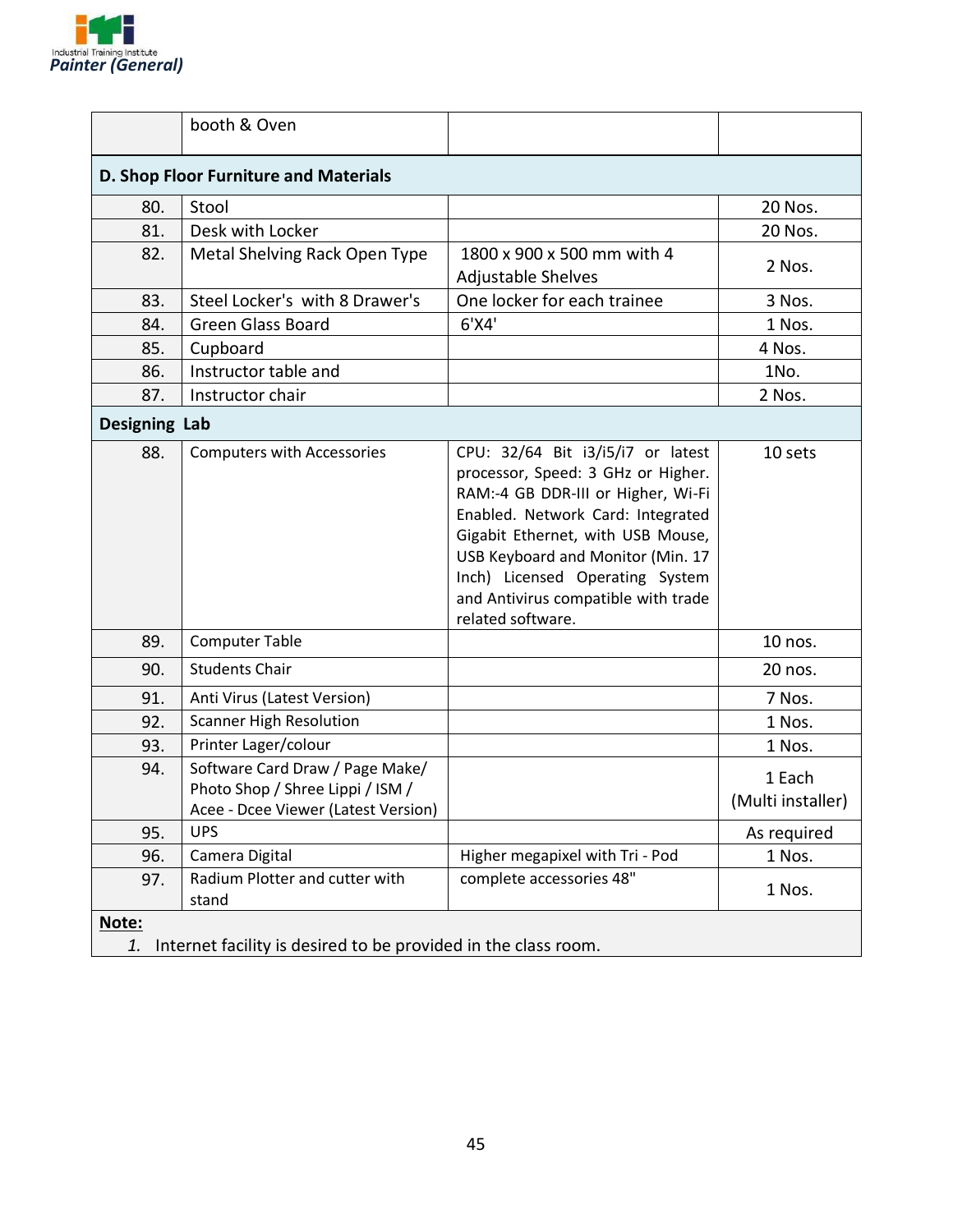

The DGT sincerely acknowledges contributions of the Industries, State Directorates, Trade Experts, Domain Experts, trainers of ITIs, NSTIs, faculties from universities and all others who contributed in revising the curriculum.

Special acknowledgement is extended by DGT to the following expert members who had contributed immensely in this curriculum.

| List of Expert members participated for finalizing the course curriculum of Painter (General) at ITI,<br>Ambernath, Maharashtra and ITC, Vadodara, Gujarat. |                                                                           |                                                  |                |
|-------------------------------------------------------------------------------------------------------------------------------------------------------------|---------------------------------------------------------------------------|--------------------------------------------------|----------------|
| Sl. No.                                                                                                                                                     | <b>Name &amp; Designation</b><br>Sh./Mr./Ms.                              | Organization                                     | <b>Remarks</b> |
| <b>Industry Expert</b>                                                                                                                                      |                                                                           |                                                  |                |
| 1.                                                                                                                                                          | Laxmidas Hinduja, MD                                                      | Transpek Industries ltd, Gujarat                 | Chairman       |
| 2.                                                                                                                                                          | S. A. Pandav, RDD, Vadodara                                               | DET, Gujarat                                     | Coordinator    |
| 3.                                                                                                                                                          | L. K. Mukherjee, DDT                                                      | CSTARI, Kolkata                                  | Coordinator    |
| 4.                                                                                                                                                          | Akash Vergurlekar, Mechanical<br><b>Maintenance Executive</b>             | VVF India Ltd. Taloja, Raigad                    | Member         |
| 5.                                                                                                                                                          | Jayesh Karnik, Instrumentation<br>Maintenance Executive- Engg.<br>Service | -do-                                             | Member         |
| 6.                                                                                                                                                          | Pradeep Kumar Pandey, Asst.<br>Deputy Manager                             | Century Rayon, Mumbai                            | Member         |
| 7.                                                                                                                                                          | Deepak M Kanitkar, Executive                                              | Huhtamaki PPL Ltd, Bansri, Thopoli,<br>Raigad    | Member         |
| 8.                                                                                                                                                          | Atul D. Taksande, Sr. Executive P&A                                       | Bombay Dyeing & Manufacturing Co.,<br>Patulganga | Member         |
| 9.                                                                                                                                                          | K. M. Unni Krishnan, Sr. Manager<br>HR & Admin.                           | ASB International Pvt. Ltd.,<br>Ambernath        | Member         |
| 10.                                                                                                                                                         | Ajit D. Bagwe, Manager- Molding                                           | -do-                                             | Member         |
| 11.                                                                                                                                                         | Rohan Kadlay, General Manager                                             | Siemens Ltd., Mumbai                             | Member         |
| 12.                                                                                                                                                         | Vidyadhar Takle, Asst. Manager-<br>Engg. Service                          | Godrej Industries Ltd., Ambernath                | Member         |
| 13.                                                                                                                                                         | Roshan Vagade, QC- Engineer                                               | Indore Composite Pvt. Ltd. Mumbai                | Member         |
| 14.                                                                                                                                                         | Sandip D. Pisal, Asso. Chief                                              | Godrej & Boyce Manufacturing Co.                 | Member         |
|                                                                                                                                                             | Manager-Painter                                                           | Ltd, Mumbai                                      |                |
| 15.                                                                                                                                                         | Rajendra Agashe, Manager- HR                                              | Asian Paints India ltd. Taloja                   | Member         |
| 16.                                                                                                                                                         | Mahesh Bandekar, Coating Officer                                          | Indore Composite Pvt. Ltd. Mumbai                | Member         |
| 17.                                                                                                                                                         | Prashant A Bhosale,                                                       | Jubilant Life Science Ltd.,                      | Member         |
|                                                                                                                                                             | Sr. Manager- Production                                                   | N-34 Additional,                                 |                |
|                                                                                                                                                             |                                                                           | Ambernath                                        |                |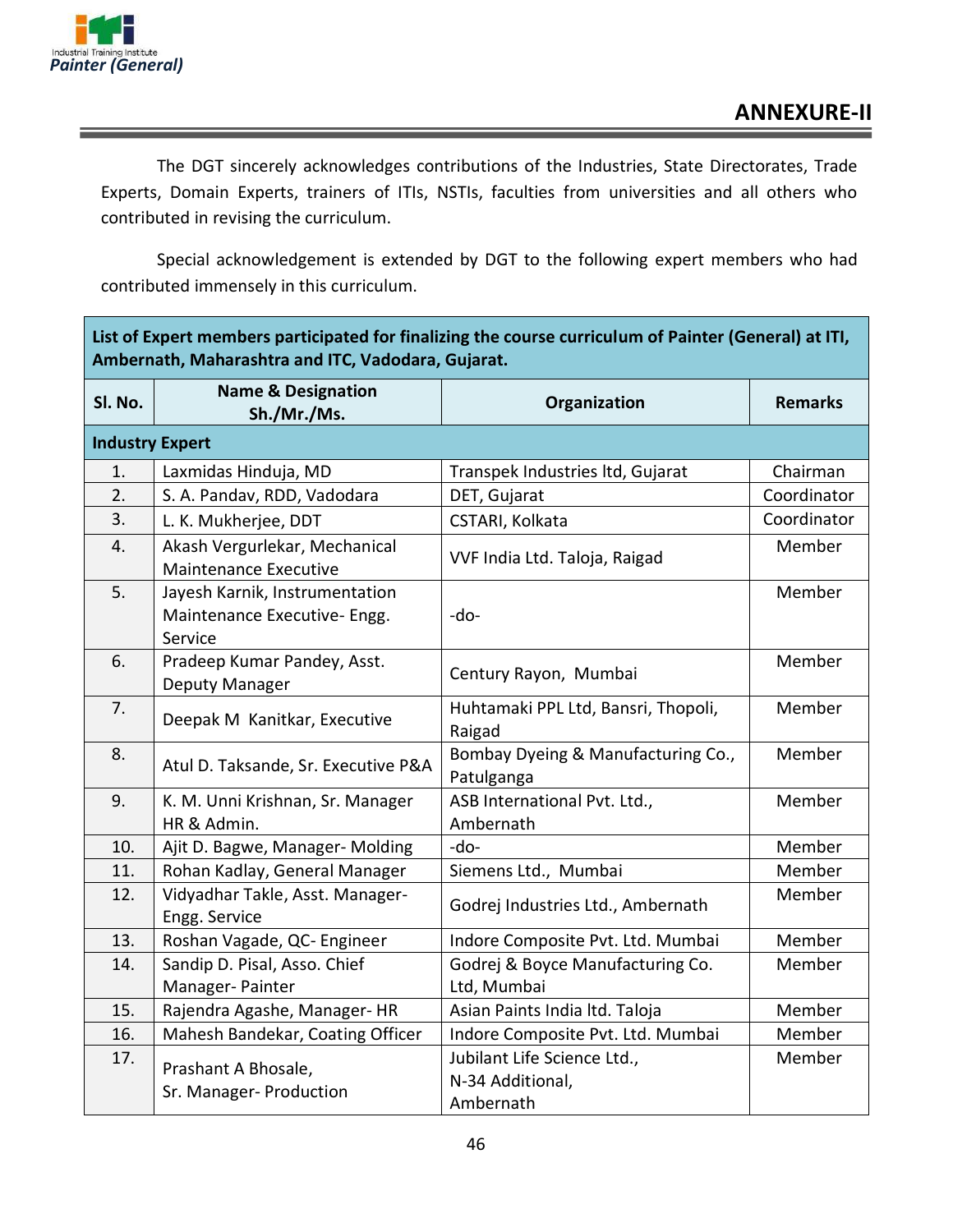

| 18.                                 | Udayraj Ransing, Dy. Manager<br>Engg. | -do-                                      | Member |
|-------------------------------------|---------------------------------------|-------------------------------------------|--------|
| 19.                                 | Satyandra Patra, Manager              | Du Pont, Vadodara                         | Member |
| 20.                                 | Varun Bhai, Manager                   | -do-                                      | Member |
| 21.                                 | Nitesh Chakraborty, Manager           | -do-                                      | Member |
| 22.                                 | Chirag Mistry, Sr. Manager            | Gromax Agri Equipment Ltd.,<br>Vadodara   | Member |
| 23.                                 | Ashish Solanki, Executive             | -do-                                      | Member |
| 24.                                 | Ingle Kalpesh, Manager-HR             | Kataria Automobiles Pvt. Ltd,<br>Vadodara | Member |
| 25.                                 | Amar Dherenge                         | Aldium Motors Pvt. Ltd., Vadodara         | Member |
| 26.                                 | Gopal Badgujar                        | Saidham Motors, Vadodara                  | Member |
| <b>DGT &amp; Training Institute</b> |                                       |                                           |        |
| 27.                                 | S. P. Parmar, Principal               | ITI Petlad, Gujarat                       | Member |
| 28.                                 | R. S. Khule R.S., Craft Instructor    | ITI, Nandurbar, Maharastra                | Member |
| 29.                                 | V.V. Ranalkar, Craft Instructor       | ITI (G.) Nashik, Maharastra               | Member |
| 30.                                 | H. N. Bargal, TO                      | DVET, Mumbai                              | Member |
| 31.                                 | P. K. Bairagi, TO                     | CSTARI, Kolkata                           | Member |
|                                     |                                       |                                           |        |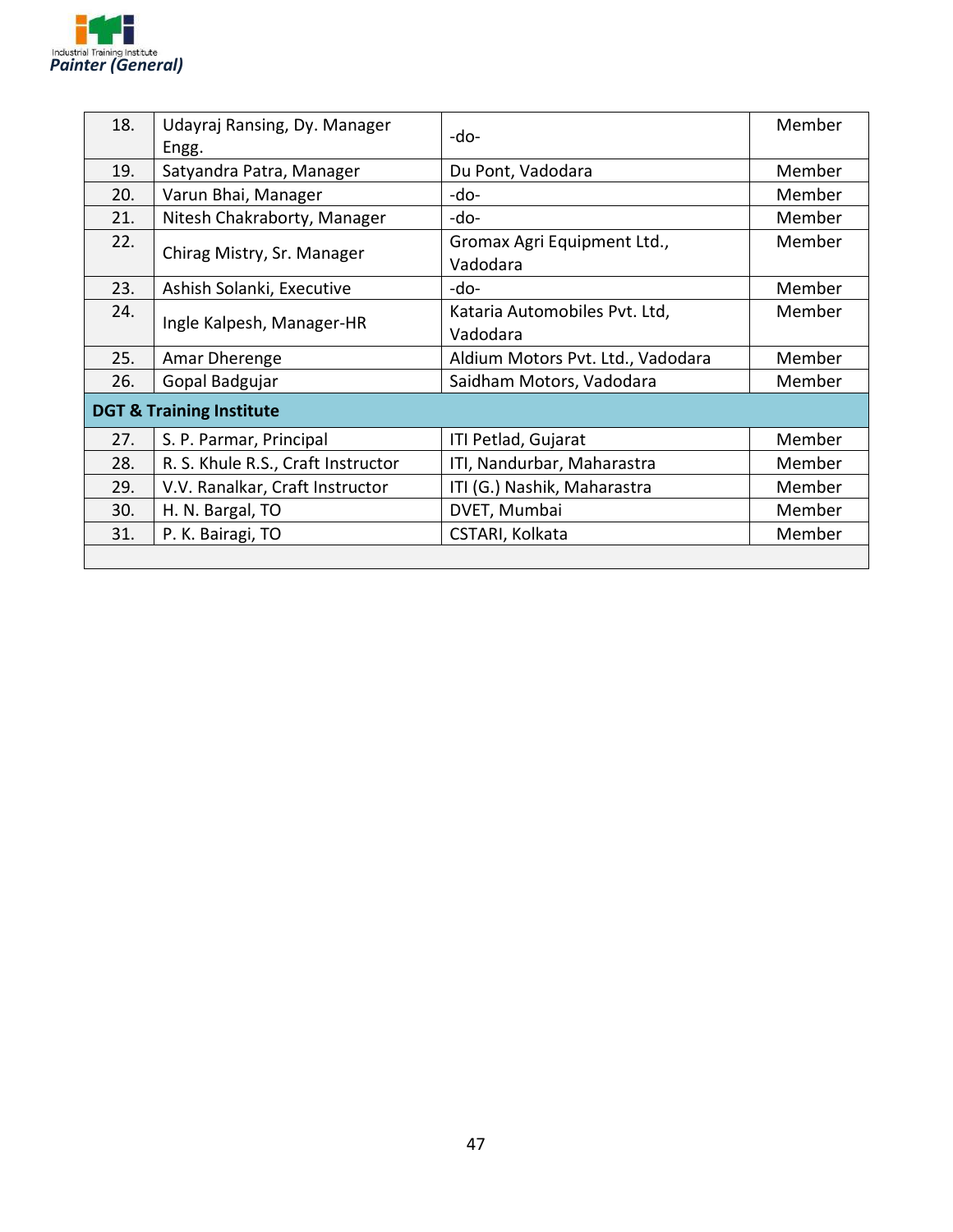

### **ABBREVIATIONS**

| <b>CTS</b>  | <b>Craftsmen Training Scheme</b>                   |
|-------------|----------------------------------------------------|
| <b>ATS</b>  | <b>Apprenticeship Training Scheme</b>              |
| <b>CITS</b> | <b>Craft Instructor Training Scheme</b>            |
| <b>DGT</b>  | <b>Directorate General of Training</b>             |
| <b>MSDE</b> | Ministry of Skill Development and Entrepreneurship |
| <b>NTC</b>  | <b>National Trade Certificate</b>                  |
| <b>NAC</b>  | National Apprenticeship Certificate                |
| <b>NCIC</b> | National Craft Instructor Certificate              |
| LD          | <b>Locomotor Disability</b>                        |
| <b>CP</b>   | <b>Cerebral Palsy</b>                              |
| <b>MD</b>   | <b>Multiple Disabilities</b>                       |
| LV          | Low Vision                                         |
| HH          | <b>Hard of Hearing</b>                             |
| ID          | <b>Intellectual Disabilities</b>                   |
| <b>LC</b>   | Leprosy Cured                                      |
| <b>SLD</b>  | <b>Specific Learning Disabilities</b>              |
| <b>DW</b>   | Dwarfism                                           |
| MI          | <b>Mental Illness</b>                              |
| AA          | <b>Acid Attack</b>                                 |
| PwD         | Person with disabilities                           |